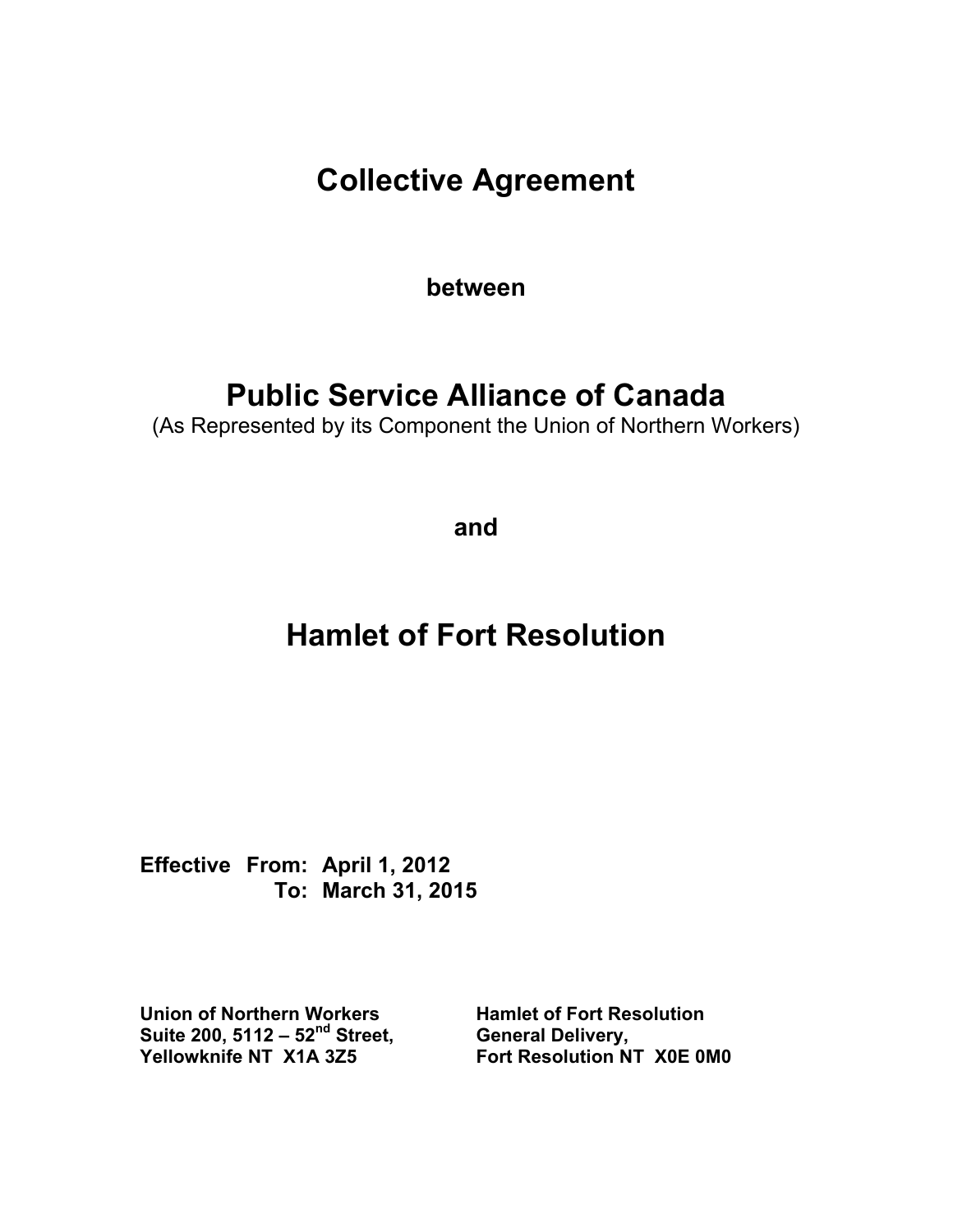# **Table of Contents**

| Article 1  |                                                          |  |
|------------|----------------------------------------------------------|--|
| Article 2  |                                                          |  |
| Article 3  |                                                          |  |
| Article 4  |                                                          |  |
| Article 5  |                                                          |  |
| Article 6  |                                                          |  |
| Article 7  |                                                          |  |
| Article 8  |                                                          |  |
| Article 9  |                                                          |  |
| Article 10 |                                                          |  |
| Article 11 |                                                          |  |
| Article 12 |                                                          |  |
| Article 13 |                                                          |  |
| Article 14 |                                                          |  |
| Article 15 |                                                          |  |
| Article 16 |                                                          |  |
| Article 17 | PROVISION OF BULLETIN BOARD SPACE AND OTHER FACILITIES11 |  |
| Article 18 |                                                          |  |
| Article 19 |                                                          |  |
| Article 20 |                                                          |  |
| Article 21 |                                                          |  |
| Article 22 |                                                          |  |
| Article 23 |                                                          |  |
| Article 24 | EDUCATION LEAVE                                          |  |
| Article 25 |                                                          |  |
| Article 26 |                                                          |  |
| Article 27 |                                                          |  |
| Article 28 |                                                          |  |
| Article 29 |                                                          |  |
| Article 30 |                                                          |  |
| Article 31 |                                                          |  |
| Article 32 |                                                          |  |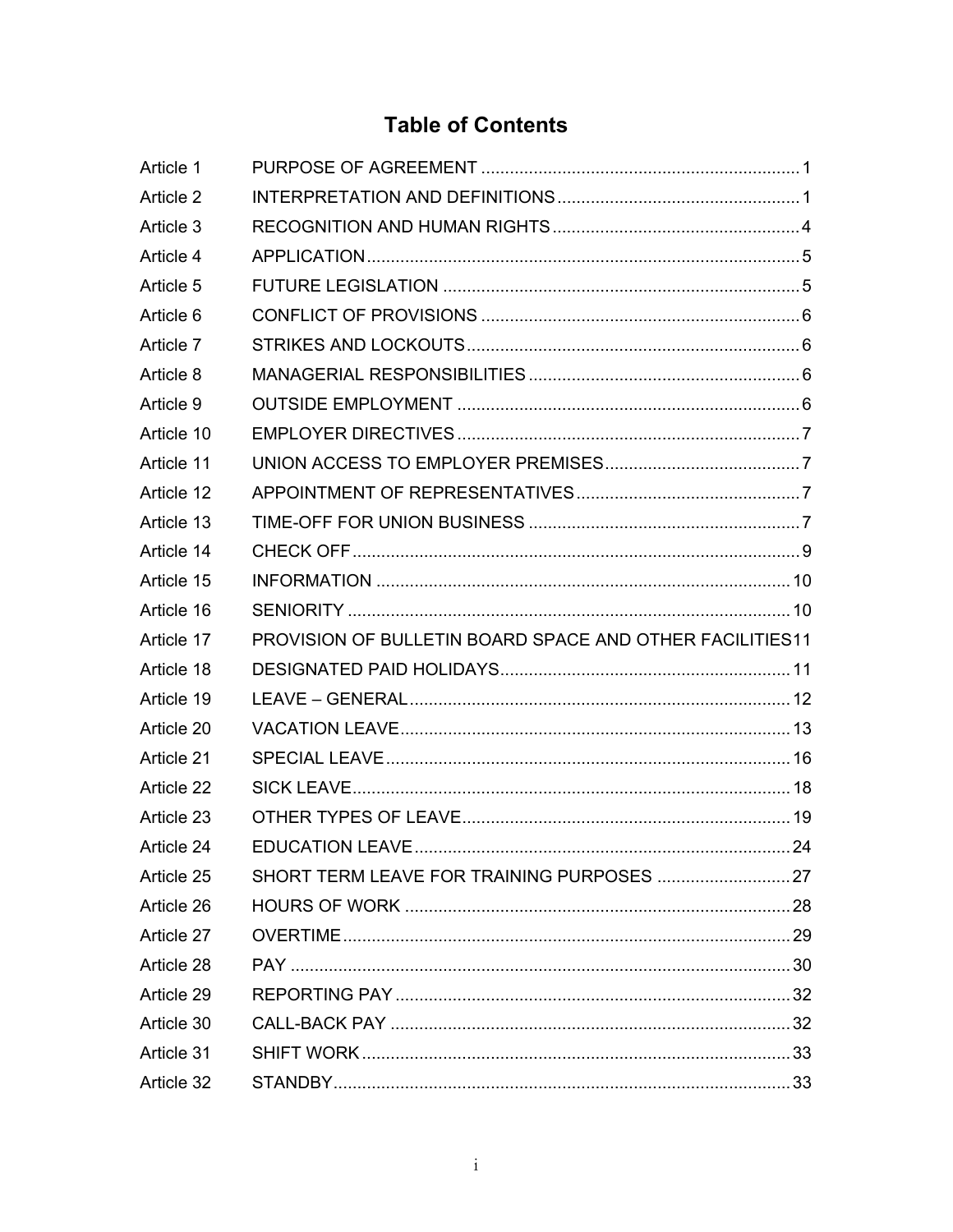| Article 33 | PAY FOR TRAVEL ON BEHALF OF EMPLOYER 33             |  |
|------------|-----------------------------------------------------|--|
| Article 34 | VACANCIES, JOB POSTING, PROMOTIONS, AND TRANSFERS34 |  |
| Article 35 |                                                     |  |
| Article 36 |                                                     |  |
| Article 37 |                                                     |  |
| Article 38 |                                                     |  |
| Article 39 | EMPLOYEE PERFORMANCE REVIEW AND EMPLOYEE FILES 36   |  |
| Article 40 |                                                     |  |
| Article 41 | CONTRACTING OUT AND WORK OF THE BARGAINING UNIT37   |  |
| Article 42 |                                                     |  |
| Article 43 |                                                     |  |
| Article 44 |                                                     |  |
| Article 45 |                                                     |  |
| Article 46 |                                                     |  |
| Article 47 |                                                     |  |
| Article 48 |                                                     |  |
| Article 49 |                                                     |  |
| Article 50 |                                                     |  |
| Article 51 |                                                     |  |
| Article 52 |                                                     |  |
| Article 53 |                                                     |  |
| Article 54 |                                                     |  |
| Article 55 |                                                     |  |
| Article 56 | TRADES - WORK CLOTHING AND PROTECTIVE EQUIPMENT51   |  |
| Article 57 |                                                     |  |
| Article 58 |                                                     |  |
| Article 59 |                                                     |  |
| Article 60 |                                                     |  |
| Article 61 | REOPENER OF AGREEMENT AND MUTUAL DISCUSSIONS 54     |  |
| Article 62 |                                                     |  |
|            |                                                     |  |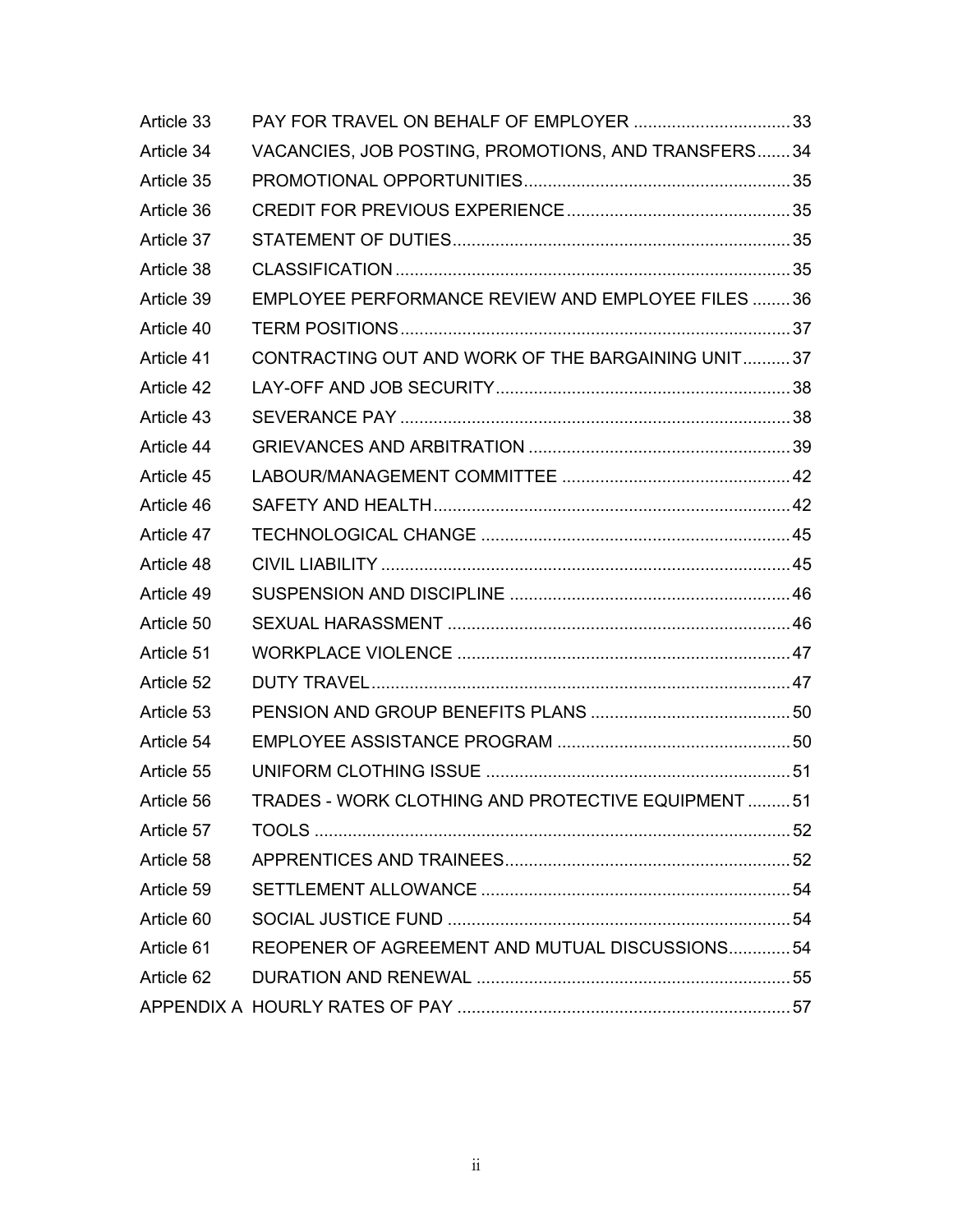### **Article 1 PURPOSE OF AGREEMENT**

- <span id="page-3-0"></span>1.01 The purpose of this Agreement is to maintain harmonious and mutually beneficial relationships between the Employer, the Employees and the Union, to set forth certain terms and conditions of employment relating to pay, hours of work, Employee benefits, and general working conditions affecting Employees covered by this Agreement and to ensure that all reasonable measures are provided for the safety and occupational health of the Employees.
- 1.02 The parties to this Agreement share a desire to improve the quality, to promote wellbeing and increase the productivity of the Employees to the end that the Employer will be well and efficiently served. Accordingly, the parties are determined to establish, within the framework provided by law, an effective working relationship at all levels in which members of the Bargaining Unit are employed.

### **Article 2 INTERPRETATION AND DEFINITIONS**

- 2.01 For the purpose of this Agreement:
	- (a) "Agreement" and "Collective Agreement" means this Collective Agreement;
	- (b) "Alliance" means the Public Service Alliance of Canada;
	- (c) "Allowance" means compensation payable to an Employee in addition to the regular remuneration payable for the performance of the duties of his position;
	- (d) "Bargaining Unit" means all Employees of the Hamlet of Fort Resolution in Fort Resolution, Northwest Territories, excluding the senior administrative officer;
	- (e) "Casual Employee" means a person employed by the Employer for work of a temporary nature not to exceed four (4) months. A casual employee is a member of the Bargaining Unit;
	- (f) A "common-law spouse" relationship is said to exist when, for a continuous period of at least one year, an Employee has lived with a person, and publicly represented that person to be their spouse;
	- (g) (i) "Continuous Employment" and "Continuous Service" means uninterrupted employment with the Employer; and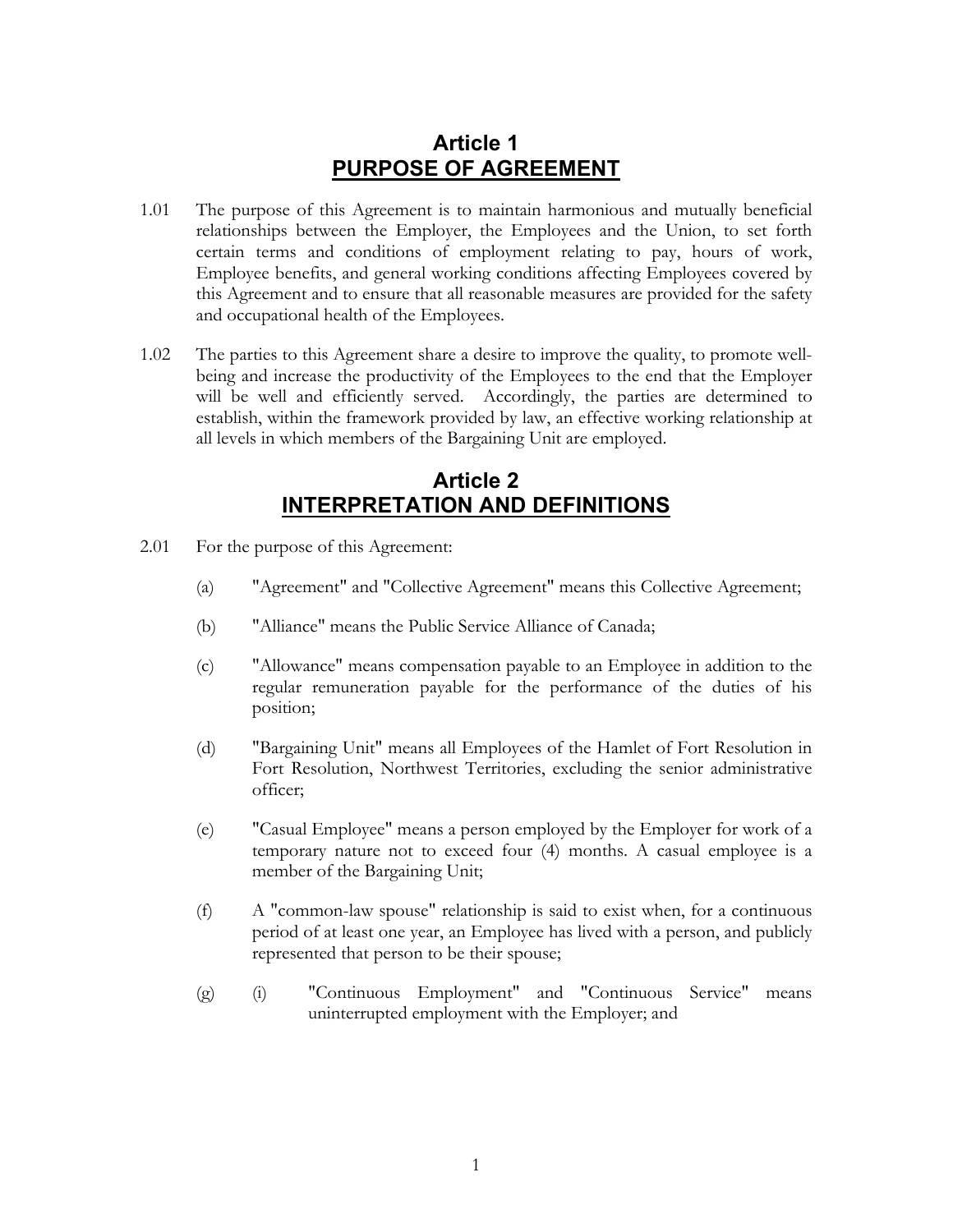- (ii) where an Employee is laid off or ceases to be employed for a reason other than dismissal, resignation, abandonment of position or rejection on probation, and is re-employed within a period of six (6) months, his periods of employment for purposes of pension, sick leave, vacation leave and vacation travel benefits shall be considered as continuous employment;
- (h) "Continuous operation" means any operation in which in each seven day period operations once commenced normally continue day and night without cessation until the completion of the regularly scheduled operations for that period;
- (i) "Day of Rest" in relation to an Employee means a day other than a holiday on which that Employee is not ordinarily required to perform the duties of his position other than by reason of his being on leave of absence;
- (j) "Demotion" means the appointment of an Employee for reasons of misconduct, incompetence or incapacity, to another position for which the maximum pay is less than that of his former position;
- (k) "Dependant" means a person residing with the Employee who is:
	- (i) that Employee's spouse (including common-law),
	- (ii) child, including step-child, adopted child and foster child who
		- 1) is under nineteen (19) years of age and dependent upon him/her for support, or
		- 2) being over nineteen (19) years of age and dependant upon him/her by reason of full-time attendance at a mental or physical infirmity,
	- (iii) or any other relative of the employee's household who is wholly dependent upon the employee for support by reason of mental or physical infirmity;
- (l) "Employee" means a member of the Bargaining Unit;
- (m) "Employer" means the Hamlet of Fort Resolution;
- (n) "Fiscal Year" means the period of time from April 1 in one year to March 31 in the following year;
- (o) "Grievance" means a complaint in writing that an Employee, group of Employees, or the Union submits to management, to be processed through the grievance procedure;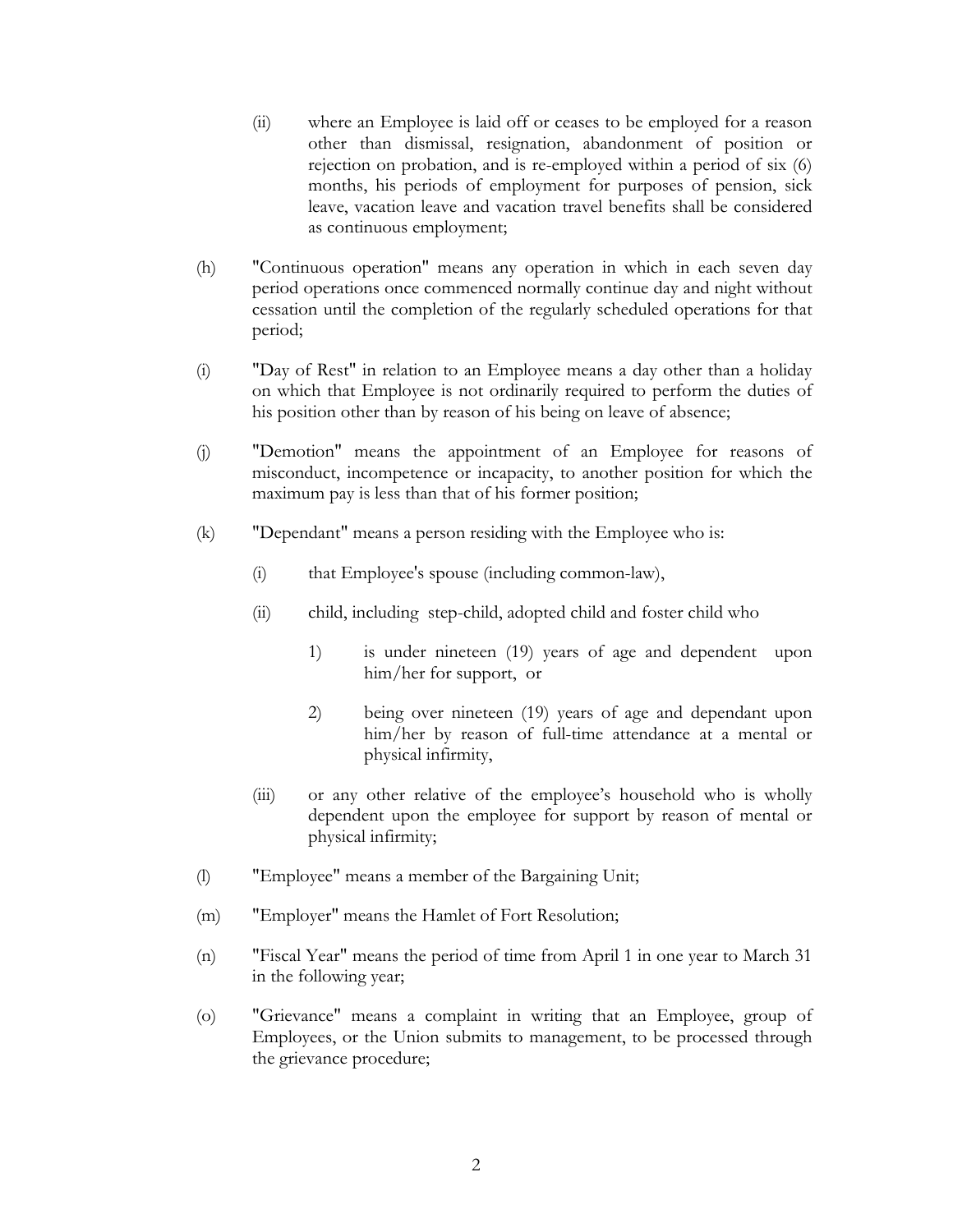- (p) "Holiday" means the twenty-four (24) hour period commencing at 12:01 A.M. of a day designated as a paid holiday in this Agreement;
- (q) "Lay-Off" means an Employee whose employment has been terminated because of lack of work, or lack of funding;
- (r) "Leave of Absence" means absence from duty with the Employer's permission;
- (s) "Lieu Time" means the equivalent leave with pay take in lieu of cash payment;
- (t) "Manager" means the Senior Administrative Officer;
- (u) "May" shall be regarded as permissive and "Shall and "Will" as imperative;
- (v) "Membership Fees" means the fees established pursuant to the By-Laws of the Union as the fees payable by the members of the Bargaining Unit, and shall not include any initiation fee, insurance premium, or any special levy;
- (w) "Overtime" means work performed by an Employee in excess of seven (7) hours per day or thirty-five (35) hours per week;
- (x) "Part time Employee" means an employee who has been appointed to a position for which the hours of work on a continuing basis are less than the standard work day or work week for that position;
- (y) "Probation" means a period of nine hundred and ten (910) hours from the day upon which an Employee is first appointed or a period of four hundred and fifty-five (455) hours after an Employee has been transferred or promoted from within. If an Employee does not successfully complete his probationary period on transfer or promotion, the Employer shall appoint him to a position comparable to the one from which he was transferred or promoted;
- (z) "Promotion" means the appointment of an Employee to a new position where the position to which the employee is appointed is at a higher pay range than the position the employee formerly occupied;
- (aa) "Rates of Pay"
	- (i) "weekly rate of pay" means an Employee's annual salary divided by 52.176,
	- (ii) "daily rate of pay" means an Employee's weekly rate of pay divided by five  $(5)$ ,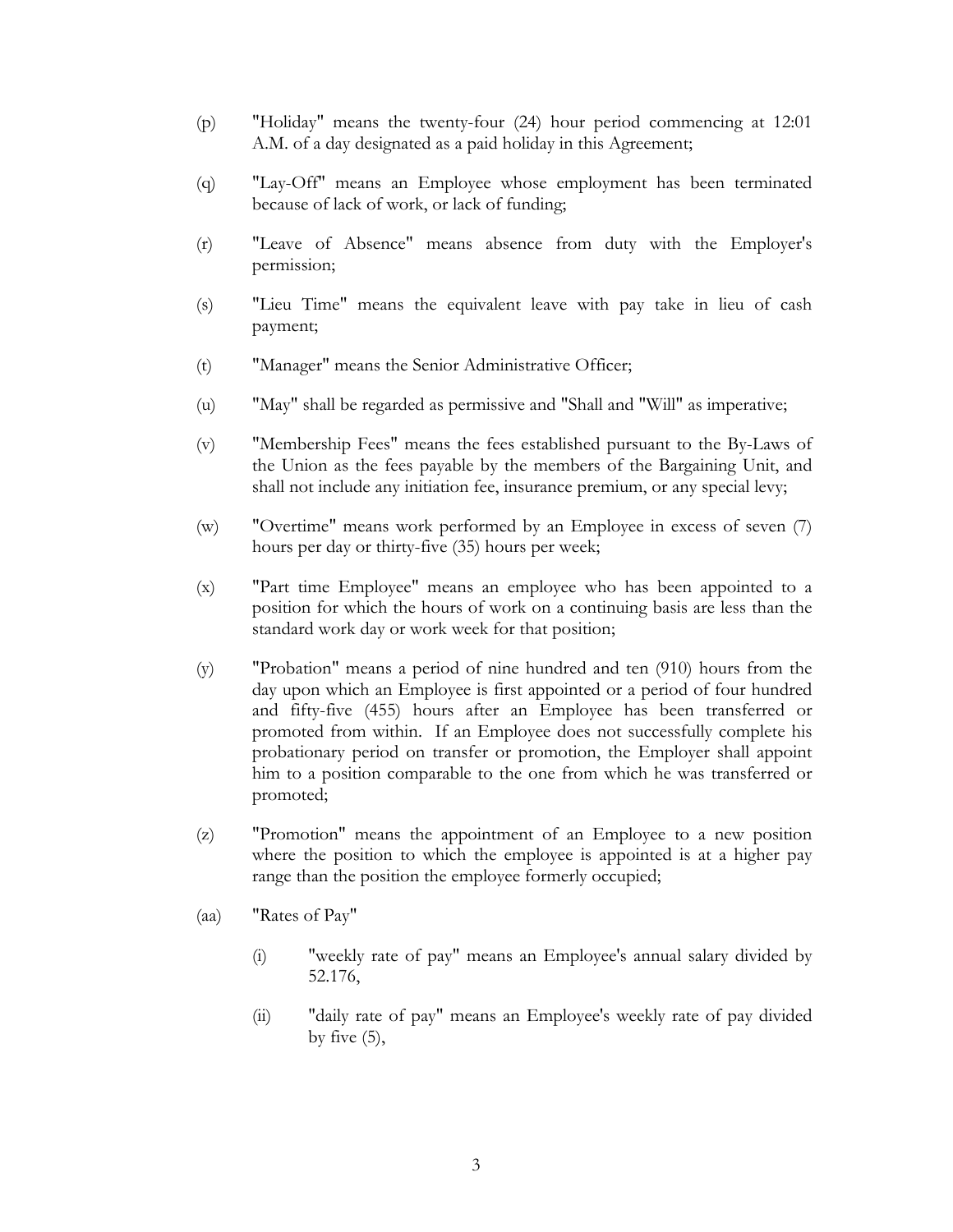- <span id="page-6-0"></span>(iii) "hourly rate of pay" means an employee's daily rate of pay divided by his regularly scheduled daily hours of work, or where an Employee is paid by the hour, the rate of pay established by the Employer for his part-time employment;
- (bb) "Representative" means a person who is authorized to represent the Union;
- (cc) "Seniority" means length of service with the Employer;
- (dd) "Term employee" means a person hired by the Employer for a specified period of time to perform a certain job, and includes employees hired as leave replacements, employees hired in relation to programs of a fixed duration or without ongoing funding, or employees hired in relation to or in support of training;
- (ee) "Transfer" means the appointment of an Employee to a new position that does not constitute a promotion or demotion;
- (ff) "Week" for the purposes of this Agreement shall be deemed to commence at 12:01 A.M. on Monday and terminate at midnight on Sunday;
- (gg) "Union" means the Public Service Alliance of Canada as represented by its Component the Union of Northern Workers.
- 2.02 Except as otherwise provided in this Agreement, expressions used in this Agreement:
	- (a) if defined in the *Employment Standards Act* or in the Regulations made thereunder, have the same meaning as given to them in that Act; and
	- (b) if defined in the *Interpretation Act*, but not defined elsewhere in this Agreement have the same meaning as given to them in the *Interpretation Act*.
- 2.03 Feminine, masculine, singular and plural pronouns used in this Agreement shall be interchangeable in the interpretation of this Agreement except where specifically precluded by the context.

### **Article 3 RECOGNITION AND HUMAN RIGHTS**

- 3.01 The Employer recognizes the Union as the exclusive bargaining agent for all Employees in the Bargaining Unit.
- 3.02 The Employer will advise prospective employees that the Hamlet of Fort Resolution is a unionized work place.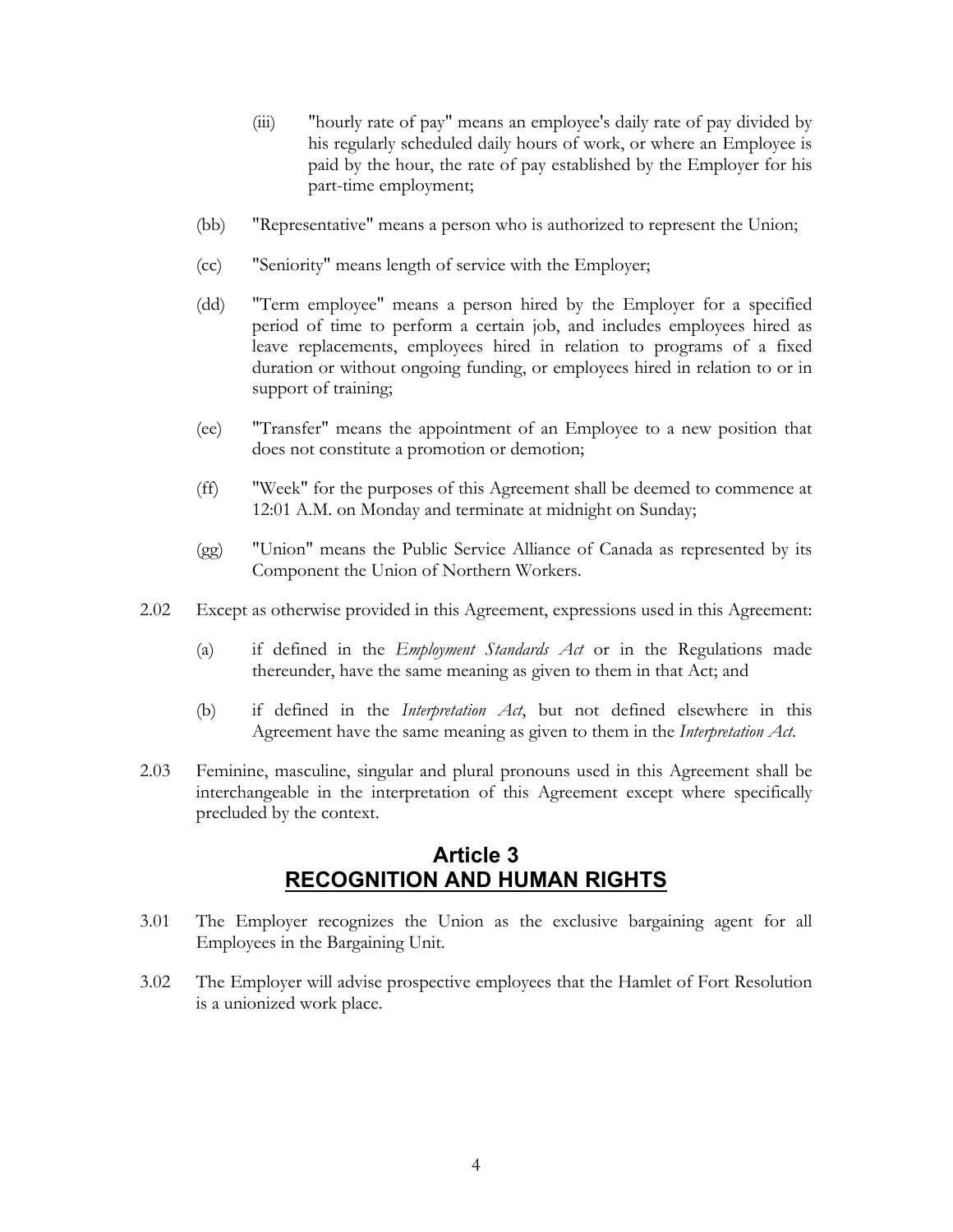#### <span id="page-7-1"></span>**DISCRIMINATION**

- <span id="page-7-0"></span>3.03 The Employer and the Union agree that there shall be no discrimination, interference, restriction, or coercion exercised or practised with respect to any Employee by reason of race, colour, ancestry, nationality, ethnic origin, place of origin, creed, religion, age, disability, sex, sexual orientation, gender identity, marital status, family status, family affiliation, political belief, political association, social condition, conviction for which a pardon has been granted, union membership or activity, or for exercising their rights under this Agreement.
- 3.04 The Employer shall make every reasonable effort to find alternate employment within its employ for an Employee who suffers an injury on duty and who as a result becomes unable to carry out his normal work functions.
- 3.05 Notwithstanding Article [3.03,](#page-7-1) it is recognized that an affirmative action program may be implemented by the Employer based on native employment (as recognized in the Canadian Constitution).

### **Article 4 APPLICATION**

- 4.01 The provisions of this Agreement apply to the Union, the Employees, and the Employer.
- 4.02 Part-time Employees shall be entitled to all eligible benefits provided under this Agreement in the same proportion as their weekly hours of work compare to the standard work week.
- 4.03 The Employer and the Union will share equally all costs associated with the printing and distribution of the Collective Agreement. The Union will facilitate said printing and distribution.

### **Article 5 FUTURE LEGISLATION**

5.01 In the event that any law passed by Parliament or the Northwest Territories Legislative Assembly renders null and void or alters any provision of this Agreement, the remaining provisions of the Agreement shall remain in effect for the term of the Agreement. When this occurs the Collective Agreement shall be re-opened upon the request of either party and negotiations shall commence with a view to finding an appropriate substitute for the annulled or altered provision.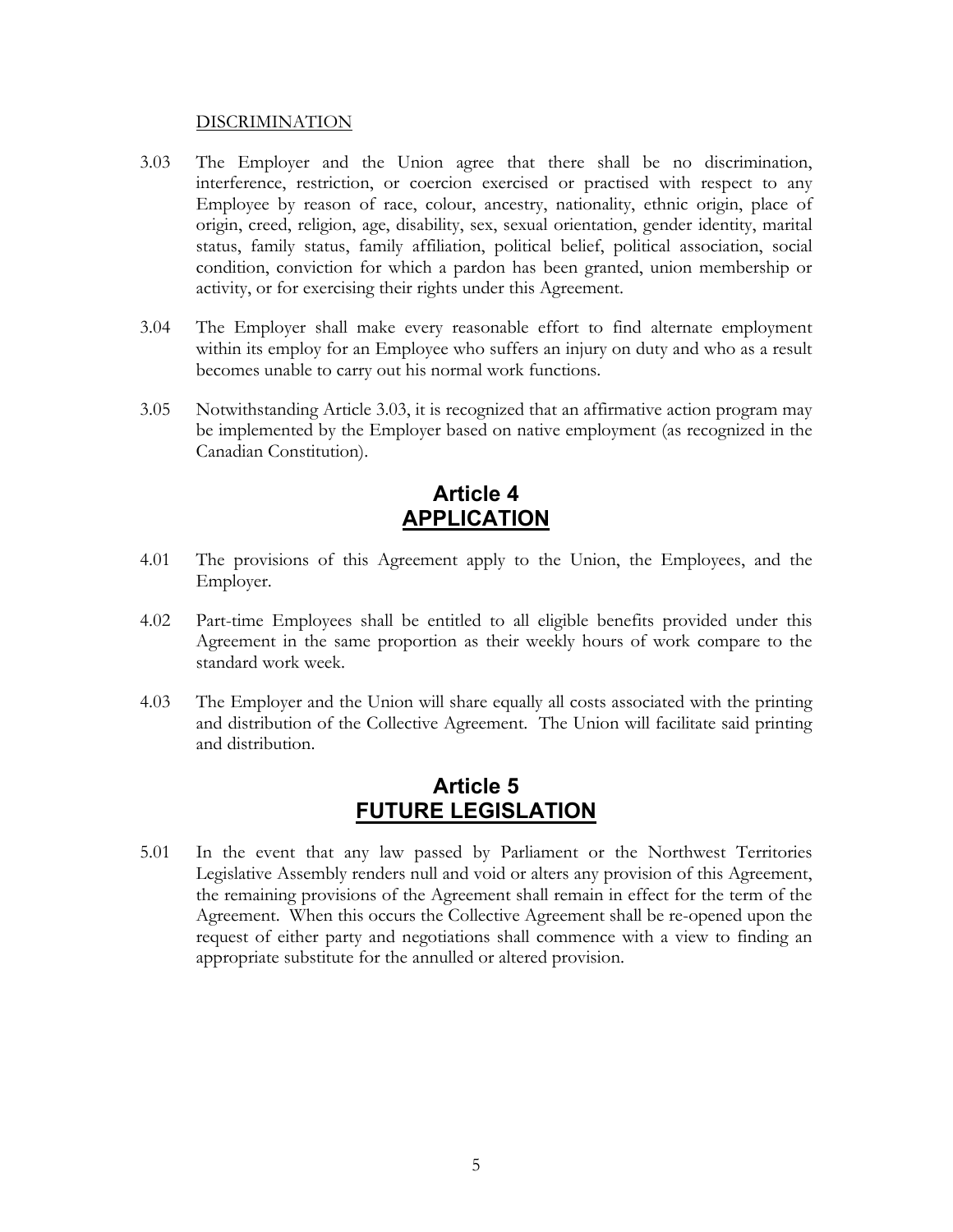### **Article 6 CONFLICT OF PROVISIONS**

<span id="page-8-0"></span>6.01 Where there is any conflict between the provisions of this Agreement and any regulation, direction or other instrument dealing with terms and conditions of employment issued by the Employer, the provisions of this Agreement shall prevail. However, this article shall not be construed to require the Employer to do or refrain from doing anything contrary to an Act of the Northwest Territories.

### **Article 7 STRIKES AND LOCKOUTS**

7.01 During the life of this Agreement there shall be no lockout by the Employer and no strike by the employees.

### **Article 8 MANAGERIAL RESPONSIBILITIES**

- 8.01 Managerial responsibilities or decisions will be carried out or made in a manner that is just, reasonable and non-discriminatory.
- 8.02 The Union recognizes that it is the right of the Employer to exercise the regular and customary functions of management and to direct its work force subject to the terms of this Agreement.

### **Article 9 OUTSIDE EMPLOYMENT**

- 9.01 Subject to Article [9.02,](#page-8-1) an employee can carry on any business or employment outside his regularly scheduled hours of duty without interference from the Employer.
- <span id="page-8-1"></span>9.02 Employees are prohibited from carrying on any business or employment outside their regularly scheduled hours of duty when such business or employment is such that:
	- (a) a conflict of duties may develop between an employee's regular work and his outside interests; and
	- (b) certain knowledge and information available only to Hamlet of Fort Resolution personnel place the individual in a position where he can exploit the knowledge or information for personal gain.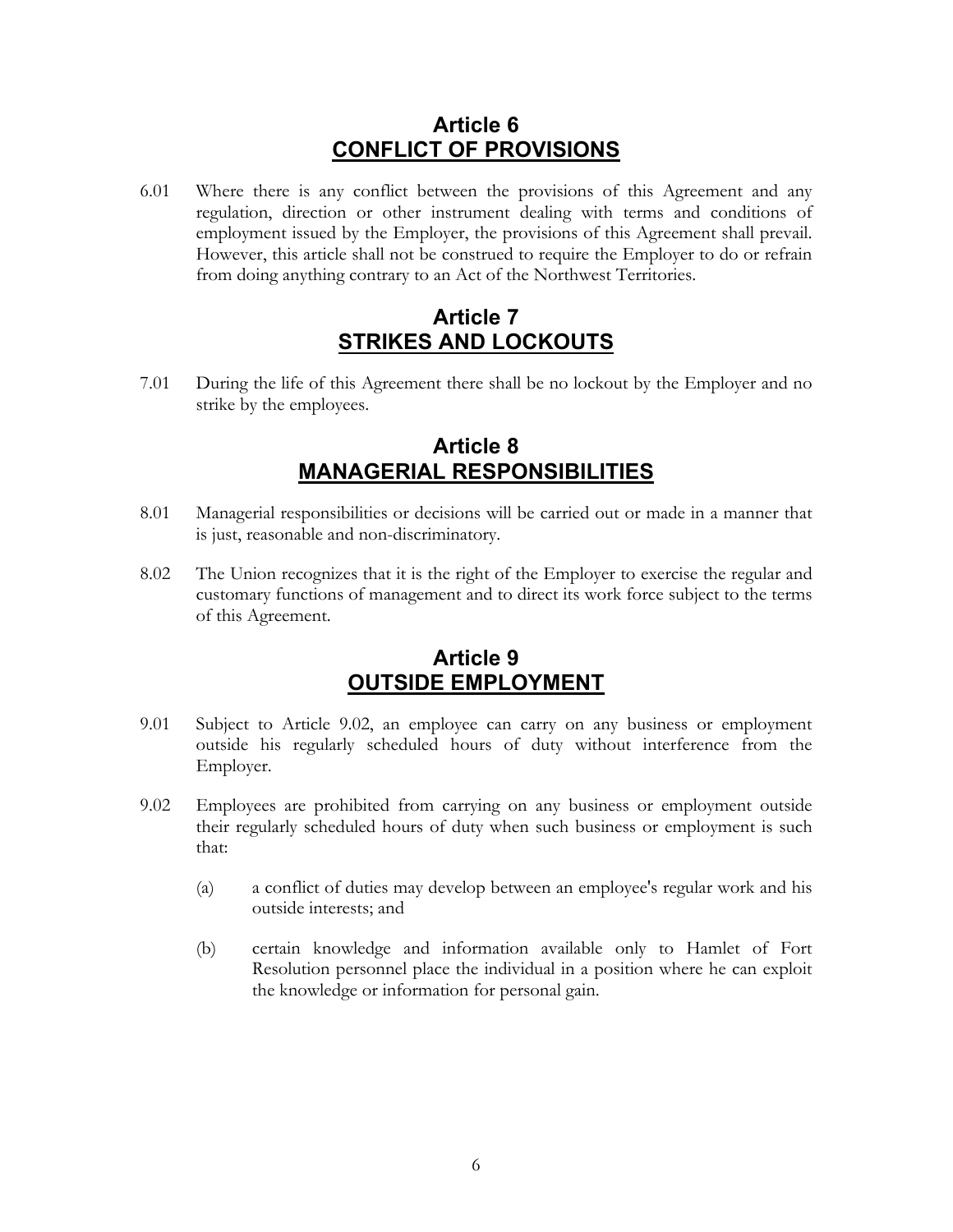### **Article 10 EMPLOYER DIRECTIVES**

<span id="page-9-0"></span>10.01 The Employer shall provide the Union with a copy of all personnel directives when issued.

### **Article 11 UNION ACCESS TO EMPLOYER PREMISES**

11.01 The Employer shall permit access to its work premises of an accredited representative of the Union upon reasonable notice.

### **Article 12 APPOINTMENT OF REPRESENTATIVES**

12.01 The Employer acknowledges the right of the Union to appoint Employees as representatives.

### **Article 13 TIME-OFF FOR UNION BUSINESS**

#### ARBITRATION HEARINGS

- 13.01 The Employer will grant leave with pay to an employee who is a party to the grievance to attend the Arbitration Hearing, except while an employee is on suspension without pay.
- 13.02 The Employer will grant leave with pay to an Employee called as a witness before an Arbitration Hearing.
- 13.03 Where an Employee and his representative are involved in the process of his grievance, they shall be granted reasonable time off with pay to attend a grievance meeting.

#### CONTRACT NEGOTIATIONS MEETINGS

13.04 The Employer will grant leave with pay to two (2) Employees for the purpose of attending contract negotiations on behalf of the Union for the duration of such negotiations.

#### PREPARATORY CONTRACT NEGOTIATIONS MEETINGS

13.05 Subject to operational requirements, the Employer will grant leave without pay to two (2) Employees for a maximum of one (1) day each to attend preparatory negotiations meetings.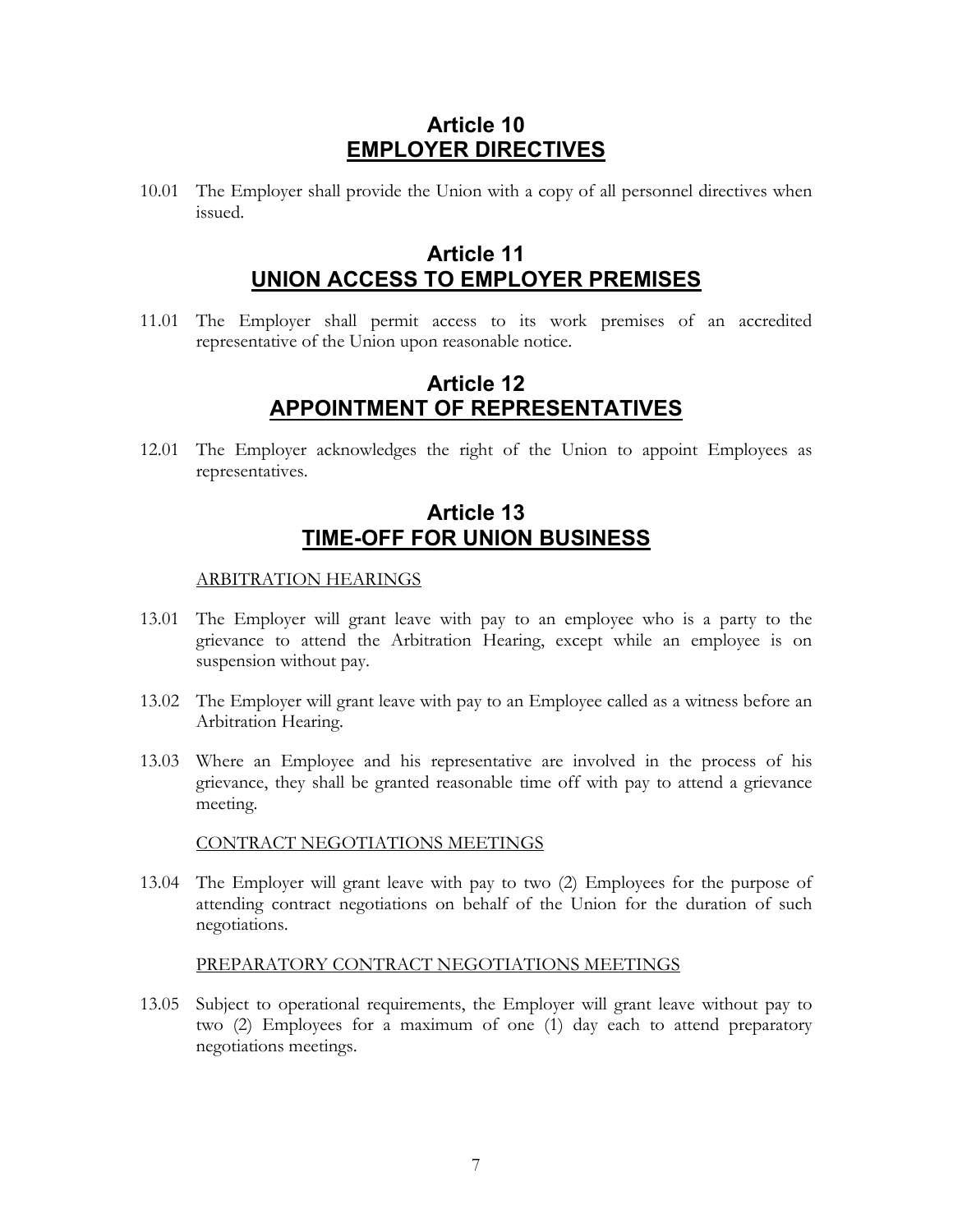#### EMPLOYEE ORGANIZATION EXECUTIVE COUNCIL MEETINGS, CONGRESS AND CONVENTIONS

13.06 Subject to operational requirements, the Employer will grant reasonable leave without pay to a maximum of two (2) Employees to attend executive council meetings and conventions of the Union of Northern Workers, the Alliance, the Canadian Labour Congress and the Northern Territories Federation of Labour.

#### REPRESENTATIVES TRAINING COURSE

13.07 The Employer will grant reasonable leave without pay to a maximum of two (2) Employees who have been appointed as Representatives on behalf of the Union to undertake training related to the duties of a representative, unless it is necessary to replace an Employee and it is not practical to replace him or her for the period of the leave.

#### TIME-OFF FOR REPRESENTATIVES

- 13.08 (a) A Representative shall obtain the permission of his immediate supervisor before leaving his work to investigate a grievance, to meet with local management for the purpose of dealing with grievances and to attend meetings called by management. Such permission shall not be unreasonably withheld.
	- (b) The Representative shall make every reasonable effort to report back to his supervisor before resuming his normal duties.
- 13.09 Upon reasonable notice, the Employer will grant leave without pay for a reasonable number of Employees, unless it is necessary to replace an Employee and it is not practical to replace him or her for the period of the leave:
	- (a) to participate as a delegate to constitutional conferences or other similar forums mandated by territorial legislation; and
	- (b) to present briefs to commissions, boards and hearings that are mandated by territorial legislation or the Federal Government and whose area of interest is of concern to organized labour.

#### LEAVE FOR UNION OFFICE

13.10 (a) (i) Upon the request of the Union, employees elected as National President, President, National Executive Vice-President, Regional Executive Vice-President, First Vice-President, 2nd Vice-President or Regional Vice-President of the Alliance or the Union of Northern Workers shall be granted leave of absence for the term of office. During the leave of absence such employees shall maintain all accumulated rights and benefits to which they are entitled under the Agreement.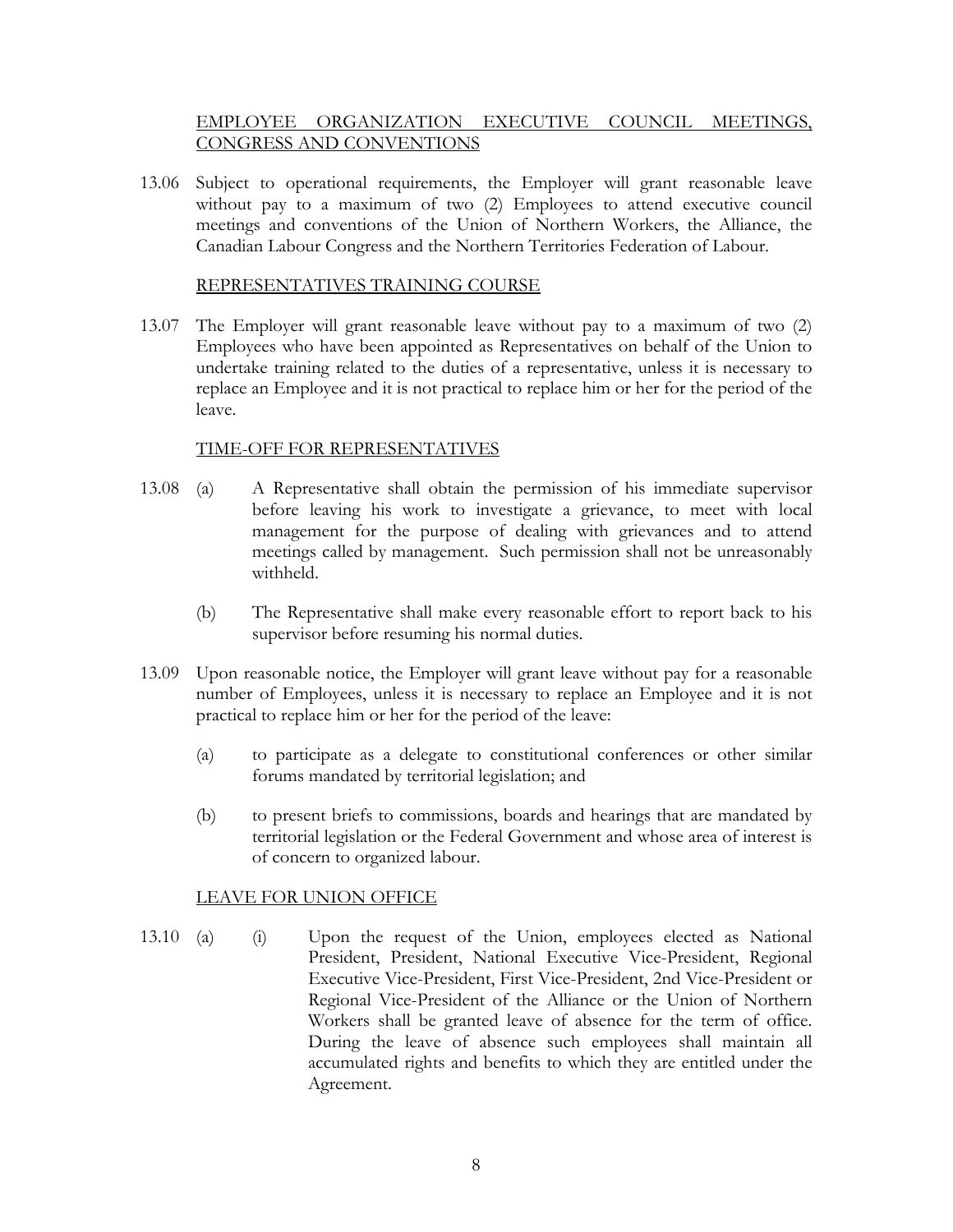- <span id="page-11-0"></span>(ii) Upon reasonable notification, the Employer shall grant leave without pay to the Union representative seconded for a minimum period of one week to serve as President of the Union on a temporary basis.
- <span id="page-11-1"></span>(b) Upon termination of their leave of absence such employee shall be offered as a minimum the position they held with the Employer in the same work site and community before they commenced the leave of absence. When such employees wish to invoke this clause of the Agreement they shall provide the Employer with a three month notice of their intent to do so.
- (c) Notwithstanding Article [13.10\(b\),](#page-11-1) the Employer may make an offer of employment to employees to a position inside the Bargaining Unit should such employee bid on a competition and be the successful candidate.

#### OTHER UNION LEAVE

13.11 At the request of an employee, the Employer shall grant an employee a leave of absence to work for the Union, unless it is necessary to replace an Employee and it is not practical to replace him or her for the period of the leave.

### **Article 14 CHECK OFF**

- <span id="page-11-2"></span>14.01 The Employer will, as a condition of employment, deduct an amount equal to the amount of membership fees, dues and assessments from the pay of all Employees in the Bargaining Unit.
- 14.02 The Union shall inform the Employer in writing of the authorised deductions to be checked off for each Employee within the Bargaining Unit.
- 14.03 For the purpose of applying Article [14.01,](#page-11-2) deductions from pay for each Employee will occur on a biweekly basis and will apply to the extent that earnings are available.
- 14.04 From the date of signing and for the duration of this Agreement no Employee organization, other than the Union, shall be permitted to have membership fees, dues and assessments deducted by the Employer from the pay of the Employees in the Bargaining Unit.
- 14.05 The amounts deducted in accordance with Article [14.01](#page-11-2) shall be remitted to the Comptroller of the Alliance by cheque within a reasonable period of time after deductions are made and shall be accompanied by particulars identifying each Employee and the deductions made on his behalf.
- 14.06 The Union agrees to indemnify and save the Employer harmless against any claim or liability arising out of the application of this article except for any claim or liability arising out of an error committed by the Employer.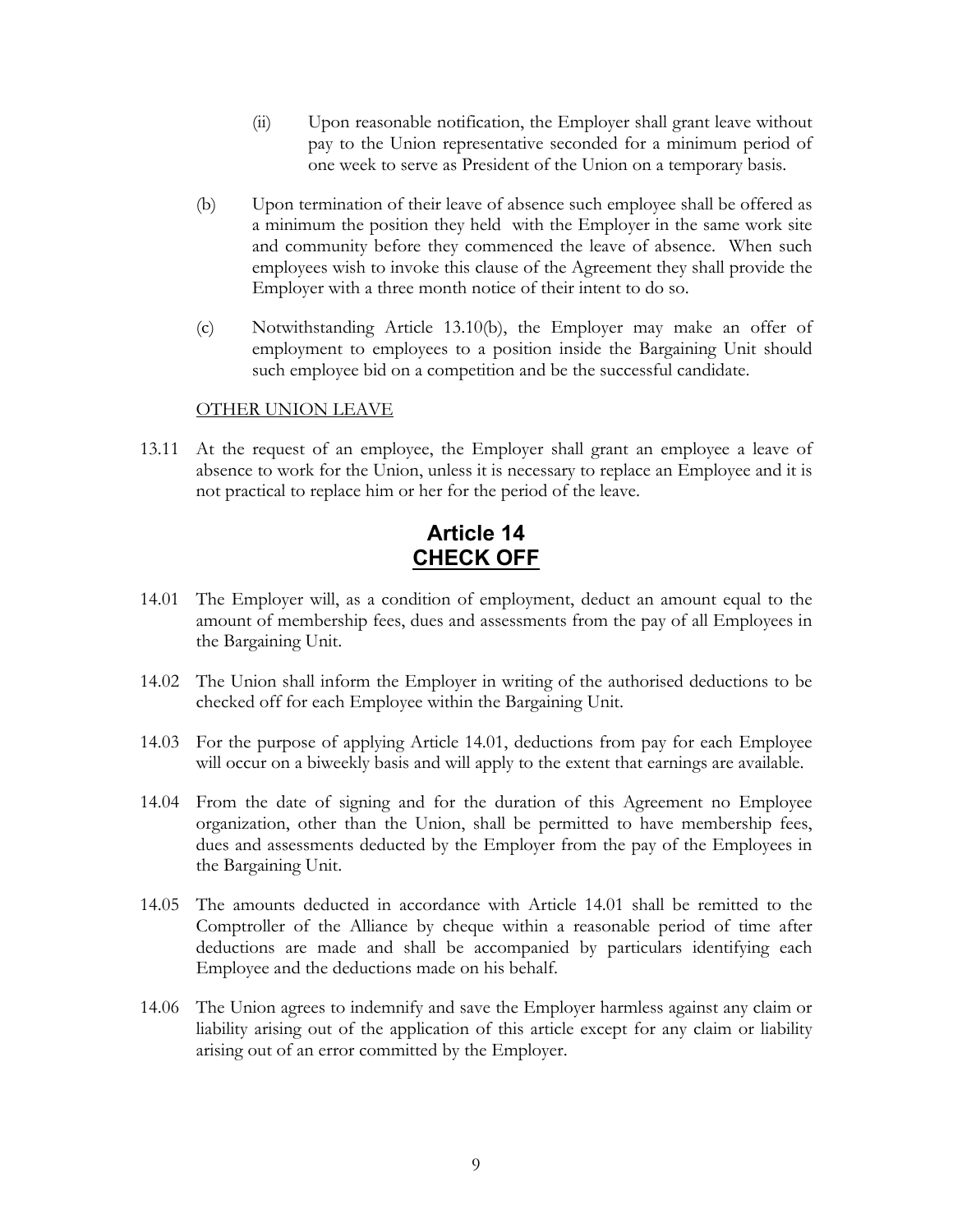<span id="page-12-0"></span>14.07 The Employer agrees to identify annually on each Employee's T4 slip the total amount of the amounts deducted for the preceding year.

### **Article 15 INFORMATION**

- 15.01 (a) The Employer agrees to provide the Union within thirty (30) days of ratification of the collective agreement, and every six (6) months thereafter, with information concerning the identification of each member in the Bargaining Unit. This information shall include the name, address, job classification, rate of pay, social insurance number, and employment status of all Employees in the Bargaining Unit.
	- (b) The Employer shall inform the Union on a monthly basis of any changes to the above information, as well as the names of Employees who have been hired or transferred and the names of Employees whose employment has been terminated. The Union shall be notified of Employees not paying dues who are on leave, and the type of leave.
	- (c) The Employer shall provide separate listings for employees who are normally scheduled to work full time (including term, casual and/or seasonal employees) and for employees who are normally scheduled to work less than full time, that is fewer than the regular hours per day or days per week.
	- (d) The Employer shall notify the Union of all newly created classifications including its designation as to whether it is within or outside of the Bargaining Unit.
- 15.02 The Employer shall provide each Employee with a copy of this Collective Agreement.
- 15.03 The Employer agrees to provide each new member of the Bargaining Unit with a copy of this Collective Agreement upon his appointment.

### **Article 16 SENIORITY**

- 16.01 Seniority is defined as the length of service with the Employer, and shall be applied on a Bargaining Unit-wide basis.
- 16.02 A newly hired Employee shall be on probation for a period of nine hundred and ten (910) hours. During the probationary period, the Employee shall be entitled to all rights and benefits of this Agreement.
- 16.03 The Employer shall maintain a seniority list showing the date upon which each Employee's service commenced. The seniority list shall be kept up-to-date, a copy of which shall be posted on the bulletin board, and shall be sent to the union every six (6) months, on January 1 and June 1 of each year.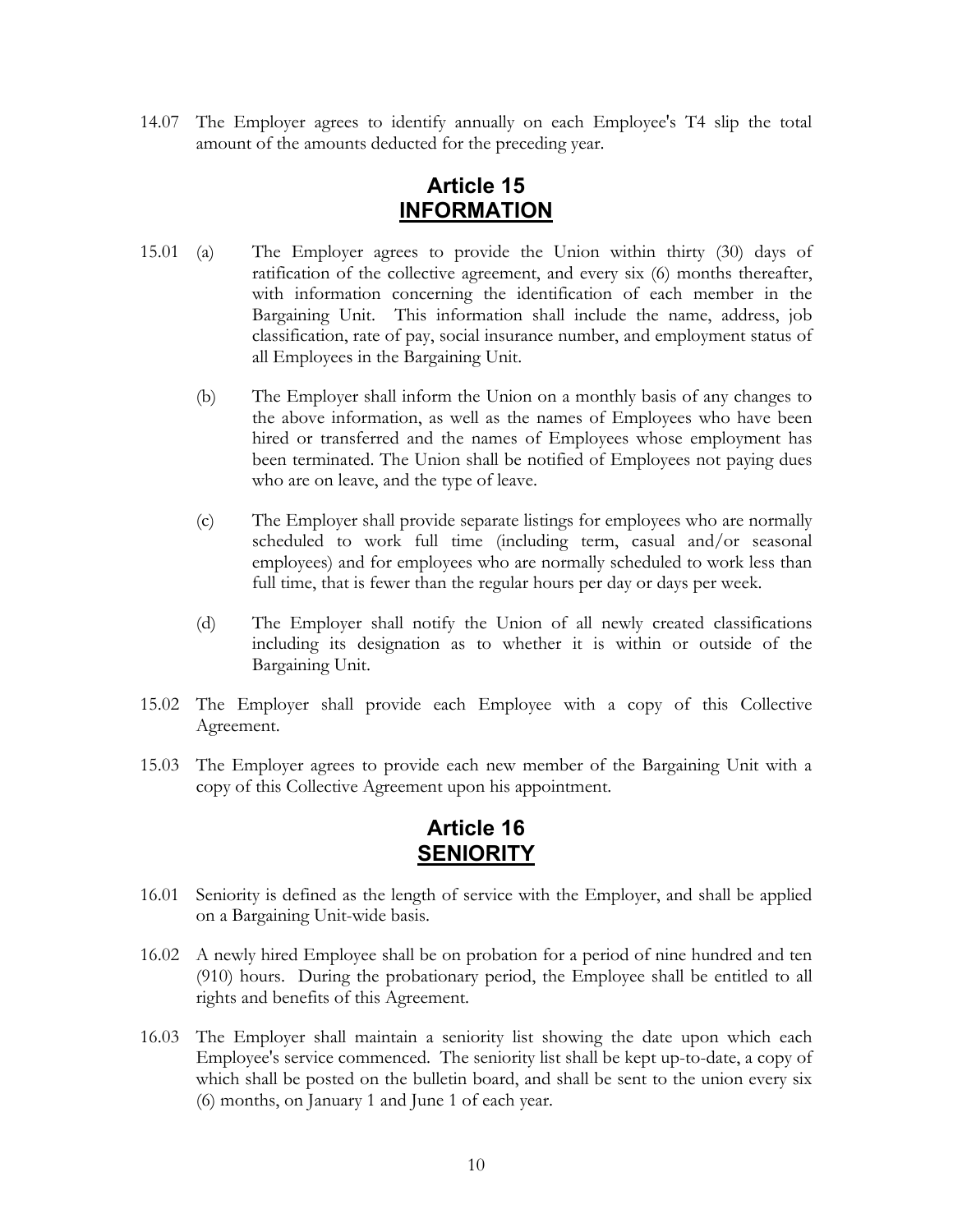### <span id="page-13-0"></span>**Article 17 PROVISION OF BULLETIN BOARD SPACE AND OTHER FACILITIES**

- 17.01 The Employer shall provide bulletin board space in its office clearly identified for exclusive Union use.
- 17.02 Upon reasonable notice and when the space is available, the Employer shall make available to the Union and the members of the Bargaining Unit its hall and arena lobby without charge for use from time to time for the business relating to the Bargaining Unit.
- 17.03 The Employer will process any mail originating from the Union addressed to all Employees in accordance with the Employer's normal internal mail distribution system.

### **Article 18 DESIGNATED PAID HOLIDAYS**

- <span id="page-13-1"></span>18.01 The following days are designated paid holidays for Employees covered by this Collective Agreement:
	- (a) New Year's Day;
	- (b) Good Friday;
	- (c) Easter Monday;
	- (d) Victoria Day;
	- (e) National Aboriginal Day;
	- (f) Treaty Day  $(\frac{1}{2} \text{ day});$
	- (g) Canada Day;
	- (h) the first Monday in August;
	- (i) Labour Day;
	- (j) Thanksgiving Day;
	- (k) Remembrance Day;
	- (l) Christmas Day;
	- (m) Boxing Day;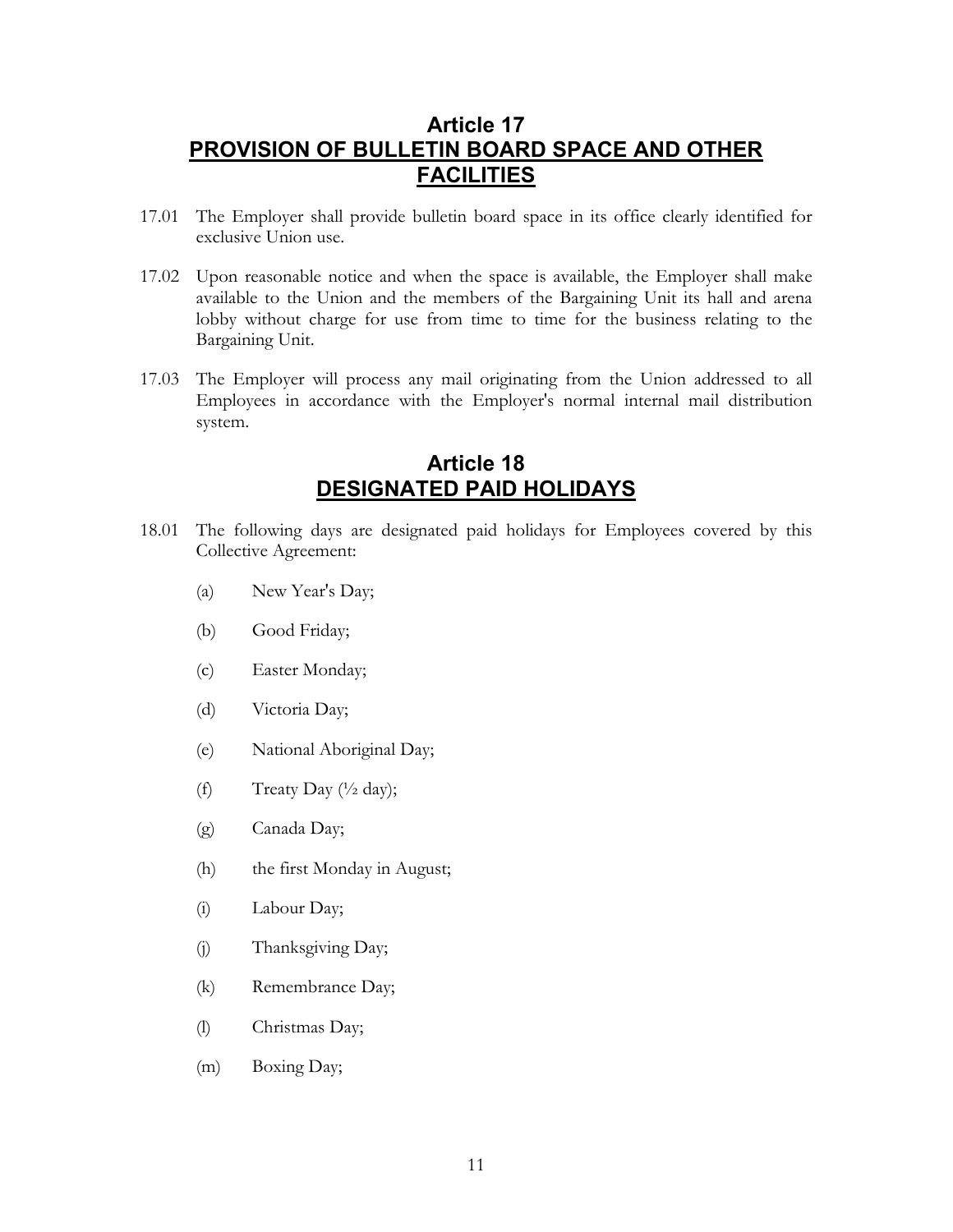- (n) An one-half  $(\frac{1}{2})$  day paid holiday shall also be granted to all Employees on any special day proclaimed by the Mayor of Fort Resolution.
- <span id="page-14-0"></span>18.02 Employees who are unable to take time off due to operational requirements will be paid at the overtime rate.
- 18.03 Article [18.01](#page-13-1) does not apply to an employee who is absent without cause on one of the working days immediately preceding or the working day following the designated Paid Holiday, except with the approval of the Employer.

#### <span id="page-14-1"></span>HOLIDAY FALLING ON A DAY OF REST

- 18.04 When a day designated as a holiday under Article [18.01](#page-13-1) coincides with an Employee's day of rest, the holiday shall be moved to the Employee's first working day following his day of rest or to another day mutually agreed upon between the Employee and the Employer.
- 18.05 When a day designated as a holiday for an Employee is moved to another day under the provisions of Article [18.04:](#page-14-1) 
	- (a) work performed by an Employee on the day from which the holiday was moved shall be considered as work performed on a day of rest; and,
	- (b) work performed by an Employee on the day to which the holiday was moved, shall be considered as work performed on a holiday.
- <span id="page-14-2"></span>18.06 When the Employer requires an Employee to work on a Designated Paid Holiday as part of his regularly scheduled hours of duty or as overtime when he is not scheduled to work he shall be paid one and one-half (1½) times his hourly rate of pay for all hours worked in addition to designated paid holiday pay.
- 18.07 Subject to [Article 28](#page-32-1) (Pay), at the Employees' option, the amounts payable pursuant to Article [18.06](#page-14-2) may be taken either in cash or in lieu time to be taken at a later date convenient to both the Employer and the Employee.
- 18.08 Where a day that is a designated holiday for an Employee falls within a period of leave with pay, the holiday shall not count as a day of leave.
- 18.09 Where operational requirements permit, an Employee shall not be required to work both Christmas and New Year's Day.

### **Article 19 LEAVE – GENERAL**

19.01 When an Employee who has been granted more vacation, sick leave or special leave with pay than he has earned is terminated due to death or lay-off, the Employee shall be considered to have earned that amount of leave with pay granted to him.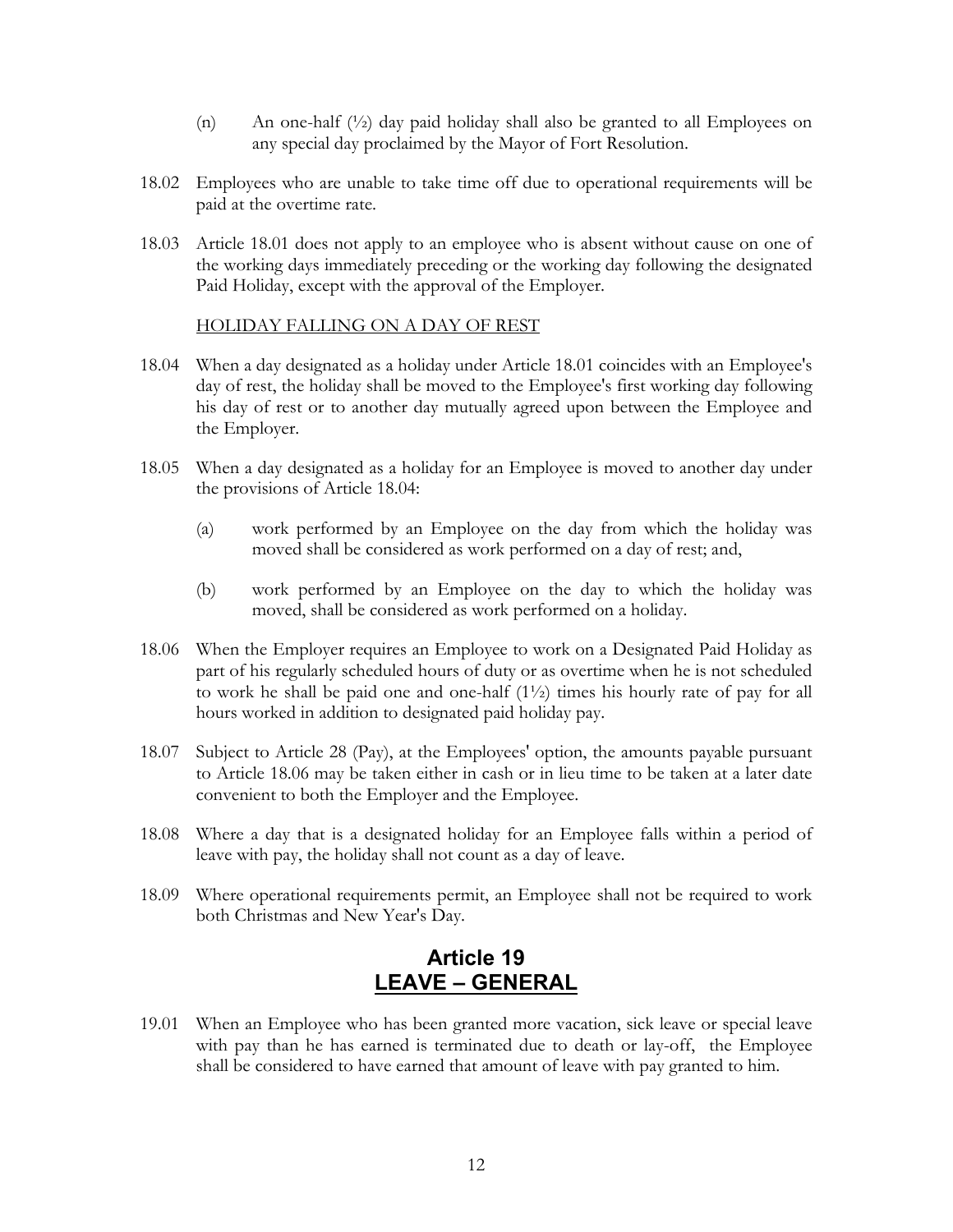- <span id="page-15-0"></span>19.02 When an employee is in receipt of an allowance and is granted leave with pay, he is entitled during his period of leave to receive the allowance.
- 19.03 During the months of April, July, October and January in each year the Employer shall inform each Employee in the Bargaining Unit in writing of the balance of his special, sick and vacation leave credits as of the last day of the previous month.
- 19.04 If, at the end of the fiscal year, an Employee's entitlement to vacation leave with pay includes a fractional entitlement, the entitlement shall be increased to the next hour.
- 19.05 For the purpose of leave or time off, operational requirements are deemed to exist when it is necessary to replace an Employee and it is impossible to replace him or her for the period of the leave or time off.
- 19.06 When the Employer denies an Employee's application for leave, the reasons for the denial shall be provided to the Employee in writing at the time of denial.
- 19.07 An Employee's request for any leave will be responded to by the Senior Administrative Officer or his/her designate within a reasonable period of time.

### **Article 20 VACATION LEAVE**

#### ACCUMULATION OF VACATION LEAVE

- 20.01 (a) For each month of a fiscal year in which a full-time Employee receives pay for one hundred and five (105) hours or more, he shall earn vacation leave at the following rates:
	- (i) one decimal three seven five (1.375) days each month until the month in which the anniversary of the second  $(2^{nd})$  year of continuous service is completed;
	- (ii) one decimal seven nine (1.79) days each month commencing in the month after completion of two (2) years of continuous service and ending in the month that seven (7) years of continuous service is completed;
	- (iii) two decimal zero eight (2.08) days each month commencing in the month after completion of seven (7) years of continuous service and ending in the month that fifteen (15) years of continuous service is completed;
	- (iv) two decimal five (2.5) days each month commencing in the month after completion of fifteen (15) years of continuous service and ending in the month that twenty (20) years of service is completed;
	- (v) three (3) days each month commencing in the month after completion of twenty (20) years of continuous employment.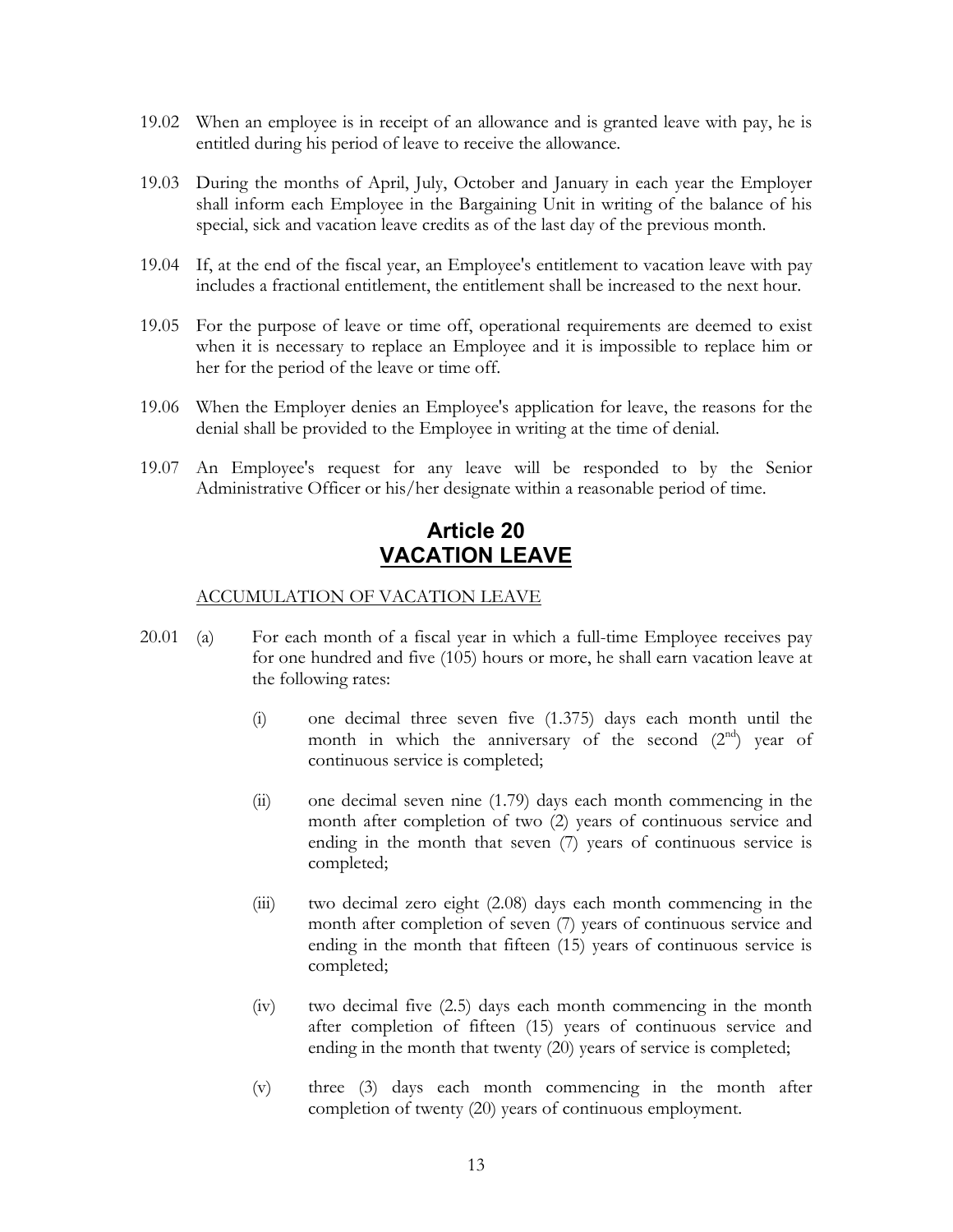(b) Part-time Employees shall receive vacation pay based on their length of service as follows:

| <b>Length of Service</b> | Percentage of Gross Earnings |
|--------------------------|------------------------------|
| $0 - 2$ years            | $4\%$                        |
| $2 - 7$ years            | $6\%$                        |
| $7 - 15$ years           | $8\%$                        |
| $15 - 20$ years          | 10%                          |
| $20+$ years              | $12\%$                       |

If the statutory rate under the *Employment Standards Act* changes from the four percent (4%) that rate of change will be applied to each category.

#### GRANTING OF VACATION LEAVE

- <span id="page-16-1"></span><span id="page-16-0"></span>20.02 (a) In granting vacation leave with pay to an Employee, the Employer shall make every reasonable effort to:
	- (i) schedule vacation leave for all Employees in the fiscal year in which it is earned;
	- (ii) not recall an Employee to duty after he has proceeded on vacation leave, other than for an emergency;
	- (iii) grant the Employee his vacation leave during the fiscal year in which it is earned at a time specified by him;
	- $(iv)$  1) grant the Employee vacation leave for at least up to six  $(6)$ consecutive weeks depending upon his vacation entitlements when so requested by the employee; and
		- 2) recognize Seniority on preference for a vacation period.
	- (b) (i) An employee requesting vacation leave of five (5) days or less shall provide the Employer with at least five (5) working days advance notice. The Employer shall reply within two (2) working days.
		- (ii) An employee requesting vacation leave of more than five (5) days shall provide the Employer with at least ten (10) working days advance notice. The Employer shall reply within five (5) working days.
		- (iii) If the Employer fails to reply to the vacation leave request within the relevant time limits in [\(i\)](#page-16-0) or [\(ii\)](#page-16-1) then the leave request shall be deemed to be approved.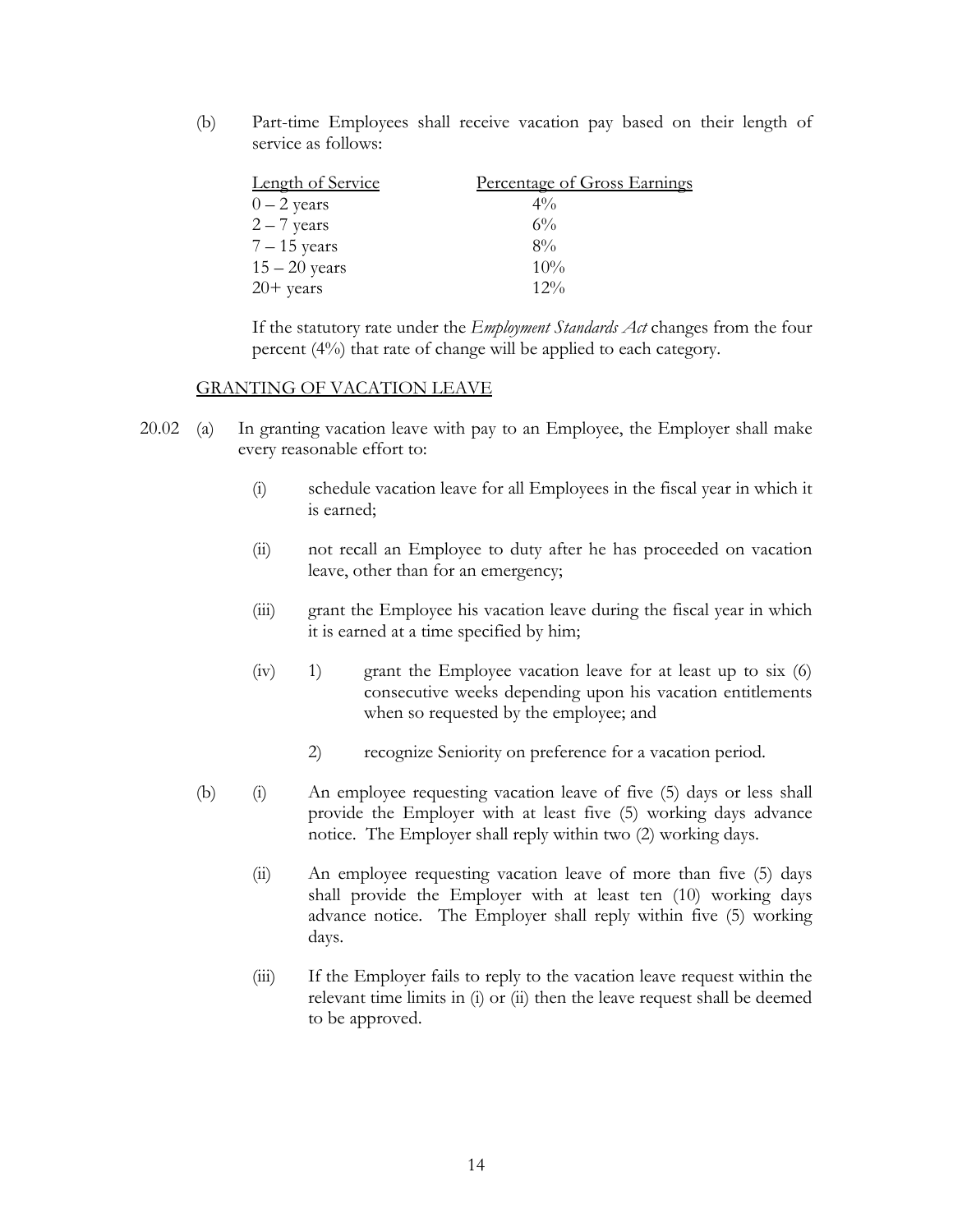- (iv) Where the Employer has proposed to change, reduce or deny the vacation leave requested by the employee, the Employer shall provide the employee with the reasons, in writing, for such change, reduction or denial of vacation leave, and such change, reduction or denial shall be subject to [Article 44](#page-41-1) – Grievances and Arbitration of this Agreement.
- (c) Following the initial six (6) months of employment, the annual vacation complement may be taken, but must not exceed the entitlement earned for the first fiscal year of employment. In subsequent years, an employee may receive, if requested, an advance of vacation leave credits to the end of the fiscal year.
- (d) Employees will not be permitted to carry over more vacation leave credits than can be earned in one (1) fiscal year. Vacation leave credits exceeding a one (1) year entitlement will be liquidated in cash in the month of May.
- (e) Upon request, employees taking vacation leave will be provided with pay cheques for the period of their vacation one day prior to taking such vacation leave.
- 20.03 Where in respect of any period of vacation leave, an Employee:
	- (a) is granted special leave, when there is a death in his immediate family as defined in Article [21.02](#page-19-0) (Special Leave); or
	- (b) is granted special leave with pay because of illness in the immediate family as defined in [Article 21;](#page-18-1) or
	- (c) is granted sick leave on production of a medical certificate;

the period of vacation leave so displaced shall either be added to the vacation period if requested by the Employee and approved by the Employer or reinstated for use at a later date.

#### RECALL FROM VACATION LEAVE

- 20.04 Due to emergency operational requirements, the Employer may alter an Employee's vacation period after it has been approved, providing such vacation arrangements have been made after leave approval, but only if
	- (a) the Employee has made non-refundable deposits in view of his vacation and the Employer has reimbursed the Employee for loss of deposit, and,

or

(b) the Employee's spouse has arranged a vacation period which coincides with the Employee and alternate arrangements can be made.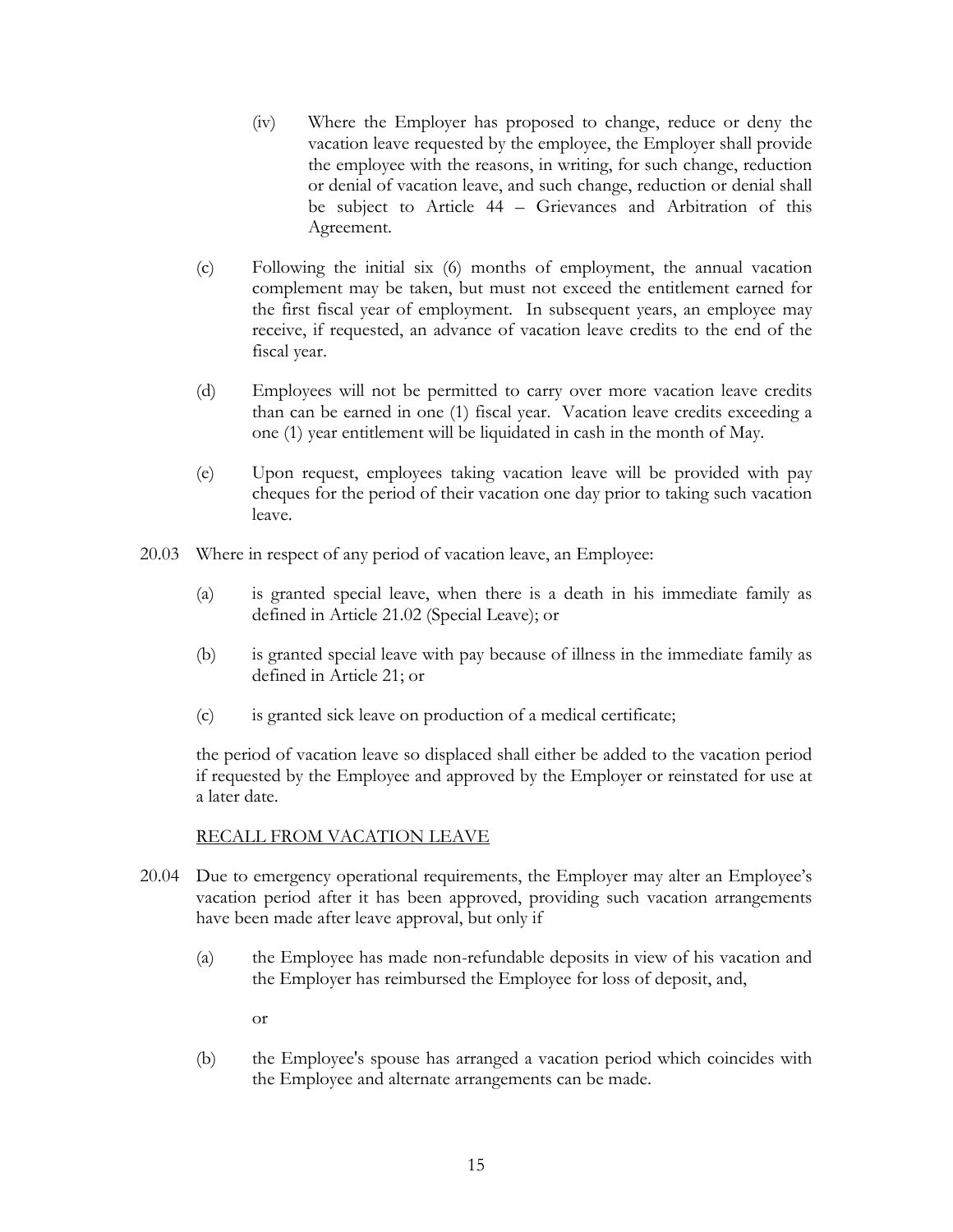- <span id="page-18-0"></span>20.05 Except in an emergency the Employer shall not recall any employee to duty once his/her vacation has commenced.
- 20.06 When during any period of vacation leave an Employee is recalled to duty, he shall be reimbursed for reasonable expenses, as normally defined by the Employer, that he incurs:
	- (a) in proceeding to his place of duty;
	- (b) in respect of any non-refundable deposits or prearrangements associated with his vacation;
	- (c) in returning to the place from which he was recalled if he immediately resumes vacation upon completing the assignment for which he was recalled; after submitting such accounts as are normally required by the Employer.

#### LEAVE WHEN EMPLOYMENT TERMINATES

- 20.07 Where an Employee dies or otherwise terminates his employment:
	- (a) The Employee or his estate shall, in lieu of earned but unused vacation leave, be paid an amount equal to the product obtained by multiplying the number of days of earned but unused vacation leave by the daily rate of pay applicable to the Employee immediately prior to the termination of his employment, or
	- (b) the Employer shall grant the Employee any vacation leave earned but not used by him before the employment is terminated by lay-off if the Employee so requests.

### <span id="page-18-1"></span>**Article 21 SPECIAL LEAVE**

- 21.01 An employee shall earn special leave credits at the following rates up to a maximum of twenty (20) days at the following rates:
	- (a) one-half day for each calendar month, in which he worked and/or received vacation leave for one hundred and five (105) hours or more, and;
	- (b) one-quarter day for each calendar month, in which he worked and/or received vacation leave for thirty-five (35) hours or more.

As credits are used, they may continue to be earned.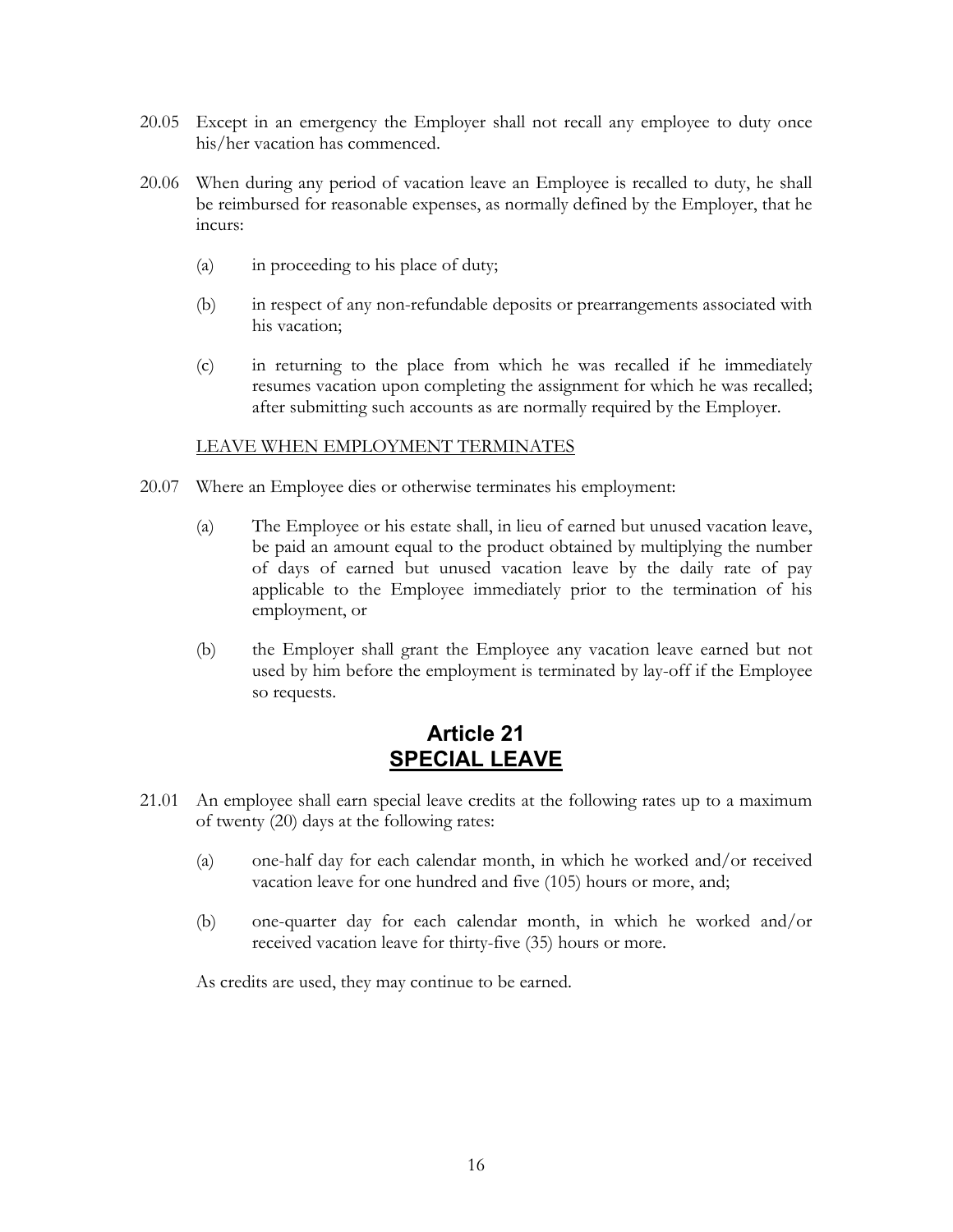- 21.02 (a) For the purposes of this Article, immediate family is defined as an employee's father, mother, brother, sister, spouse, common-law spouse, child, adoptive child, step child, foster child, father-in-law, mother-in-law, grandchildren, grandparents, son-in-law, daughter-in-law, and any relative permanently residing in the employee's household or with whom the employee permanently resides.
	- (b) The Employer shall grant special leave earned with pay:
		- (i) when there is a death in the employee's immediate family;
		- (ii) where a member of the employee's immediate family residing outside of Fort Resolution becomes seriously ill and the employee travels outside of Fort Resolution to care for the family member;
		- (iii) when an employee is to be married;
		- (iv) where a member of the immediate family becomes ill (not including childbirth) and the employee is required to care for his dependants or for the sick person.
	- (c) The Employer shall grant leave with pay to all employees for one half (½) day to attend the funeral of a community member.
	- (d) The Employer shall grant special leave with pay where special circumstances not directly attributable to the employee prevent his reporting to duty, including:
		- (i) serious household or domestic emergencies;
		- (ii) a general transportation tie-up caused by weather if the employee makes every reasonable effort to report for duty including in the event that an employee is weathered out while out of town;
		- (iii) serious community emergencies, where the employee is required to render assistance;
- 21.03 An employee shall be granted special leave with pay up to a maximum of five (5) working days on the occasion of the birth of his child. An employee shall be granted special leave with pay up to a maximum of five (5) working days on the occasion of the adoption of a child.

#### <span id="page-19-0"></span>ADVANCE OF CREDITS

21.04 Where an employee has insufficient credits to permit the granting of special leave within the meaning of this Article, leave up to a maximum of five (5) days, may, at the discretion of the Employer be granted, subject to the deduction of such advance leave from any special leave credits subsequently earned.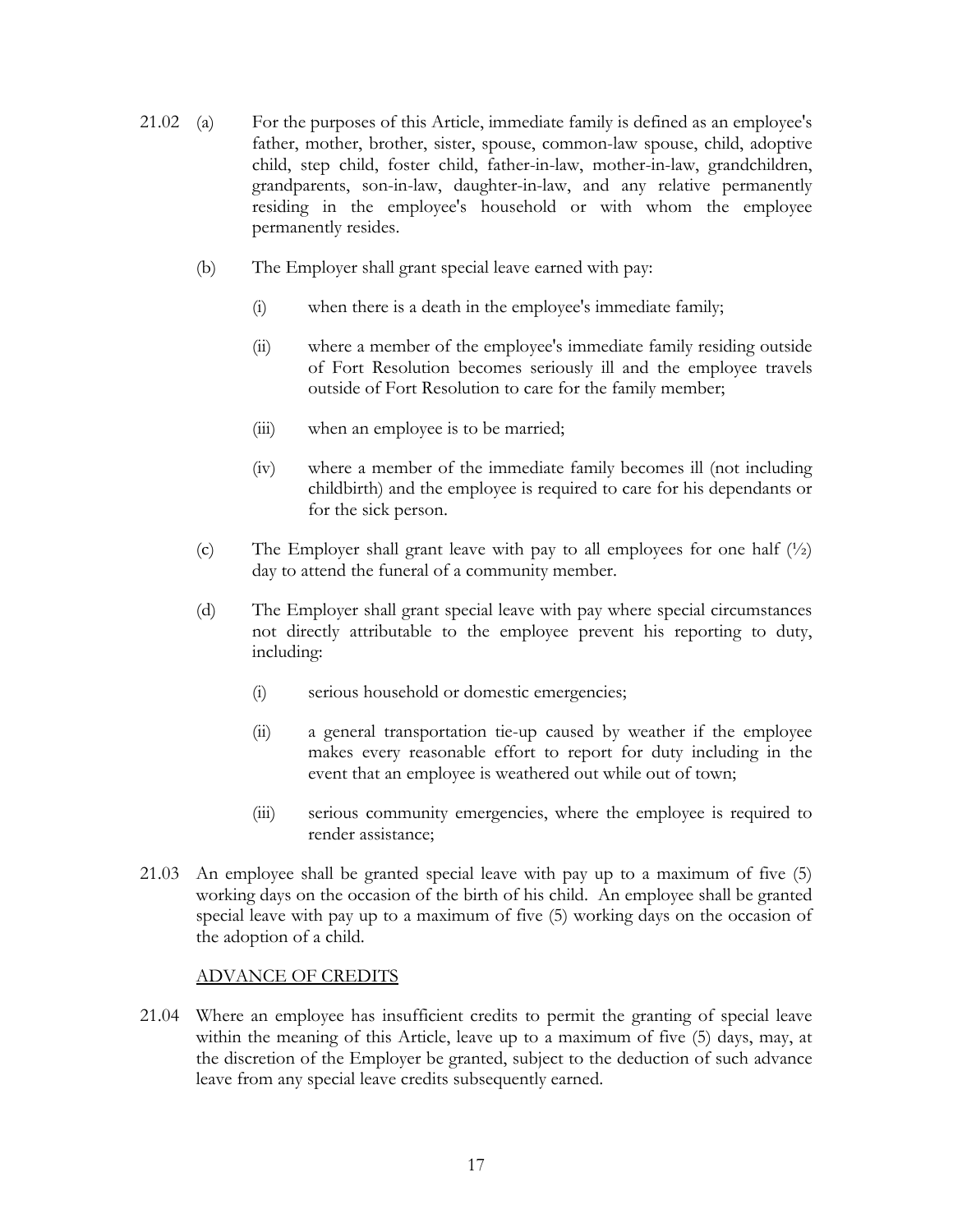#### CASUAL LEAVE

<span id="page-20-0"></span>21.05 Employees shall be granted casual leave with pay to a maximum of two (2) hours where the purpose of this leave takes place within the community of Fort Resolution, or to a maximum of one (1) day where the purpose of this leave takes place outside the community of Fort Resolution, for the following purposes:

#### Medical, Dental, School or Counsellor/Therapist Appointments

(a) Whenever it is necessary for an employee to attend upon his doctor, nurse, dentist, dental therapist, counsellor or therapist, or appointments with school authorities during working hours he shall be granted casual leave for these purposes.

#### Other Casual Leave

(b) The Senior Administrative Officer or his/her designate may grant an employee casual leave for other purposes of a special or unusual nature.

#### Regular Appointments

- (c) Employees shall be granted casual leave with pay to a maximum of one (1) day per occurrence where the employee's physician requires him to attend regular or recurring medical treatments or check-ups, provided the employee provides a medical certificate.
- 21.06 The provisions of this Article do not apply to an employee who is on leave of absence without pay, or under suspension.

### <span id="page-20-1"></span>**Article 22 SICK LEAVE**

#### CREDITS

- 22.01 An employee shall earn sick leave credits at the rate of one and one-quarter  $(1/4)$ days for each calendar month in which he worked and/or received vacation leave for one hundred and five (105) hours or more.
- 22.02 All absences on account of illness on a normal working day shall be charged against an Employee's accumulated sick leave credits.
- 22.03 Unless otherwise informed by the Employer an employee must sign a statement stating that because of an illness or injury he/she was unable to perform their duties, if the period of leave requested does not exceed three (3) working days.
- 22.04 An employee is required to produce a certificate from a qualified medical practitioner certifying that the employee is unable to carry out their duties due to illness or injury if the period of leave requested exceeds three (3) working days.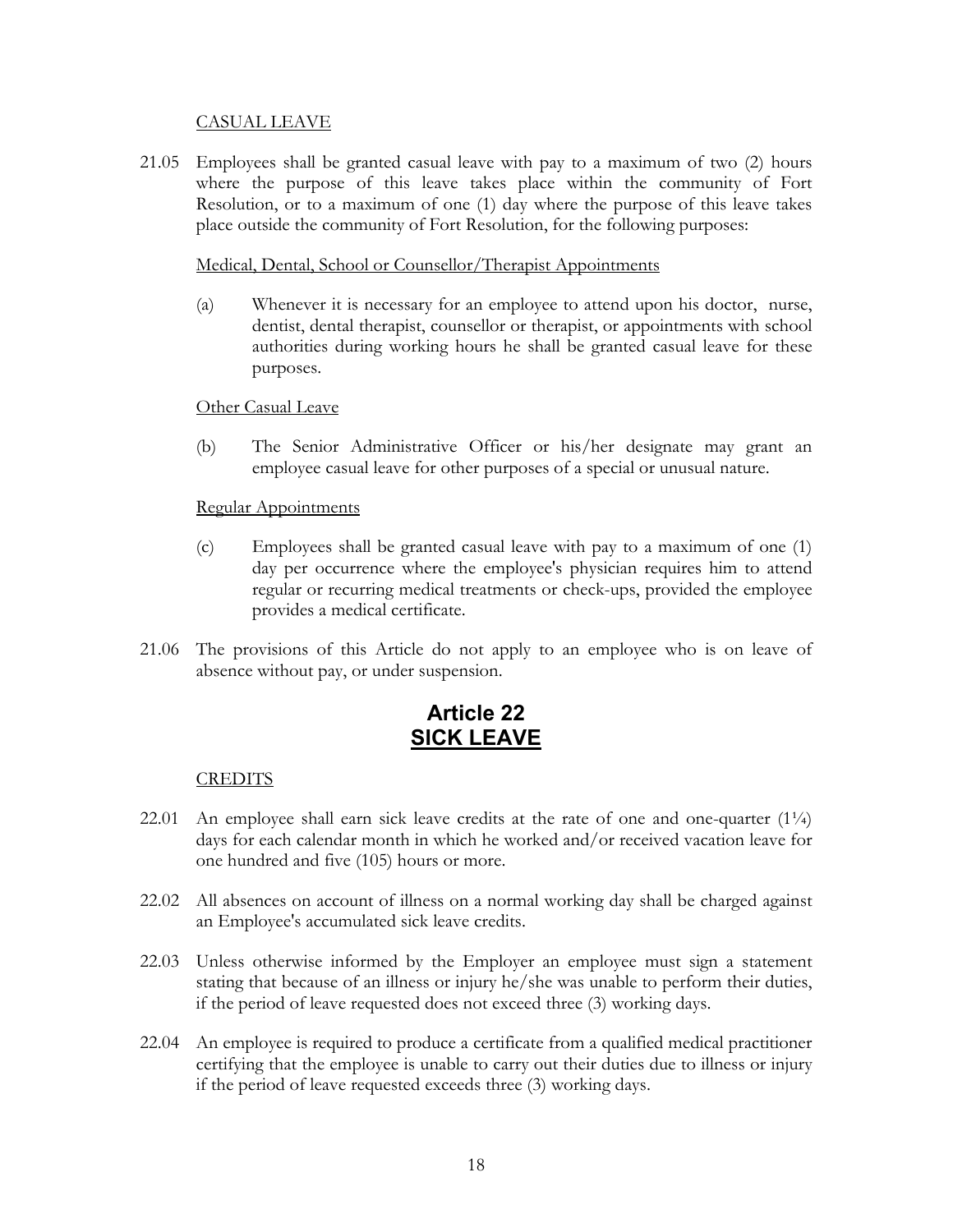- <span id="page-21-0"></span>22.05 In circumstances where sick leave would be authorized but the Employee has insufficient or no sick leave credits, he may be granted sick leave in advance to a limit of ten (10) days which shall be charged against future credits as earned. If the Employee dies before authorized unearned sick leave has been liquidated, no recovery shall be made from the Employee's estate. The number of days granted shall be at the discretion of the Employer, but shall not be unreasonably withheld.
- 22.06 (a) When an employee is granted sick leave with pay and injury-on-duty leave is subsequently approved for a concurrent period, there shall be no charge against his sick leave credits for the period of concurrency.
	- (b) An employee is not eligible for sick leave during any period in which he is on lay-off or under suspension.

### **Article 23 OTHER TYPES OF LEAVE**

#### COURT LEAVE

- 23.01 The Employer shall grant leave with pay to an employee, other than an employee on leave of absence without pay, laid off or on suspension, for the period of time required:
	- (a) to serve on a jury and the jury selection process;
	- (b) to answer a subpoena or summons to attend as a witness in any proceeding authorized by law to compel the attendance of witnesses,

provided the employee remits or assigns to the Employer any remuneration received by him as a result of serving on a jury, in the jury selection or as a witness, other than remuneration received as an allowance or reimbursement for expenses incurred in such duty.

#### EMERGENCY LEAVE

23.02 Notwithstanding any provisions for leave in this Agreement, the Employer may grant leave of absence with or without pay to an Employee in emergency or unusual circumstances.

#### LEAVE WITHOUT PAY FOR PERSONAL NEEDS

23.03 Leave without pay for personal needs may be granted, subject to operational requirements, to an Employee for up to one (1) year.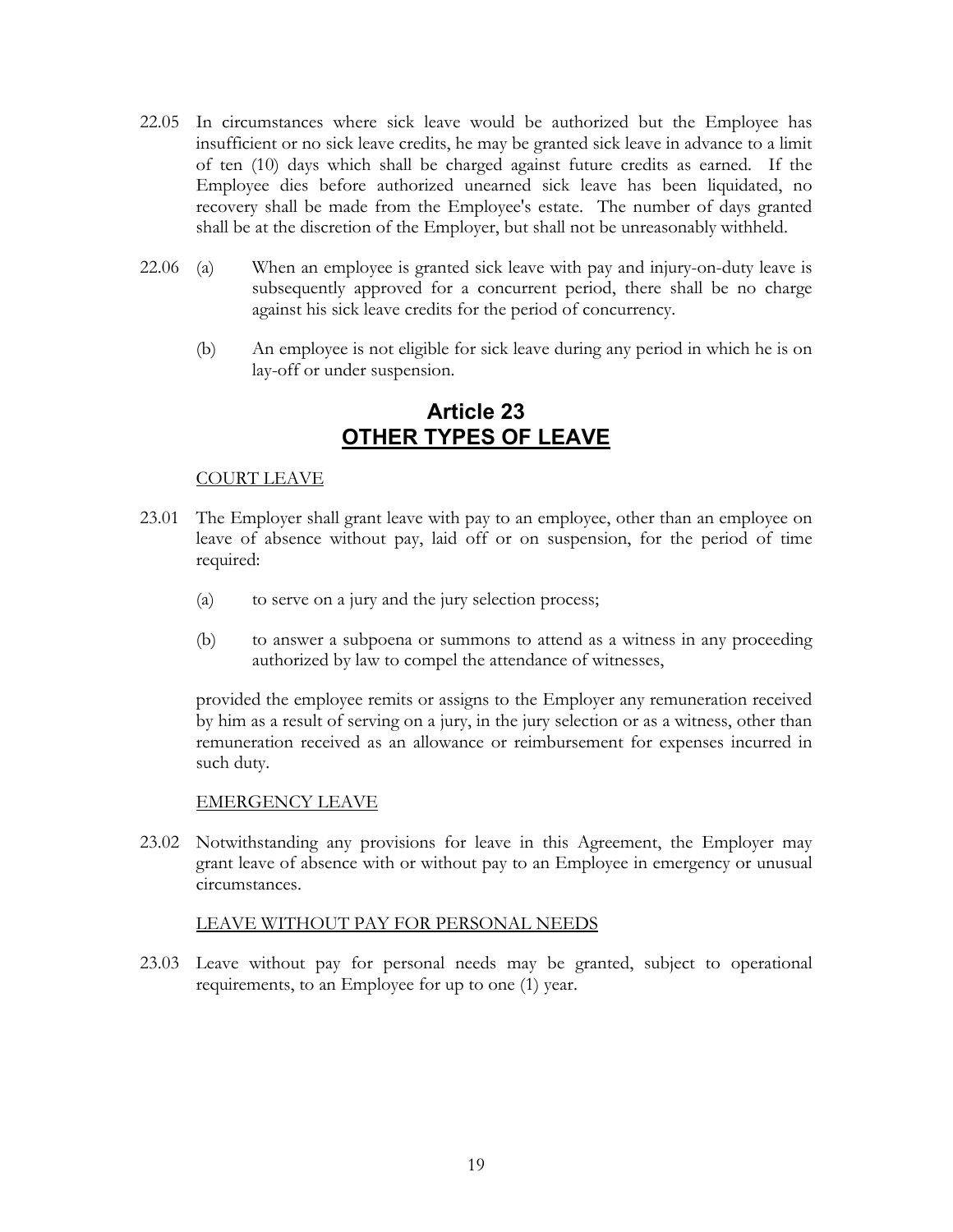#### <span id="page-22-0"></span>MATERNITY AND PARENTAL LEAVE WITHOUT PAY

- <span id="page-22-2"></span><span id="page-22-1"></span>23.04 (a) An employee who becomes pregnant shall, upon request, be granted maternity leave without pay for a period beginning before, on or after the termination date of pregnancy and ending no later than seventeen (17) weeks after the termination date of pregnancy.
	- (b) Where an employee has or will have actual care and custody of a newborn child, (including the new born child of a common law spouse), the employee shall be granted parental leave without pay upon request for a single period of up to thirty seven (37) consecutive weeks in the fifty two (52) week period commencing on the day on which the child comes into the employee's care.
	- (c) Where an employee commences legal proceedings to adopt a child or obtains an order for the adoption of a child, the employee shall be granted parental leave without pay upon request for a single period of up to thirty seven (37) consecutive weeks in the fifty two (52) week period commencing on the day on which the child comes into the employee's care.
	- (d) Notwithstanding paragraph [\(a\),](#page-22-0) [\(b\)](#page-22-1) and [\(c\):](#page-22-2) 
		- (i) where the employee's child is hospitalized and the employee has not yet proceeded on parental leave without pay, or
		- (ii) where the employee has proceeded on parental leave without pay and then returns to work for all or part of the period during which his or her child is hospitalized,

the period of parental leave without pay specified in the original leave request may be extended by a period equal to the child's hospitalization during which the employee was not on parental leave without pay. However, the extension shall end not later than one hundred and four (104) weeks after the day the child comes into the employee's care.

- (e) The Employer may require an employee to submit a medical certificate certifying pregnancy, or submit a birth certificate or proof of adoption.
- (f) An employee shall inform the Employer in writing of his/her plans for taking maternity and/or parental leave without pay to cover the absence from work at least four (4) weeks in advance of the initial date of continuous leave of absence, unless there is a valid reason why the notice cannot be given.
- (g) Maternity and Parental Leave granted under this Article shall count for the calculation of "continuous employment" and "continuous service."
- (h) Parental leave without pay taken by a couple employed by the Employer shall not exceed a combined total of thirty seven (37) weeks.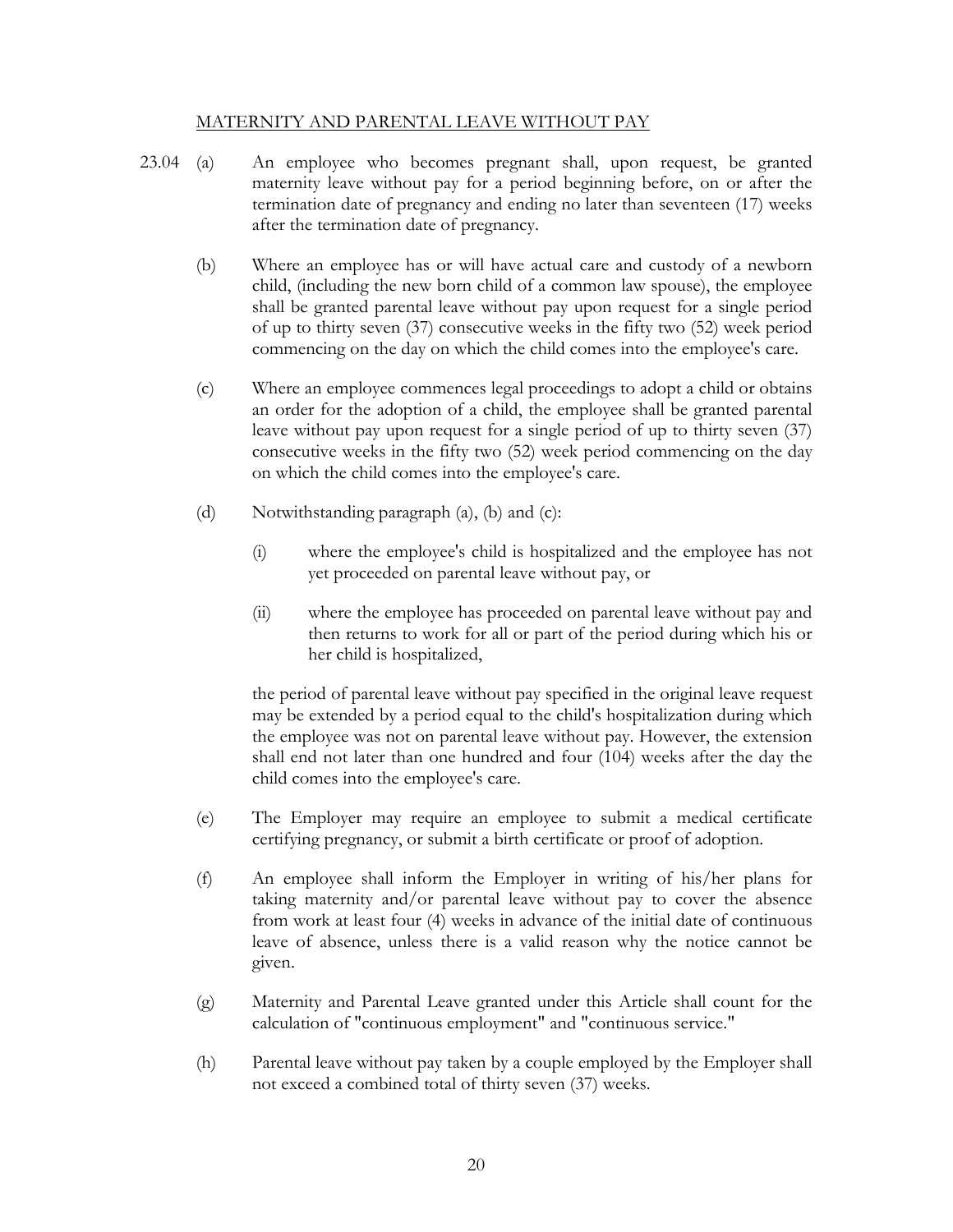- (i) An employee who has not commenced maternity leave without pay may elect to:
	- (i) use earned vacation and compensatory leave credits up to and beyond the date that her pregnancy terminates;
	- (ii) use her sick leave credits up to and beyond the date that her pregnancy terminates, subject to the provisions set out in [Article 22](#page-20-1)  Sick Leave With Pay. For purposes of this subparagraph, the terms "illness" or "injury" used in [Article 22,](#page-20-1) Sick Leave With Pay, shall include medical disability related to pregnancy.
- (j) The Employer may:
	- (i) defer the commencement of parental leave without pay at the request of the employee;
	- (ii) grant the employee parental leave without pay with less than four (4) weeks' notice.

#### <span id="page-23-1"></span>MATERNITY AND/OR PARENTAL ALLOWANCE

- <span id="page-23-0"></span>23.05 (a) An employee who has been granted maternity and/or parental leave without pay, shall be paid an allowance in accordance with the terms of the Supplemental Unemployment Benefit (SUB) Plan described below providing he or she:
	- (i) has completed six (6) months of continuous employment before the commencement of the leave,
	- (ii) provides the Employer with proof of application for and receipt of pregnancy or parental benefits in accordance with section 22 or 23 of the *Employment Insurance Act*, and
	- (iii) signed an agreement with the Employer stating that he or she will return to work following the approved leave period (unless modified by a period of other approved leave) for a period equal to that for which an allowance was paid.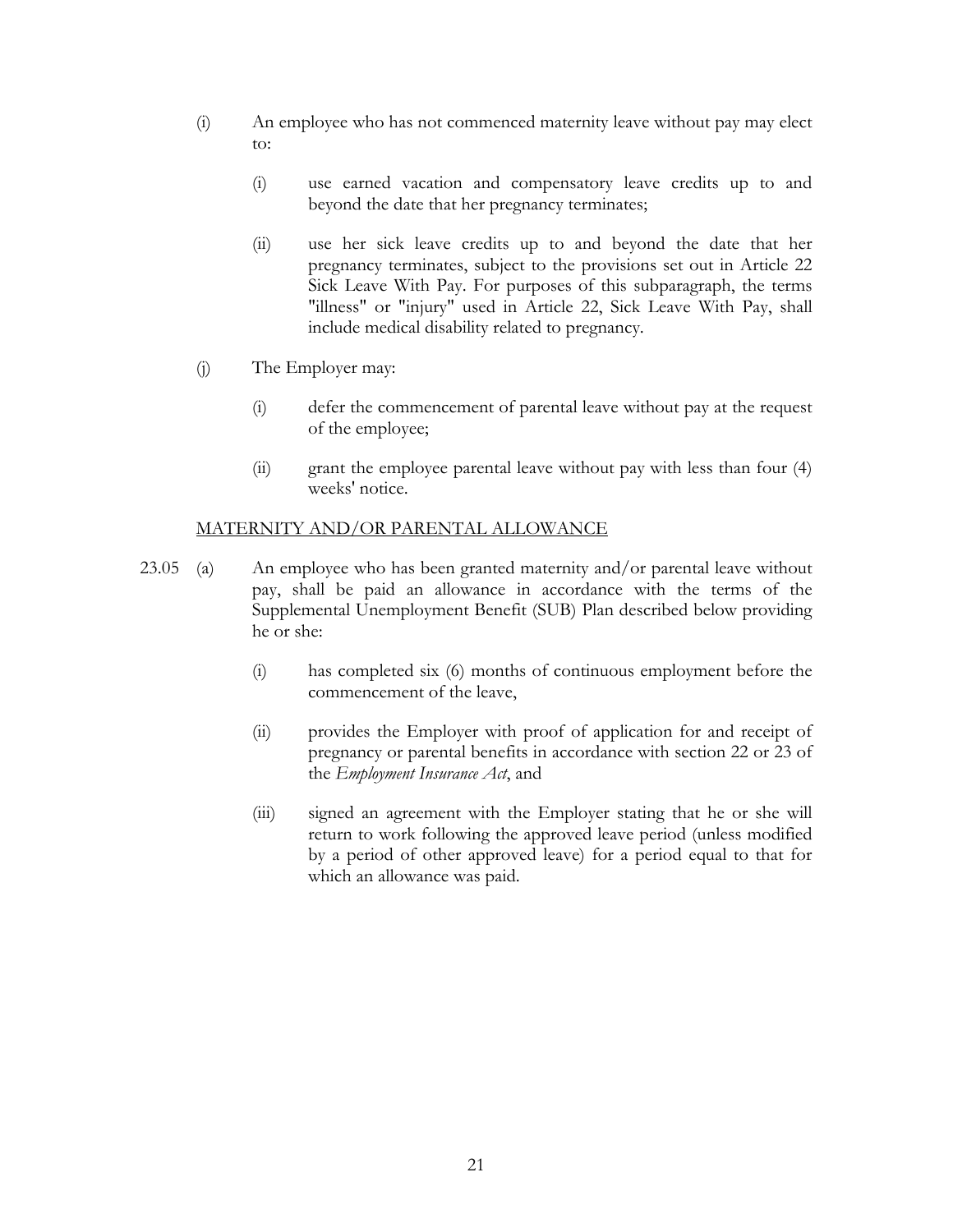(b) Should an employee fail to return to work or fail to work the period specified in subsection [\(a\)\(iii\) above](#page-23-0) for reasons other than death, lay off, early termination due to lack of work or discontinuance of a function of a specified period of employment that would have been sufficient to meet the obligations specified in section [\(a\)\(iii\),](#page-23-0) or having become disabled within the meaning of the Public Service Superannuation Act, the employee shall repay to the Employer on a pro rata basis as follows:

| [allowance] | $\mathbf{X}$ | remaining period to be worked                           |
|-------------|--------------|---------------------------------------------------------|
| received]   |              | following return to work                                |
|             |              | [total period to be worked as specified in $(a)(iii)$ ] |

however, an employee who's specified period of employment expired and who is rehired by the Employer within a period of five (5) days or less is not indebted for the amount if the new period of employment is sufficient to meet the obligations specified in (a)(iii).

- (c) For the purpose of sections [\(a\)\(iii\)](#page-23-0) and [\(b\),](#page-24-0) periods of leave with pay shall count as time worked. Periods of leave without pay during employees return to work will not be counted as time worked but shall interrupt the period referred to in section [\(a\)\(iii\)](#page-23-0) without activating the recovery provisions described in clause [\(b\).](#page-24-0)
- <span id="page-24-2"></span>(d) Maternity or Parental Allowance payments made in accordance with the SUB Plan will consist of the following:
	- (i) Where the employee is subject to a two weeks waiting period before receiving Employment Insurance benefits, ninety three percent (93%) of his/her weekly rate of pay for each week, less any other monies earned during this period,

<span id="page-24-1"></span>and

- (ii) For each week the employee receives benefits under sections 22 or 23 of the *Employment Insurance Act* (EI), the difference between the gross weekly amount of benefits payable under the EI Act and ninety three percent (93%) of his/her weekly rate of pay for each week, less any other monies earned during this period which may result in a decrease in employment insurance benefits under the EI Act.
- <span id="page-24-0"></span>(e) At the employee's request, the payment referred to in subsection  $(d)(i)$  will be estimated and advanced to the employee. Adjustments will be made once the employee provides proof of receipt of EI maternity or EI parental benefits.
- (f) The maternity or parental allowance to which an employee is entitled is limited to that provided in paragraph [\(d\)](#page-24-2) and an employee will not be reimbursed for any amount required to be repaid pursuant to the *Employment Insurance Act*.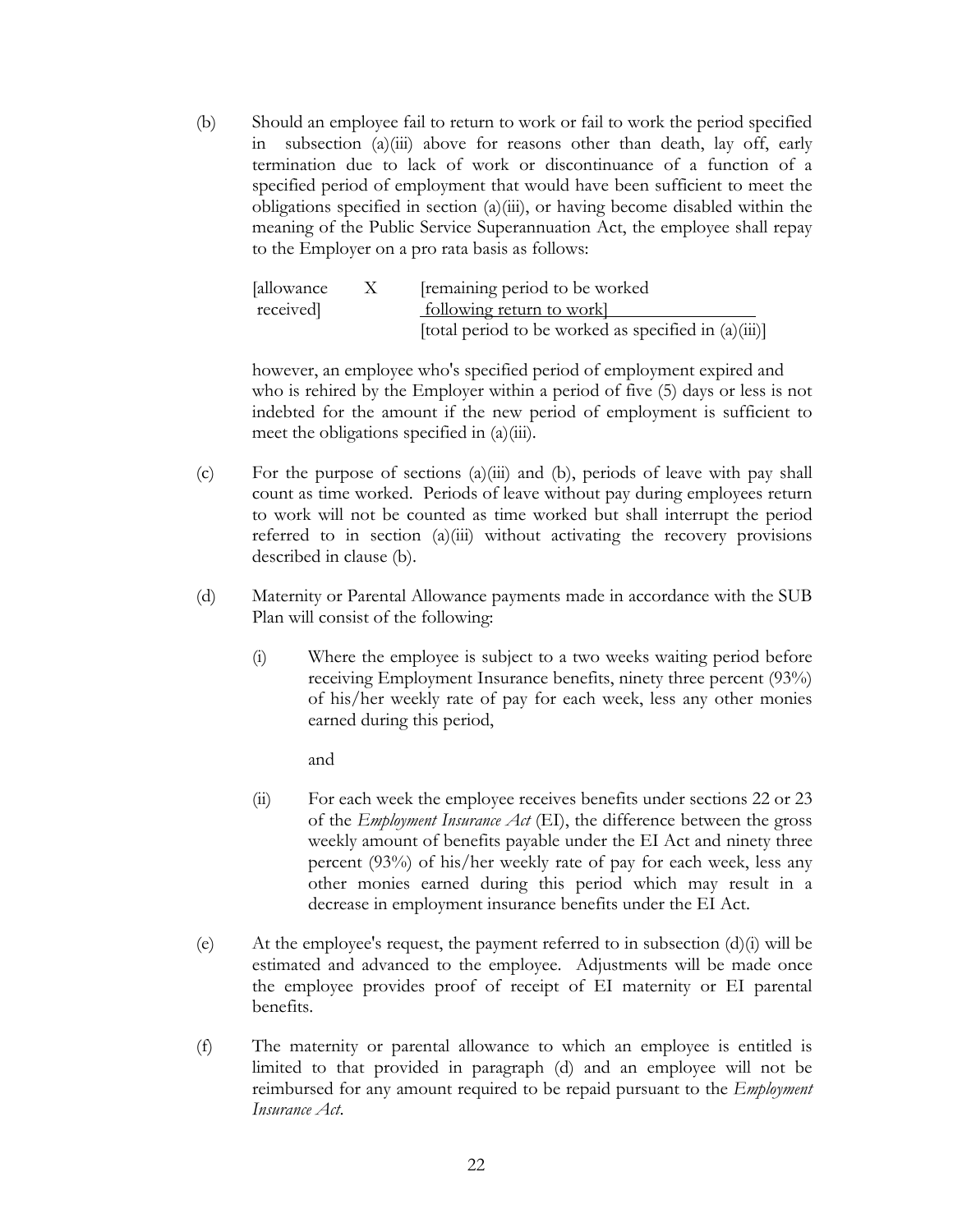- <span id="page-25-2"></span><span id="page-25-0"></span>(g) The weekly rate of pay referred to in paragraph [\(d\) s](#page-24-2)hall be:
	- (i) for a full time employee, the employee's weekly rate of pay on the day immediately preceding the commencement of maternity and/or parental leave without pay;
	- (ii) for an employee who has been employed on a part time or on a combined full time and part time basis during the six (6) month period preceding the commencement of maternity and/or parental leave without pay, the rate obtained by multiplying the weekly rate of pay in subparagraph (i) by the fraction obtained by dividing the employee's straight time earnings by the straight time earnings the employee would have earned working full time during such period.
- <span id="page-25-1"></span>(h) The weekly rate of pay referred to in paragraph [\(g\)](#page-25-0) shall be the rate to which the employee is entitled for his or her substantive level to which the employee is appointed.
- (i) Notwithstanding paragraph [\(h\)](#page-25-1) and subject to subparagraph  $(g)(ii)$ , if on the day immediately preceding commencement of maternity and/or parental leave without pay an employee has been on an acting assignment for at least four (4) months, the weekly rate shall be the rate the employee was being paid on that day.
- (j) Where an employee becomes eligible for a pay increment or pay revision while in receipt of the maternity or parental allowance, the allowance shall be adjusted accordingly.
- (k) Maternity or parental allowance payments made under the SUB plan will neither reduce nor increase an employee's deferred remuneration or severance pay.
- (l) The Employer shall supply to any employee who is considering applying for Maternity and/or Parental Leave and who so requests from the Personnel Officer, a complete information package on the SUB plan.

#### SPECIAL ALLOWANCE FOR TOTALLY DISABLE EMPLOYEES

23.06 (a) An employee who fails to qualify for Employment Insurance pregnancy and/or parental benefits solely because of a concurrent entitlement to benefits under the Long Term Disability or Short Term Disability plans set out in [Article 53](#page-52-1) – Pension and Group Benefits Plans, and who has completed six (6) months of continuous employment before the commencement of the leave shall be paid, in respect of each week of benefits under the maternity and/or parental allowance not received for the reason described herein, the difference between ninety three per cent (93%) of the employee's rate of pay and the gross amount of his or her weekly disability benefit under the above disability plans.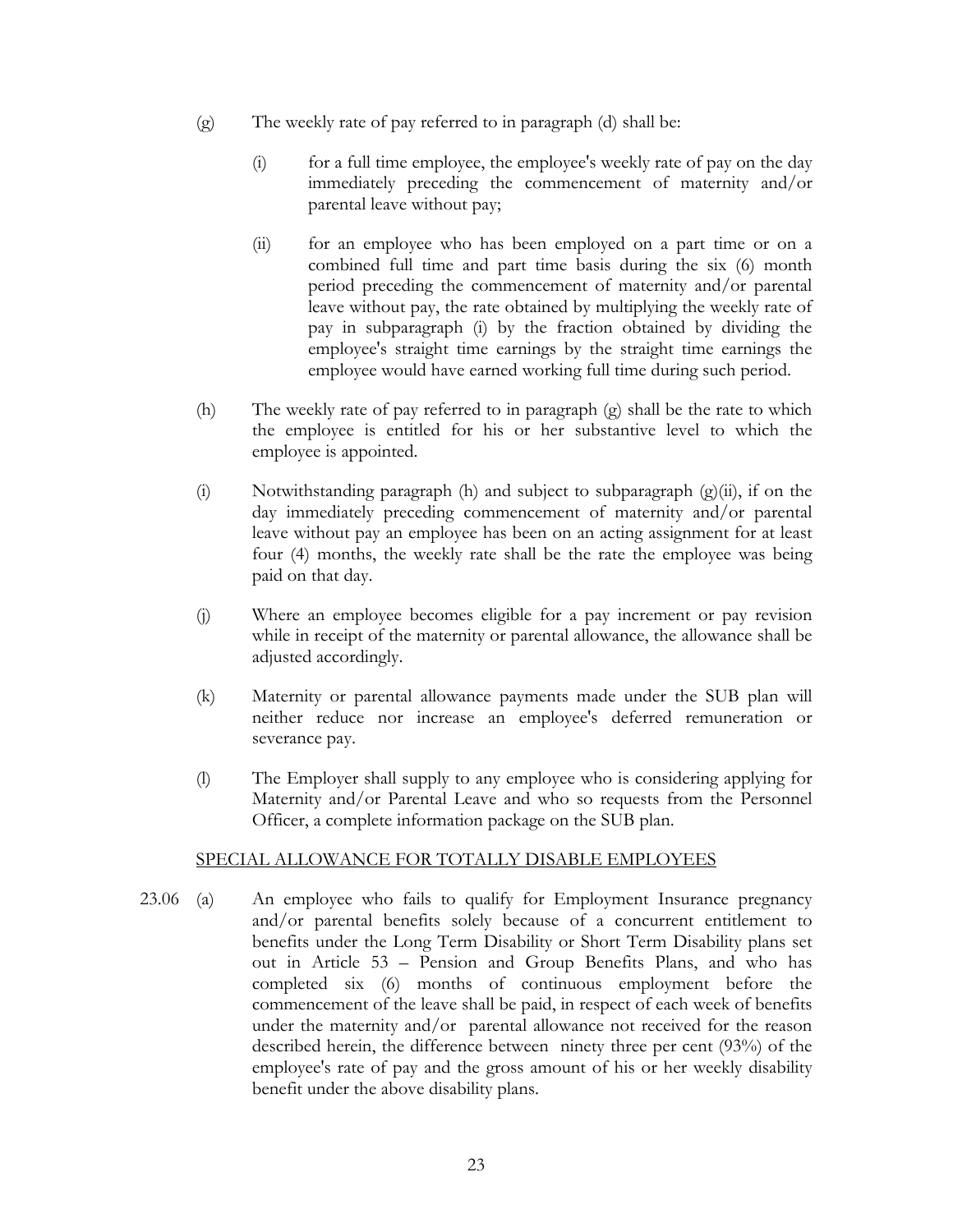<span id="page-26-0"></span>(b) An employee shall be paid an allowance under this clause and under Article [23.05](#page-23-1) for a combined period of no more than the number of weeks during which the employee would have been eligible for maternity or parental benefits pursuant to Section 22 or 23 of the *Employment Insurance Act*, had the employee not been disqualified from Employment Insurance maternity and parental benefits for the reasons described above.

#### COMPASSIONATE CARE LEAVE

- 23.07 (a) The Employer shall grant leave without pay to provide compassionate care for an employee's gravely ill mother, father or dependent who have a significant risk of death pursuant to the *Employment Insurance Act*.
	- (b) The Employer shall provide the employee with an information package on the compassionate care program under the Employment Insurance Act and regulations.

#### CIVIC LEAVE

23.08 An employee may be entitled to up to fifteen (15) days civic leave without pay each year to serve as members of community councils, public boards and committees and to actively participate in sporting events in the Region, Territorial, Interprovincial, National and International levels. This includes the Arctic Winter Games. Search and rescue, and Ranger activities shall qualify for civic leave without pay.

#### TRADITIONAL HUNTING, FISHING OR HARVESTING LEAVE

23.09 Subject to operational requirements, leave without pay up to four (4) days each fiscal year shall be granted to an employee providing reasonable notice in order to meet traditional hunting, fishing or harvesting opportunities.

### **Article 24 EDUCATION LEAVE**

#### PURPOSE

24.01 The Employer recognizes the need to develop a service capable of effectively and efficiently administering policy and programs. The skills and knowledge required to deliver programs can be recruited or developed from within the organization. Education Leave provides a means to meet organizational requirements through manpower planning programs.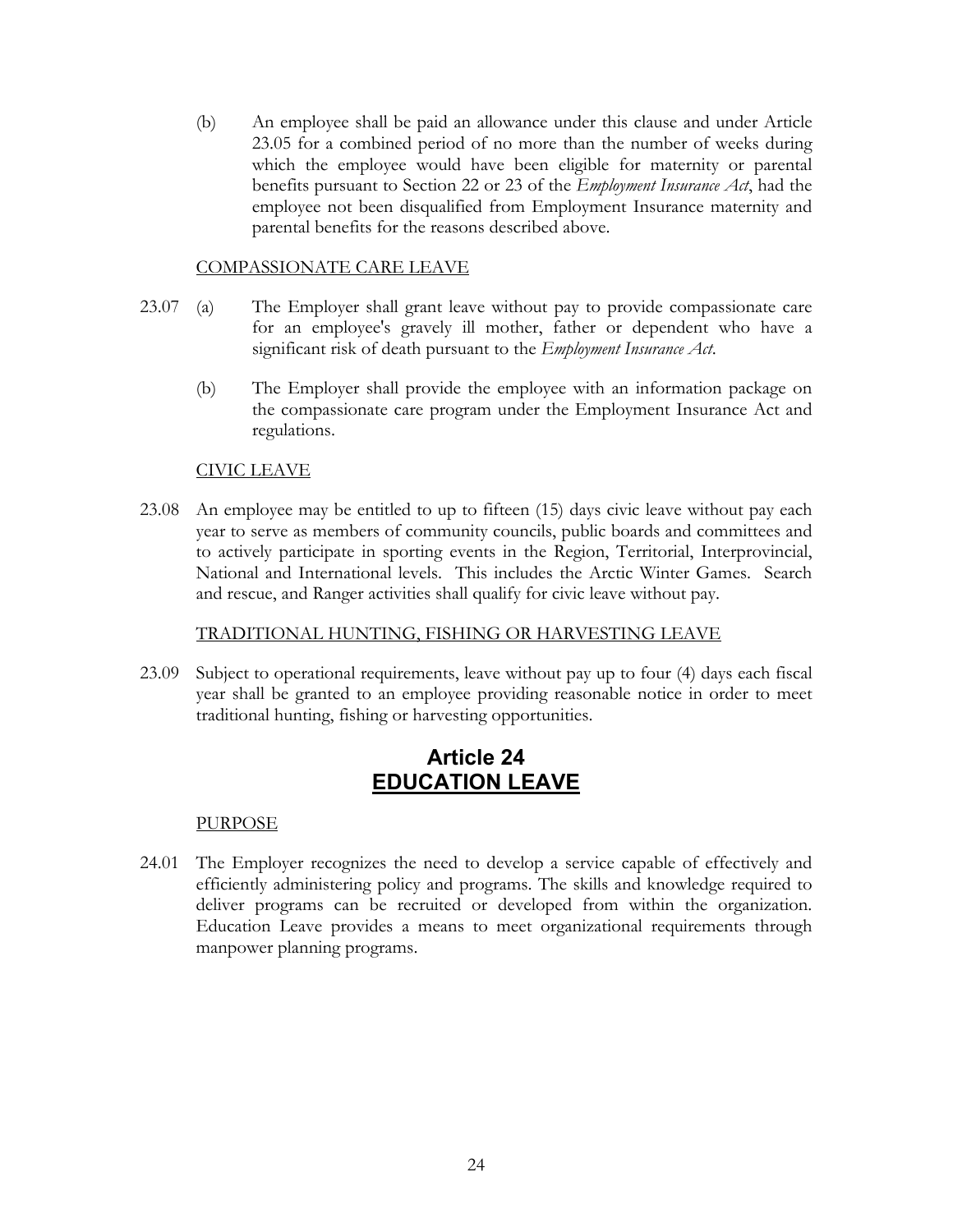#### DEFINITION OF EDUCATION LEAVE

24.02 For the purposes of this Article, Education Leave is defined as leave granted to undertake full-time post-secondary studies for a period of not less than one academic year at a recognized university, community college, or technical institute.

"Academic Year" equals two (2) full program semesters, completed in succession, or completed within a twelve (12) month period.

NOTE - This Article does not apply to Leave Without Pay which may be granted to employees for education or other purposes.

#### **ELIGIBILITY**

- 24.03 All applicants for Education Leave must satisfy the following requirements:
	- (a) An employee must have three (3) years of continuous service with the Employer prior to the commencement of any Education Leave. This requirement may be waived in unusual circumstances.
	- (b) No employee may be granted Education Leave unless his/her performance has been satisfactory.

#### LEVELS OF ASSISTANCE FOR EDUCATION LEAVE

- 24.04 All Education Leave includes, at the discretion of the Employer, assistance for tuition, travel costs, and one full removal in and out for the purposes of Education Leave. Allowances in lieu of salary may also be paid to employees on Education Leave. The level of assistance paid will be determined by the following criteria:
	- (a) Education Leave Without Allowance in Lieu of Salary

Basic assistance, as outlined above, will be paid at the discretion of the Employer to employees who request Education Leave to further their postsecondary education with the objective of obtaining qualifications that are generally relevant to present or future requirements of the Hamlet of Fort Resolution.

(b) Education Leave with Partial Allowance in Lieu of Salary

A minimum allowance equivalent to 50% (fifty percent) of present salary will be paid at the discretion of the Employer to a candidate, when, in order to make the most economical use of existing manpower and to capitalize on accumulated experience, knowledge and capability, the Employer selects the employee to meet an identified need rather than recruit outside the Bargaining Unit.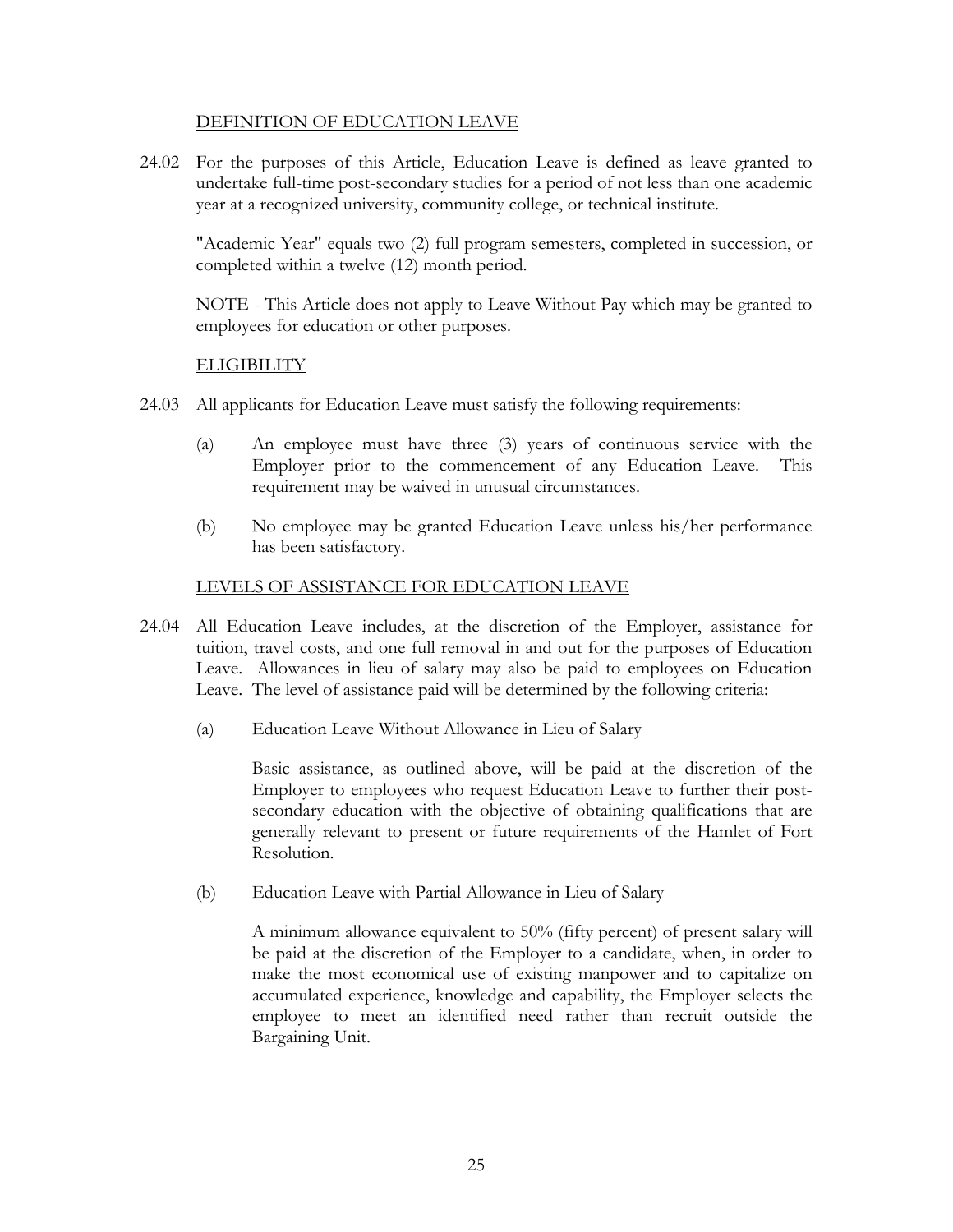Recognizing that 50% (fifty percent) of salary may prove a financial burden to employees who will be continuing their studies beyond a one (1) year program, a 10% (ten percent) increase may be added, at the discretion of the Employer, to the allowance in lieu of salary in each consecutive year of study, up to a maximum of 80% (eighty percent).

(c) Education Leave With Full Allowance in Lieu of Salary

An allowance equivalent to 100% (one hundred percent) of present salary may be paid at the discretion of the Employer to employees on Education Leave, when:

- (i) An employee whose skills become technically obsolete requires retraining to satisfactorily carry out his/her work.
- (ii) An employee agrees to undertake a full course of studies at the request of the Senior Administrative Officer when qualified persons cannot be recruited to carry out essential work.

#### ADMINISTRATION PROCEDURES

- 24.05 (a) Applications for Education Leave will be accepted by the Employer between January 1st and February 15th of each calendar year. The Employer will also receive applications between September 15th and September 30th, for employees who wish to begin Education Leave during the winter session of the university year.
	- (b) Each application will include details of courses sought and the full intended length of Education Leave. The application must be endorsed by the Senior Administrative Officer and forwarded to the Employer to be screened and processed.
	- (c) The Senior Administrative Officer must guarantee a position, at a level not lower than the one presently held, to which the employee will be assigned upon return from Education Leave.
	- (d) Education Leave will be granted on a one year basis. A program of studies that requires a longer term will be resubmitted annually between January 1st and February 15th. This provision will provide the opportunity for counselling, and to assess whether satisfactory progress is being made in the studies undertaken. It will also provide the Senior Administrative Officer with the opportunity to re-evaluate departmental needs in line with reorganization or other considerations.
	- (e) Successful applicants will be required to sign and abide by the terms and conditions of the Leave of Absence Agreement with the Employer.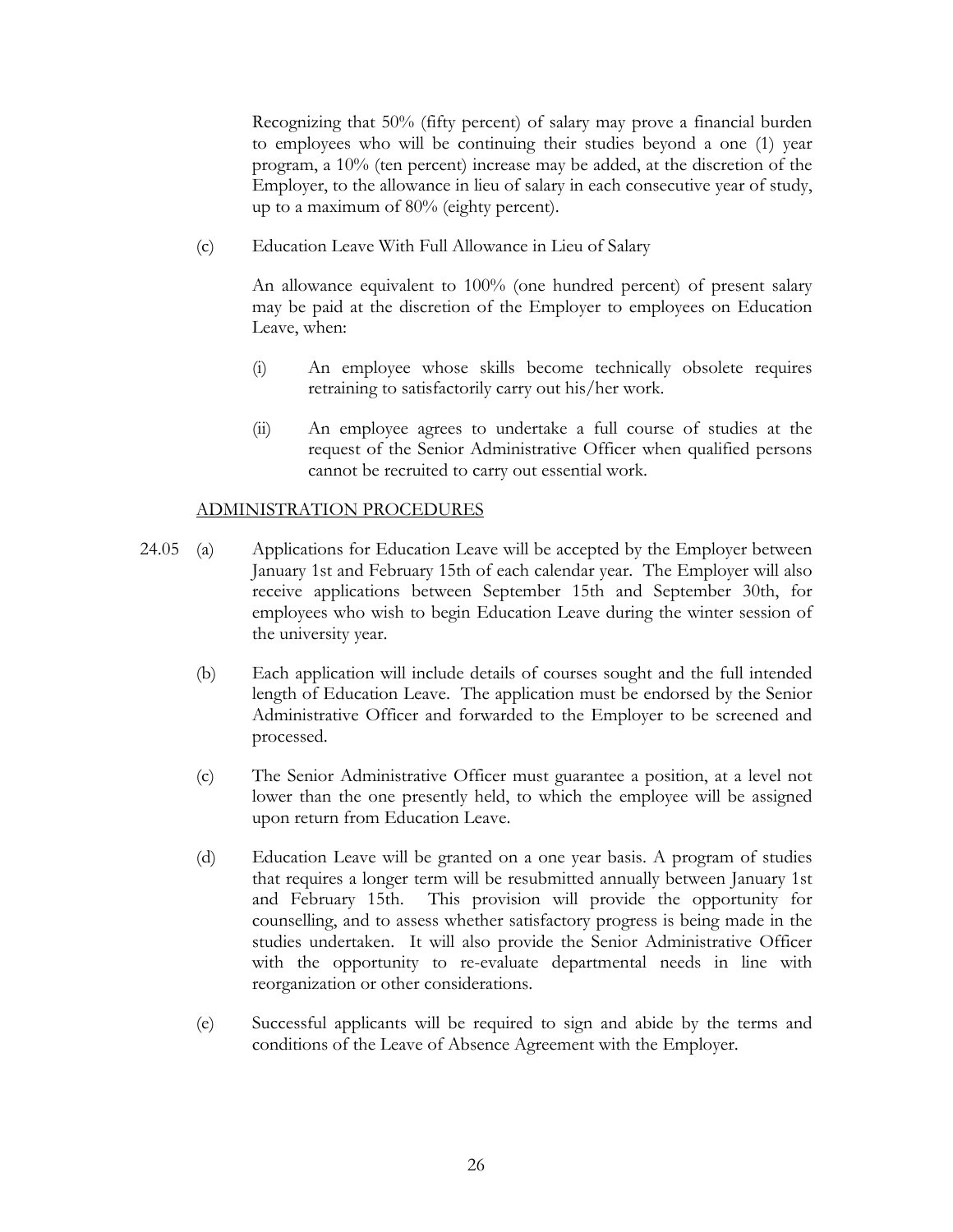- <span id="page-29-0"></span>(f) Proof of acceptance at a recognized university or community college must be submitted, along with a course outline, before proceeding on Education Leave.
- (g) Documentation and, at the discretion of the Employer, removal arrangements will be coordinated by the Employer.
- (h) Employees recommended for a consecutive year of Education Leave will normally return to regular work assignments between academic years. Travel costs and housing accommodation for temporary work assignments may be provided by the Employer at its discretion and allowed at single status only.
- (i) Employees on Education Leave cease to earn leave credits, except for any period of temporary employment.
- 24.06 Where a request for leave under this Article has been submitted by an employee, the Employer shall, within a reasonable period from the date of the employee's submission, advise the employee whether his/her request has been approved or denied.

### **Article 25 SHORT TERM LEAVE FOR TRAINING PURPOSES**

- <span id="page-29-1"></span>25.01 Leave without pay to take advanced or supplementary professional or technical training of less than one academic year may be granted to Employees upon the recommendation of the Manager and with the approval of the Employer. Such leave shall be based on an appraisal of the present and future job requirements and the qualifications of the Employee applying for the leave and shall be granted only to meet the identified needs of the Employer.
- 25.02 (a) Full or partial financial assistance in respect of salary, tuition, travelling and other expenses may be granted during such leave;
	- (i) where the Employee has become technically obsolete and requires retraining to satisfactorily carry out the work assigned to him; or
	- (ii) where the courses are required to keep the Employee abreast of new knowledge and techniques in his field of work; or
	- (iii) where qualified persons cannot be recruited to carry out essential work and it is necessary to train present Employees.
	- (b) When an Employee provides the Employer with evidence that he has successfully completed a course the Employer may reimburse the Employee for tuition fees paid by him with respect to the course if the course is of value to the Employee's work and does not require him to be absent from duty.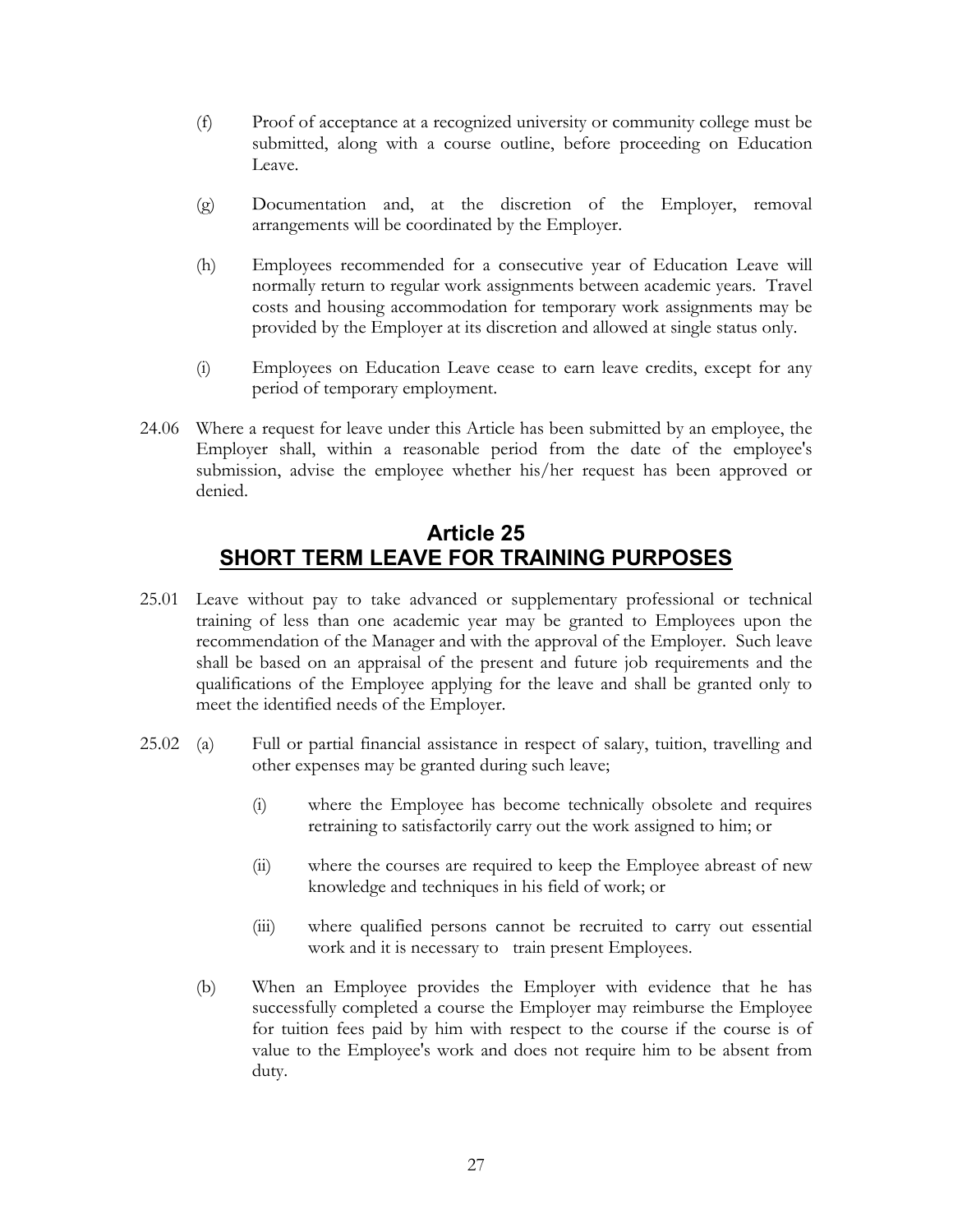- <span id="page-30-0"></span>(c) Under this Article, leave with full or partial financial assistance in respect of salary will carry with it the obligation for the Employee to return after leave to work for the Employer for a period equivalent to the leave.
- 25.03 Where a request for leave under Article [25.01](#page-29-1) has been submitted by an Employee, the Employer shall, within sixty (60) calendar days from the date of the Employee's submission, advise the Employee whether his request has been approved or denied.
- 25.04 An employee who attends a recognized educational institution in order to remain certified in a professional occupation, when such certification is required by law and used in the normal course of employment, or work-related workshop or meeting, shall be granted leave with pay. The Employer will reimburse the employee any registration or tuition fees incurred by the employee and all travel expenses in accordance with [Article 33](#page-35-1) of the Agreement.
- 25.05 The Employee will refund all costs expended by the Employer other than the wages if he fails to complete any training course for no apparent reasons. If an employee fails to attend any training course, workshop or work-related meeting for reasons other than documented illness or other reasonable cause then the Employer may recover the full costs, including wages, expended by the Employer. A repayment schedule will be mutually agreed upon prior to repayment.

### **Article 26 HOURS OF WORK**

- 26.01 Except as modified below, the normal work week shall consist of five (5) consecutive work days from Monday to Friday of seven (7) consecutive hours between the hours of 9:00 AM and 5:00 PM exclusive of a one (1) hour meal period.
	- (a) Water Delivery Staff

The hours of work for water delivery staff shall consist of five (5) consecutive work days from either Monday to Friday or Wednesday to Sunday of seven (7) consecutive hours between the hours of 9:00 AM and 9:00 PM exclusive of a one (1) hour meal period. Hours of work may modified due to a breakdown of a water truck for a reasonable period to repair the vehicle.

(b) Recreation Staff

The hours of work for recreation staff shall consist of five (5) consecutive work days from either Monday to Friday or Wednesday to Sunday of seven (7) consecutive hours between the hours of 9:00 AM and 11:00 PM exclusive of a one (1) hour meal period.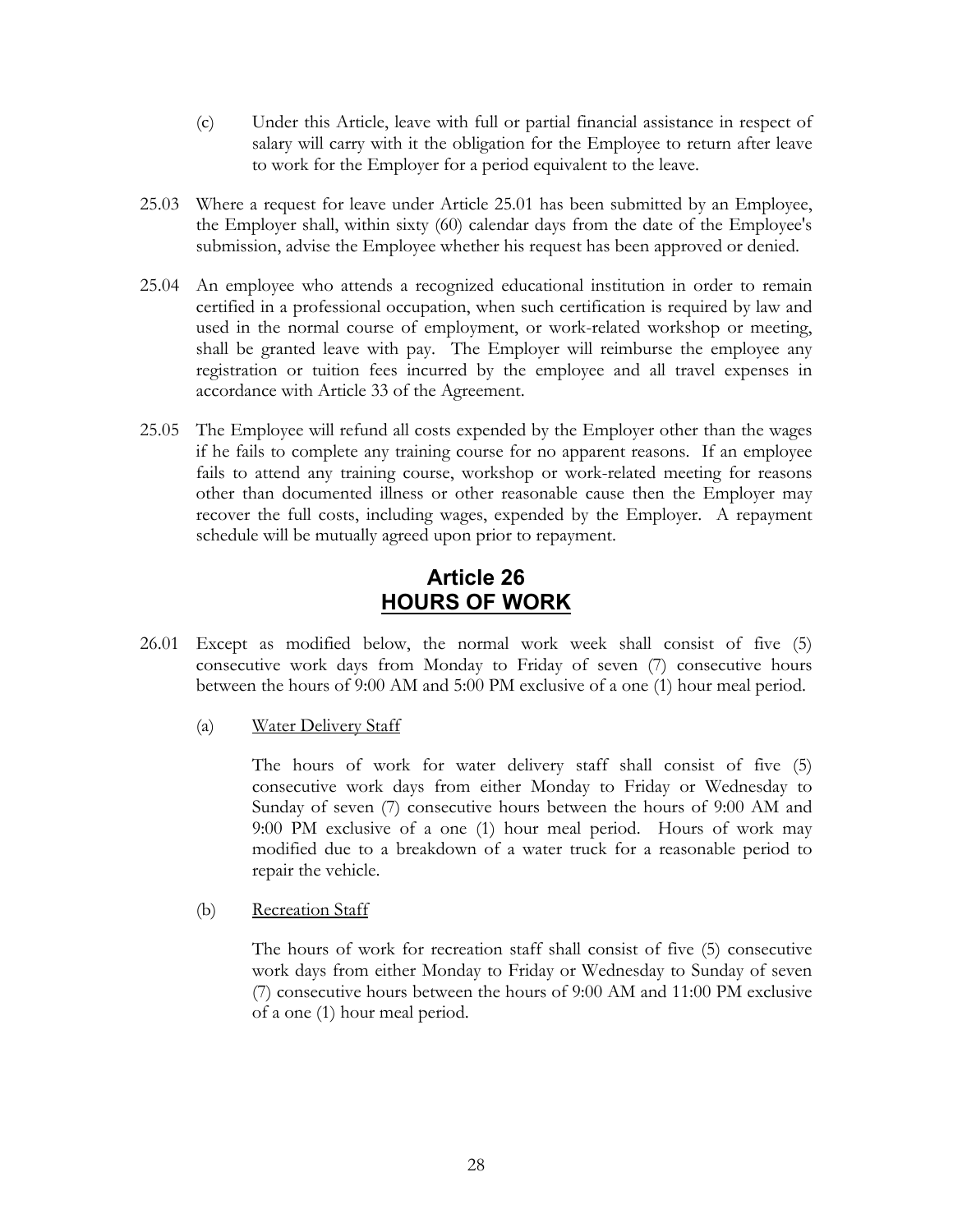- <span id="page-31-0"></span>(c) Water Treatment
	- (i) The hours of work for water treatment staff shall consist of five (5) consecutive work days from either Monday to Friday or Wednesday to Sunday of seven (7) consecutive hours between the hours of 9:00 AM and 5:00 PM exclusive of a one (1) hour meal period.
	- (ii) The hours of work for part-time or casual water treatment staff shall consist of seven (7) consecutive hours on Saturday and/or Sunday between the hours of 9:00 AM and 5:00 PM exclusive of a one (1) hour meal period.
- 26.02 (a) Employees shall be entitled to a rest period, with pay, of fifteen (15) minutes duration commencing on or about mid-morning and shall be entitled to a rest period with pay, of fifteen (15) minutes duration commencing on or about mid-afternoon.
	- (b) An employee may absent himself from his place of work during such rest periods, but for each such rest period shall not be absent with pay from his place of work for more than fifteen (15) minutes.

### **Article 27 OVERTIME**

- 27.01 In this Article:
	- (a) "Overtime" means work performed by an Employee in excess of seven (7) hours per day or thirty-five (35) hours per week.
	- (b) "Straight time rate" means the normal hourly rate of pay.
	- (c) "Time and one-half" means one and one-half (1-½) times the straight-time rate.
	- (d) "Double time" means twice the straight time rate.
- 27.02 An Employee who is required to work overtime shall be paid overtime compensation for all overtime worked subject to a minimum payment of one (1) hour at the overtime rate.
- 27.03 (a) Subject to the operational requirements of the service the Employer shall make every reasonable effort:
	- (i) to allocate overtime work on an equitable basis among readily available qualified Employees who are normally required in their regular duties to perform that work;
	- (ii) to give Employees who are required to work overtime reasonable advance notice of this requirement.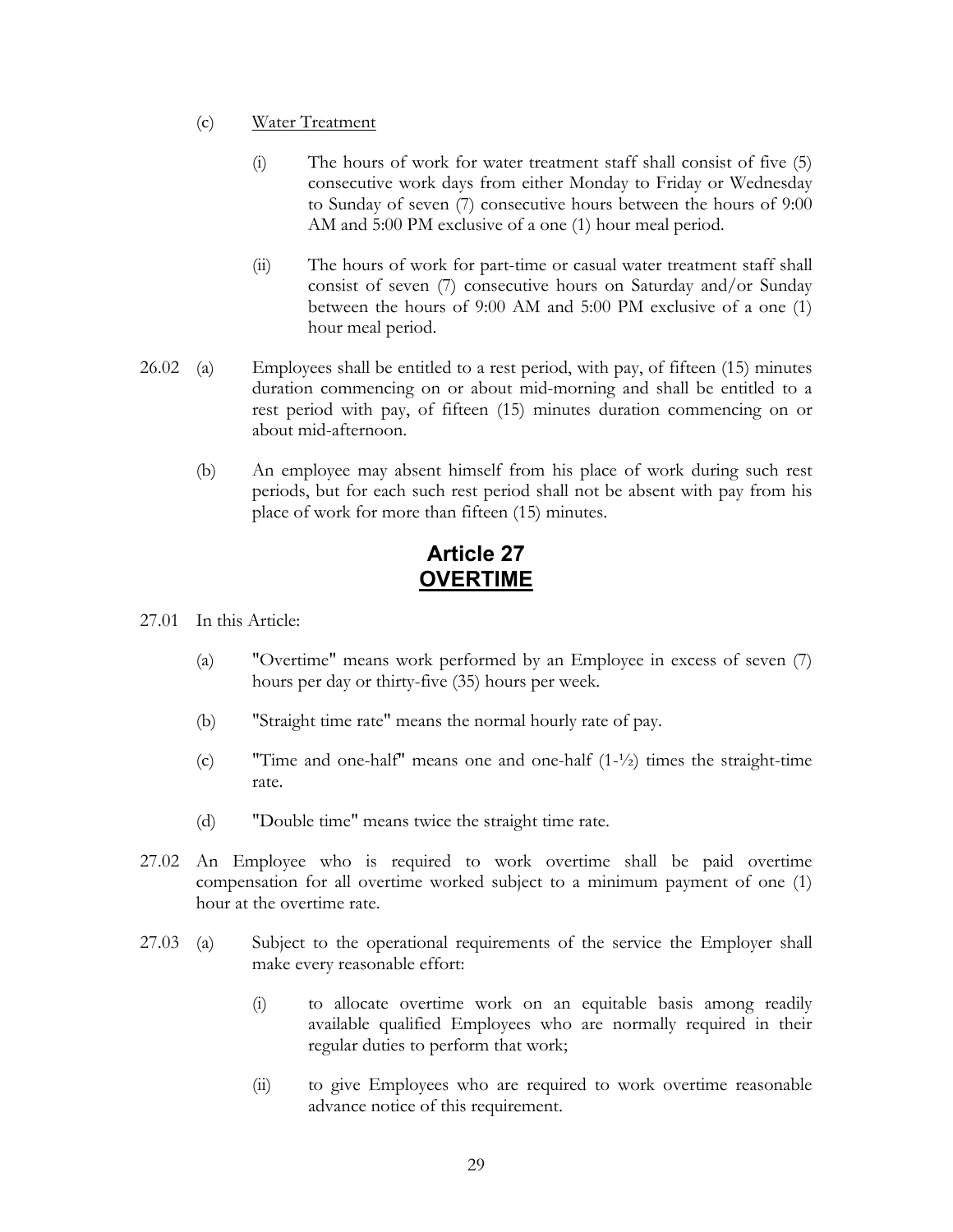- <span id="page-32-2"></span>(b) Employees may refuse to work overtime.
- <span id="page-32-0"></span>27.04 (a) An Employee who is requested to work overtime shall be entitled to a minimum of one hour's pay at the appropriate rate described below in [\(b\).](#page-32-2) 
	- (b) Overtime work shall be compensated at time and one-half (1½ X) for all hours or, at the employee's request, equivalent leave with pay at the appropriate overtime rate.
- 27.05 When overtime compensation is paid, the pay statement shall indicate the pay period, rate of overtime, and the number of overtime hours.
- 27.06 If an employee is required to work overtime, is called out, or is required to report to work as reporting pay, and they remain past 11:00 p.m., they shall not be required to report to work until 9:00 a.m. the following morning. For this time employees will be granted lieu time with no notice required.
- 27.07 Where an Employee is required to work two (2) or more hours of overtime immediately following his regularly scheduled hours of duty, and, because of the operational requirements of the service, the Employee is not permitted to leave his place of work, the Employer will either provide the Employee with a meal or meal allowance equal to the amount of the Dinner in accordance with the Duty Travel Article, Meals and Incidental Expenses (Article [52.05\)](#page-50-0).

## <span id="page-32-1"></span>**Article 28 PAY**

- 28.01 Employees are entitled to be paid for services rendered for the classification and position to which they are appointed at the pay rates specified in the Appendices attached.
- 28.02 (a) Employees shall be paid no later than 12 o'clock noon every second Friday.
	- (b) In the event there is delay in paying Employees, emergency cheques will be issued to the extent of wages earned during that pay period.
	- (c) Where cheques are distributed to Employees at their place of work, they shall be distributed individually or placed in sealed envelopes.
- 28.03 Employees who have earned overtime compensation or any other extra allowances in addition to their regular pay, should receive such remuneration in the pay period in which it was earned but in any event shall receive such remuneration on the following pay day.

When overtime compensation is paid, the pay statement shall indicate the pay periods, rate of overtime, and the number of overtime hours.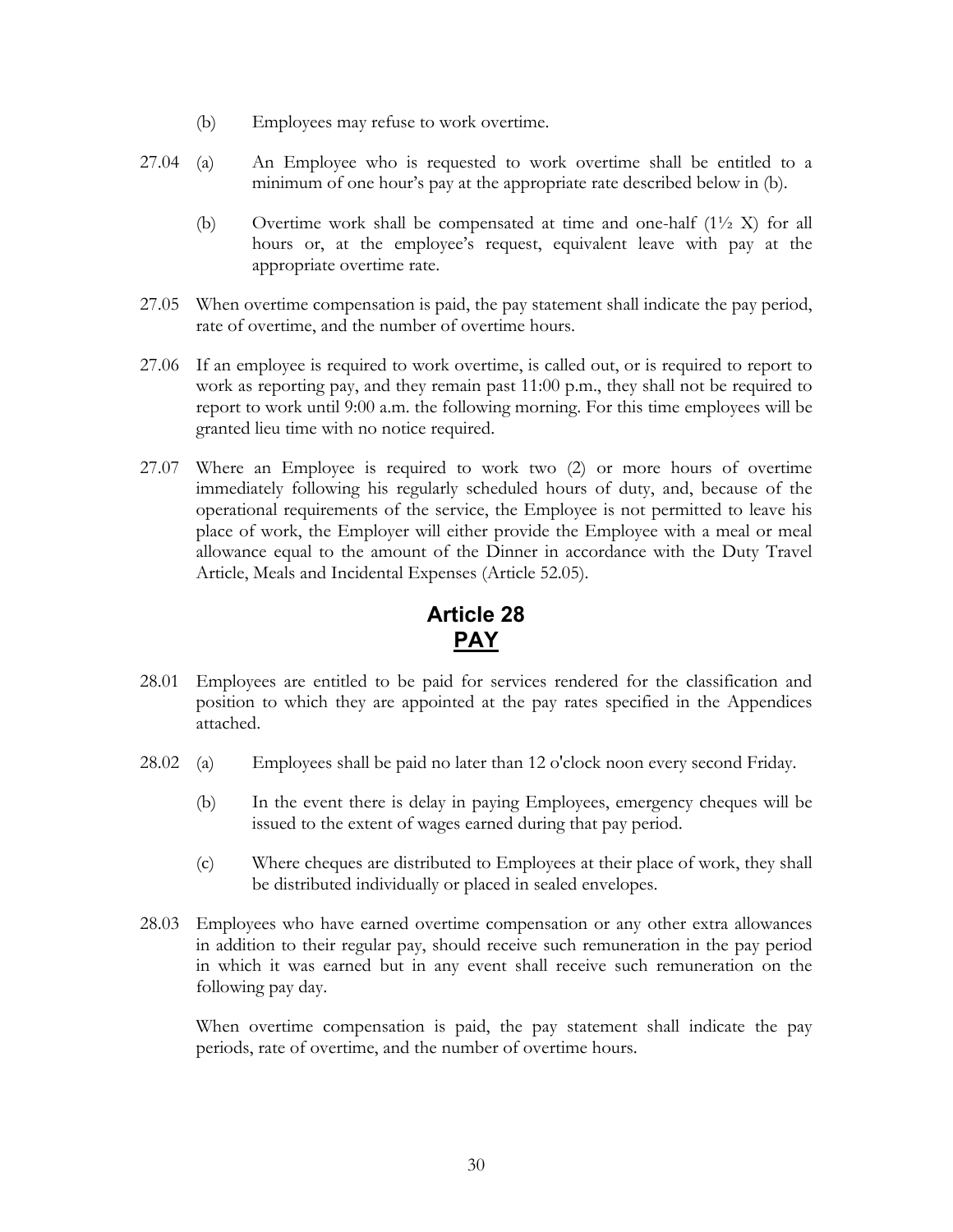#### PERFORMANCE INCREMENTS

28.04 An employee employed in a position that has a minimum and maximum rate of pay may be granted increases in pay until he reaches the maximum for the classification. Such pay increases are dependent on satisfactory performance of the duties of the position by the employee. For the purposes of such pay increases the performance of the employee shall be reviewed annually on the employee's anniversary date. Pay increments that are awarded shall be granted effective as of the employee's anniversary date each year. However, if the Employer fails to do a performance review within thirty (30) days of the employee's anniversary date then the pay increment is automatic and retroactive to the employee's anniversary date.

#### ACTING PAY

- 28.05 (a) When an employee is required by the Employer to perform the duties of a higher classification level on an acting basis for at least one working day, he shall be paid acting pay calculated from the date on which he commenced to act as if he had been appointed to that higher classification level for the period in which he acts.
	- (b) When a day designated as a paid holiday occurs on a day when the Employee would otherwise be performing duties on an acting basis, the holiday shall be considered as a day worked for purposes of acting pay.

#### SALARY INCREASES

- <span id="page-33-0"></span>28.06 (a) The Employer agrees to pay the negotiated salary and other compensation increases to every employee not later than thirty (30) calendar days following the date that this Agreement is ratified and on the first pay day after any subsequent salary and other compensation increases become effective.
	- (b) The Employer agrees to pay all retroactive remuneration for salary and other compensation increases not later than the month following the month in which this Agreement is ratified.
	- (c) Retroactive pay shall be issued on a separate cheque. In the event that retroactive pay is not issued in the time allotted in subclause [\(b\) above,](#page-33-0)  interest at prime rates will also be paid.
- 28.07 When an employee is appointed to a new position he shall be paid:
	- (a) If the appointment constitutes a promotion, an increase in salary within the pay range of the position to which he is appointed;
	- (b) If the appointment constitutes a transfer, he shall receive a rate of pay within the range of the position to which he is transferred, which is nearest to, but not less than his former rate of pay;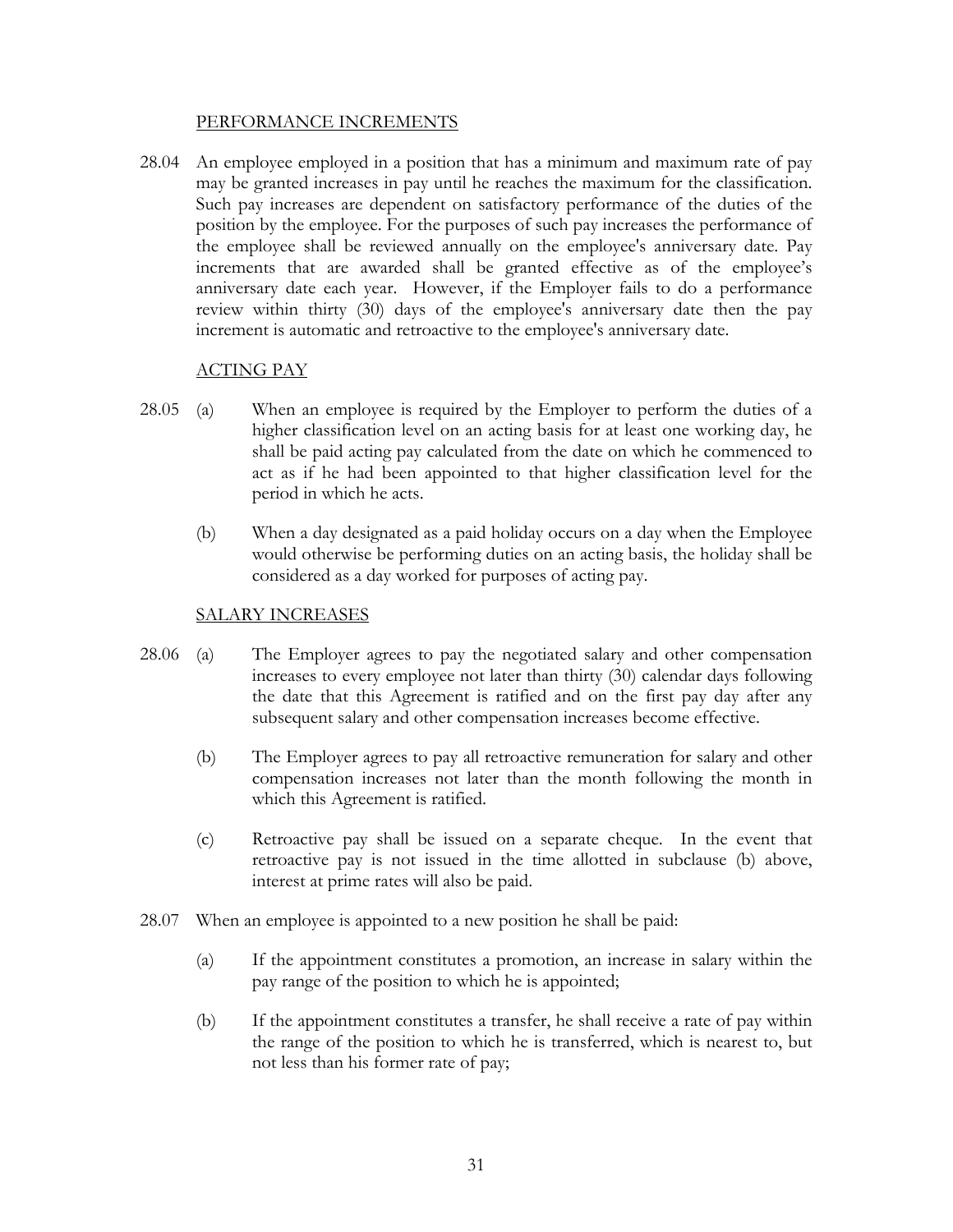- <span id="page-34-0"></span>(c) If the appointment constitutes a demotion, he shall receive a rate of pay within the range of the position to which he is demoted, which is nearest to his former rate of pay;
- (d) If the appointment is an initial appointment to a position with the Employer, the new employee shall be paid a rate of pay within the range of the position, which is commensurate with the employee's qualifications and experience in the position as determined by the Employer.

#### PAY RECOVERY

- 28.08 (a) Where an Employee, through no fault of his own, has been overpaid, the Employer will, before recovery action is implemented, advise the Employee in writing of the amount overpaid and the intention of the Employer to recover the overpayment. Prior to said recovery, the Employer and Employee shall discuss and devise an acceptable recovery schedule.
	- (b) If more than two years have passed since the undetected overpayment was made, there shall be no recovery of the overpayment.

### **Article 29 REPORTING PAY**

- 29.01 (a) If an Employee reports to work on his regularly scheduled work day or shift and there is insufficient or no work available he is entitled to two (2) hours pay at the straight time rate.
	- (b) If an Employee is directed to report for work on a day of rest or on a designated paid holiday and there is insufficient or no work available, he shall be entitled to four (4) hours pay at the straight time rate.

### **Article 30 CALL-BACK PAY**

- 30.01 (a) When an Employee is recalled to a place of work for a specific duty, he shall be paid the greater of:
	- (i) compensation at the appropriate overtime rate; or
	- (ii) compensation equivalent to four (4) hours' pay at the straight-time rate.
	- (b) Compensation for call-back shall be made either in cash or lieu time, as is desired by the employee.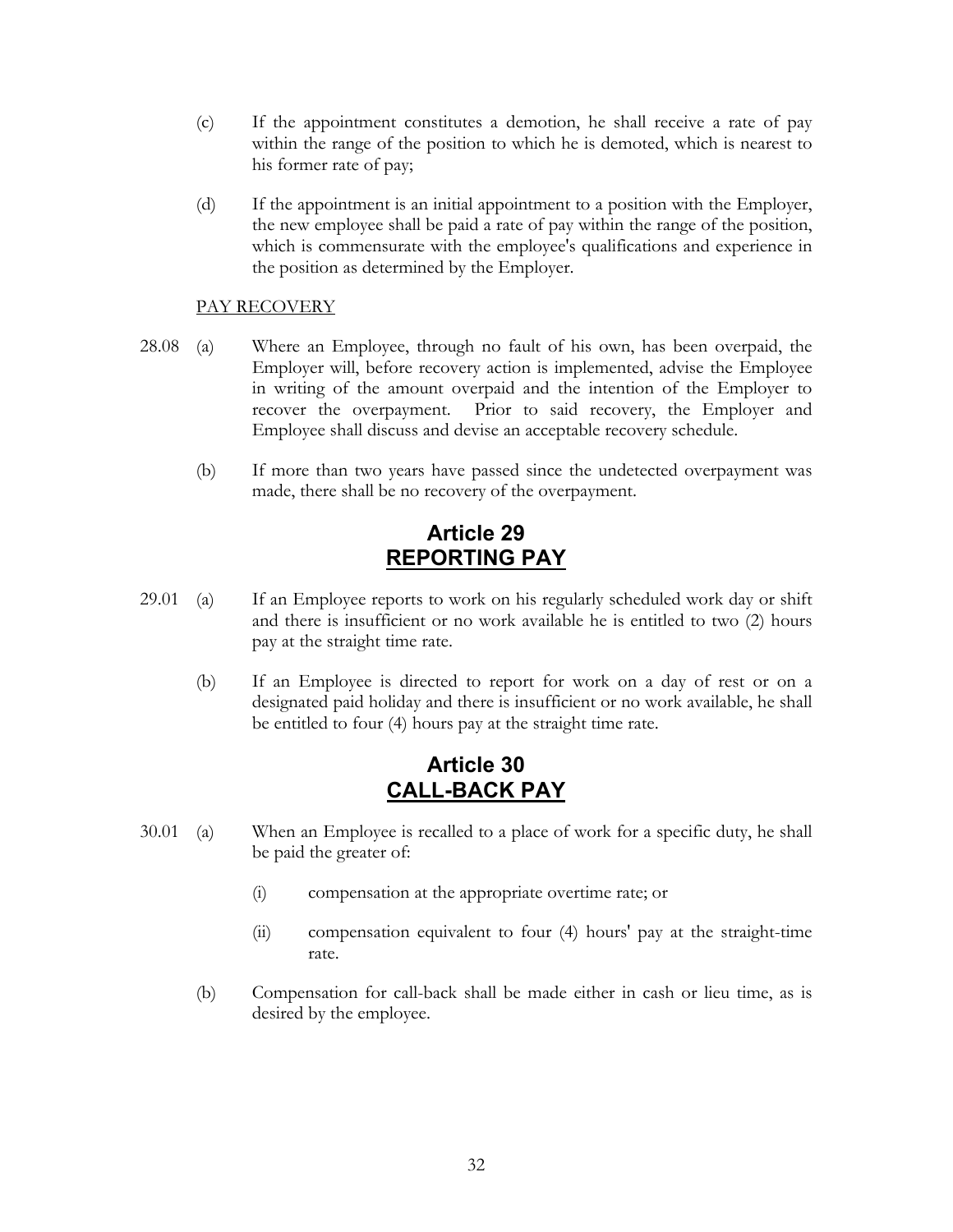- <span id="page-35-2"></span><span id="page-35-0"></span>30.02 (a) Except in the case of an emergency Employees shall not be required to return to work on a call-back. When Employees do return to work on a callback, payment under this Article shall be made whether or not work is actually available and performed.
	- (b) Subject to [\(a\)](#page-35-2) above no Employee shall be disciplined for being unable to return to work on a call-back.

### **Article 31 SHIFT WORK**

- 31.01 An employee who is scheduled to work outside of the normal hours of work for his position, shall be paid a shift premium of one dollar and fifty cents (\$1.50) per hour for all hours worked between the hours of 5:00 PM and 9:00 AM.
- 31.02 (a) When an employee's work schedule is revised without five (5) calendar days notice the employee shall be paid the appropriate overtime rate for the first shift of the newly scheduled hours of work.
	- (b) The Employer agrees that it shall not schedule split shifts.

### **Article 32 STANDBY**

32.01 There shall be no standby.

### <span id="page-35-1"></span>**Article 33 PAY FOR TRAVEL ON BEHALF OF EMPLOYER**

- 33.01 (a) Where an Employee is required to travel on behalf of the Employer, he shall be paid:
	- (i) when travel occurs on a regular work day, as though he were at work for all hours travelled;
	- (ii) when the travel occurs on a day of rest or designated paid holiday, at the applicable overtime rate for all hours travelled, with a minimum of four (4) hours pay at the straight time rate.
	- (b) For the purpose of this Article, hours travelled includes a one (1) hour checkin period at airports (two (2) hours for flights originating outside Nunavut, the Yukon and the N.W.T.), bus depots, or train stations, as well as a one (1) hour check-out period at each overnight stopover and at the final destination. Hours travelled also include time spent waiting for connecting flights, trains or buses, but are exclusive of overnight stopovers.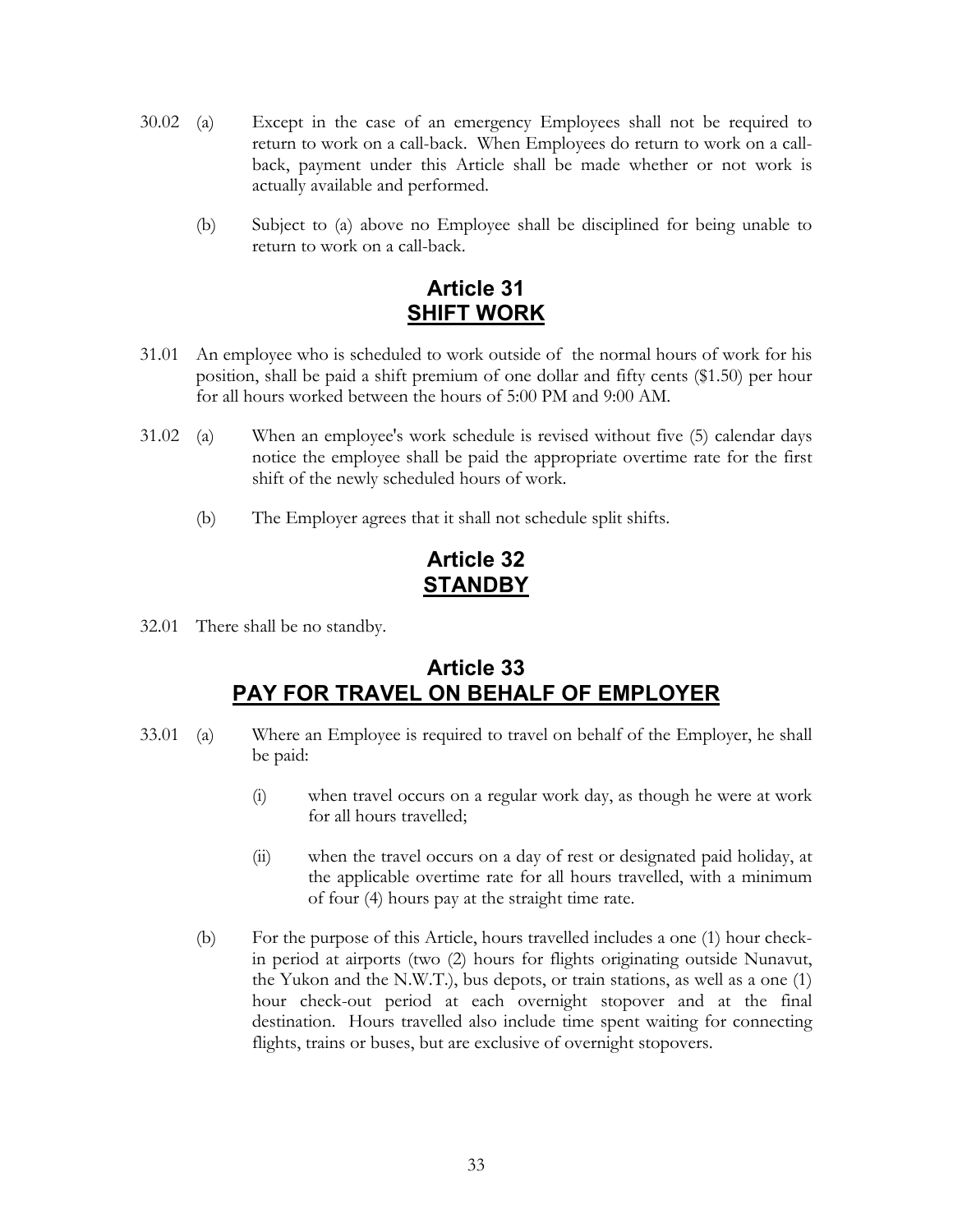- <span id="page-36-0"></span>(c) The Employer will make every reasonable effort to restrict travel outside of the employee's headquarters that requires absence from home beyond a period which includes two (2) weekends.
- (d) Where an Employee required to travel is absent from home on a designated paid holiday or day of rest and does not work, he shall receive cash payment at one and one-half  $(1\frac{1}{2})$  times his rate of pay or be granted lieu time to a maximum of seven (7) hours per day.

### **Article 34 VACANCIES, JOB POSTING, PROMOTIONS, AND TRANSFERS**

- 34.01 Every vacancy for positions expected to be of more than six (6) months' duration and every newly-created position shall be posted on the Union notice Board. The job posting shall state the job classification, rate of pay, shift, and required qualifications of the job. An Employee who wishes to apply for a position so posted shall do so on or before the closing date as advertised on the posting.
- 34.02 Seniority shall be the governing factor in determining promotions, demotions, transfers, order of lay-off and order of recall, and filling of jobs after posting, providing that the most senior Employee possesses the required qualifications and ability to perform the normal requirements of the job.
	- (a) Ability to do the job means ability to perform the normal requirements of the job following an appropriate familiarization period or following an appropriate training and trial period of three (3) months duration.
	- (b) Within the three (3) month familiarization period as specified in (a) above, the Employee may notify the Employer of his desire to revert to his former position. The Employer shall facilitate this request within a reasonable period of time.

This article shall apply regardless of the duration of the position.

- 34.03 No Employee shall be transferred to a position outside the Bargaining Unit without his consent. If an Employee is transferred to a position outside the Bargaining Unit, he shall retain his seniority accumulated up to the date of leaving the unit, but will not accumulate further seniority. Such Employee shall have the right to return to a position in the Bargaining Unit within two (2) years consistent with his seniority accumulated up to the date of transfer outside the unit.
- 34.04 No Employee shall be moved to another position within the Bargaining Unit without his consent, unless the position which the employee assumes is of duration of three (3) weeks or less.
- 34.05 New Employees shall not be hired when there are Employees on lay-off who are qualified and willing to perform the job.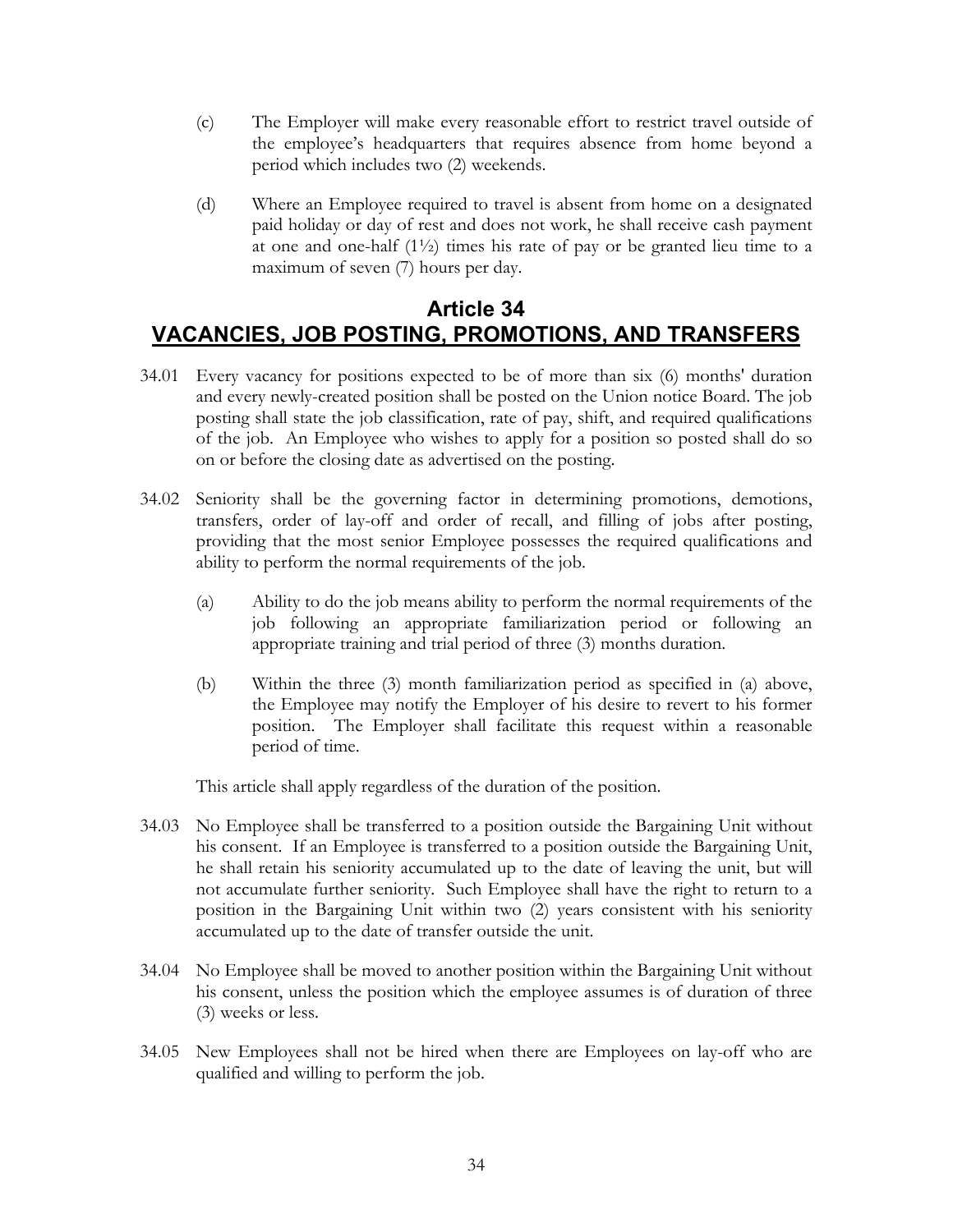### **Article 35 PROMOTIONAL OPPORTUNITIES**

<span id="page-37-0"></span>35.01 A probationary employee shall be eligible to participate in job competitions in the same manner as non-probationary employees.

### **Article 36 CREDIT FOR PREVIOUS EXPERIENCE**

- 36.01 Wage rates for new and rehired Employees shall be established as follows, if applicable:
	- (a) Employee's who have previously been employed with the Employer shall receive one hundred percent (100%) credit for previous experience providing that not more than two (2) years has passed.
	- (b) For an Employee who has gained related experience elsewhere, their related experience shall be taken into consideration by the Employer when determining their starting increment level.

### **Article 37 STATEMENT OF DUTIES**

- 37.01 When an Employee is first hired or when an Employee is reassigned to another position in the Bargaining Unit, the Employer shall, before the Employee is assigned to that position, provide the Employee with a current and accurate written statement of duties of the position to which he or she is assigned.
- 37.02 Upon written request, an Employee shall be given a current and accurate statement of duties and responsibilities of his or her position.

### **Article 38 CLASSIFICATION**

38.01 During the term of this Agreement, if a new or revised classification standard is implemented by the Employer, the Employer shall before applying the new or revised classification standard, negotiate with the Union the rates of pay and the rules affecting the pay of Employees for the classification affected. If the parties fail to reach agreement within sixty (60) days from the date on which the Employer submits the new or revised standard to the Union, the Employer may withdraw the proposed classification and may re-submit their proposal or the Employer may apply the new rates of pay and the Union may refer the matter to arbitration. The arbitrator's decision will be retroactive to the date of application of the new rates.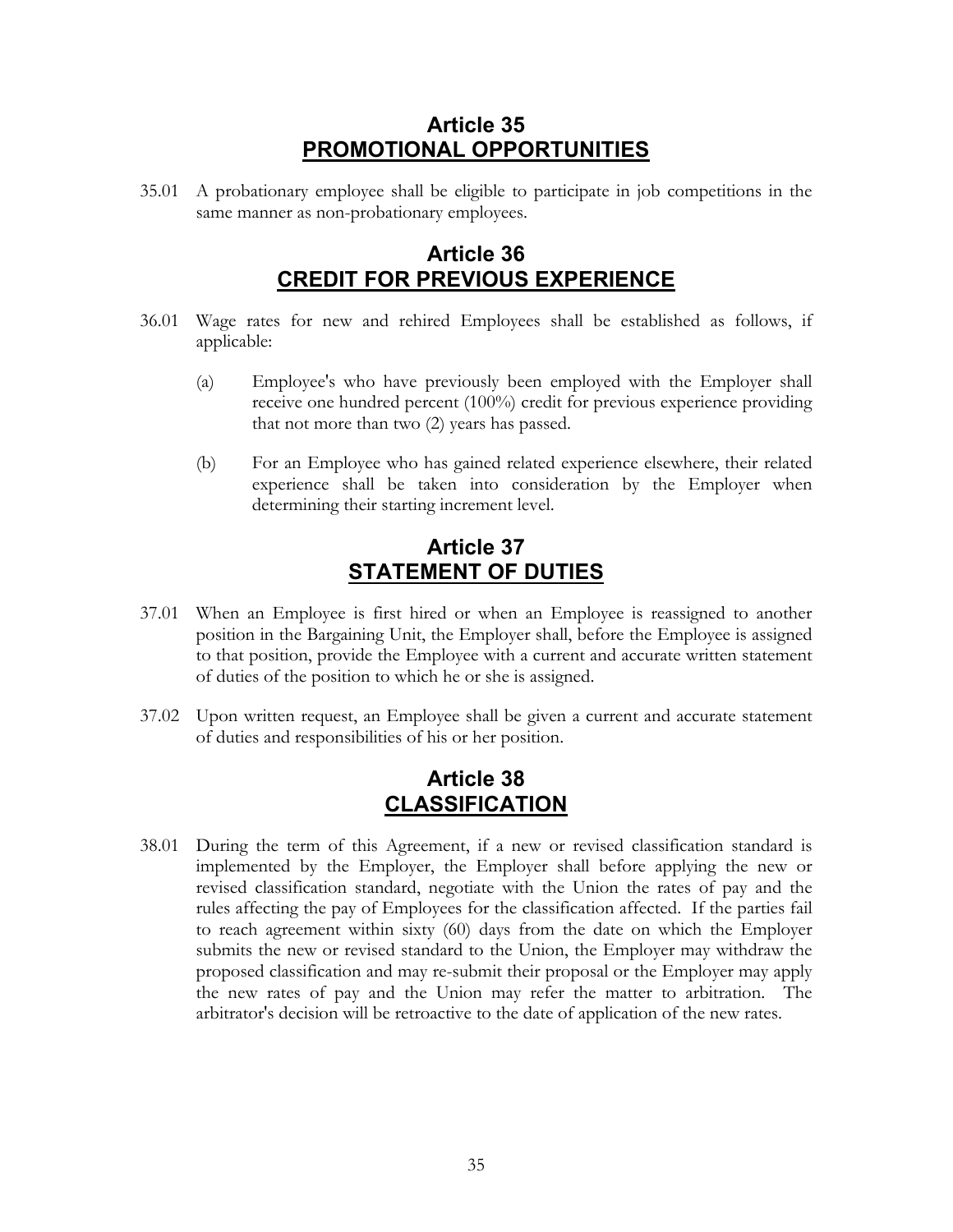<span id="page-38-0"></span>38.02 Where an employee believes that he has been improperly classified with respect to his position or category, group and level, he shall discuss his classification with his immediate supervisor and, on request, be provided with a copy of his statement of duties before he files a grievance.

### **Article 39 EMPLOYEE PERFORMANCE REVIEW AND EMPLOYEE FILES**

- 39.01 (a) When a formal review of an Employee's performance is made, the Employee concerned shall be given the opportunity to discuss and then sign the review form in question to indicate that its contents have been read and understood. The employee shall also be given the opportunity to provide written comments to be attached to his performance appraisal and may use the grievance procedure in [Article 44](#page-41-1) to correct any factual inaccuracies in his performance appraisal.
	- (b) The formal review of an Employee's performance shall also incorporate an opportunity for the Employee to state his career development goals and request any training, in-service training, re-training, or any facets of career development which may be available.
- 39.02 The Employer agrees not to introduce as evidence in the case of promotional opportunities or disciplinary action any document from the file of an Employee, the existence of which the Employee was not made aware, by the provision of a copy thereof at the time of filing or within five (5) working days thereafter.
- 39.03 Any document or written statement related to disciplinary action which may have been placed on the personnel file of an Employee shall be destroyed after two (2) years has elapsed since the disciplinary action was taken.
- 39.04 Upon written request of an Employee, the Personnel file of that Employee shall be made available for his examination at reasonable times in the presence of an authorized representative of the Employer.
- 39.05 (a) The Employer's representative who assesses an Employee's performance must have observed the Employee's performance for at least one-half  $(\frac{1}{2})$  of the period for which the Employee's performance is evaluated or have input from another person who has so observed the Employee.
	- (b) The Employer agrees that there will be only one file kept for each employee.
	- (c) The Employer agrees that communications between an Employee and his representative are privileged and confidential. The Employer shall not ask questions of the representatives which answers to those questions may be damaging to the employee(s), nor shall any evidence produced by the representative be used against the employee(s). In accordance with the foregoing, a representative shall not be forced to testify against an employee.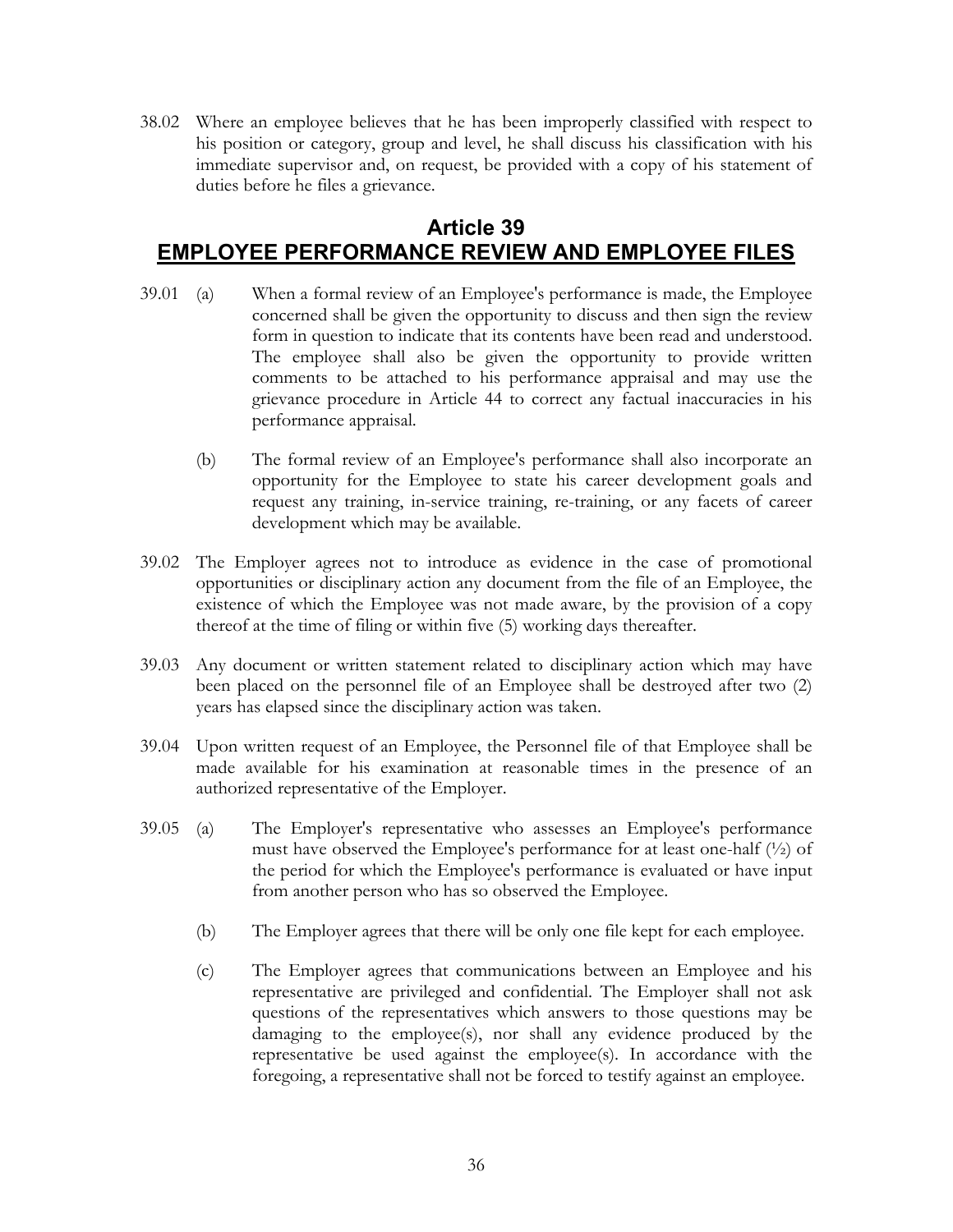### **Article 40 TERM POSITIONS**

- <span id="page-39-1"></span><span id="page-39-0"></span>40.01 No term position shall have a stated term of more than three (3) years, except for term journeyman position, which may last for such period as is necessary for the apprentice working with the journeyman to finish his course.
- 40.02 No term position shall be extended from its originally stated term without the consent of the Union.
- 40.03 Subject to Article [40.01,](#page-39-1) should the Employer wish a term position to extend beyond its term, that position must become a regular position which must be offered to the incumbent of the term position, and his or her seniority date shall be the initial date of hire into the term position.
- 40.04 An Employee in a term position is not entitled to severance pay at the end of the term.

#### CASUAL EMPLOYEES

- 40.05 Where the Employer anticipates the period of temporary employment to be in excess of four (4) months, the Employee shall be appointed on a term basis and shall be entitled to all provisions of the Collective Agreement from the first day of his employment.
- 40.06 The Employer shall ensure that a series of casual Employees will not be employed in lieu of establishing a full-time position or filling a vacant position.
- 40.07 Designated Paid Holidays shall apply to a casual Employee after fifteen (15) calendar days of continuous employment.
- 40.08 A casual Employee shall upon commencement of employment be notified of the anticipated termination of his employment.

### **Article 41 CONTRACTING OUT AND WORK OF THE BARGAINING UNIT**

- 41.01 Contracting out of Bargaining Unit work shall not occur if it would result in the lay off, continuance of a lay off, reduction in the hours of work of Bargaining Unit members, or elimination of Bargaining Unit positions.
- 41.02 No person from outside of the Bargaining Unit shall perform work normally performed by members of the Bargaining Unit.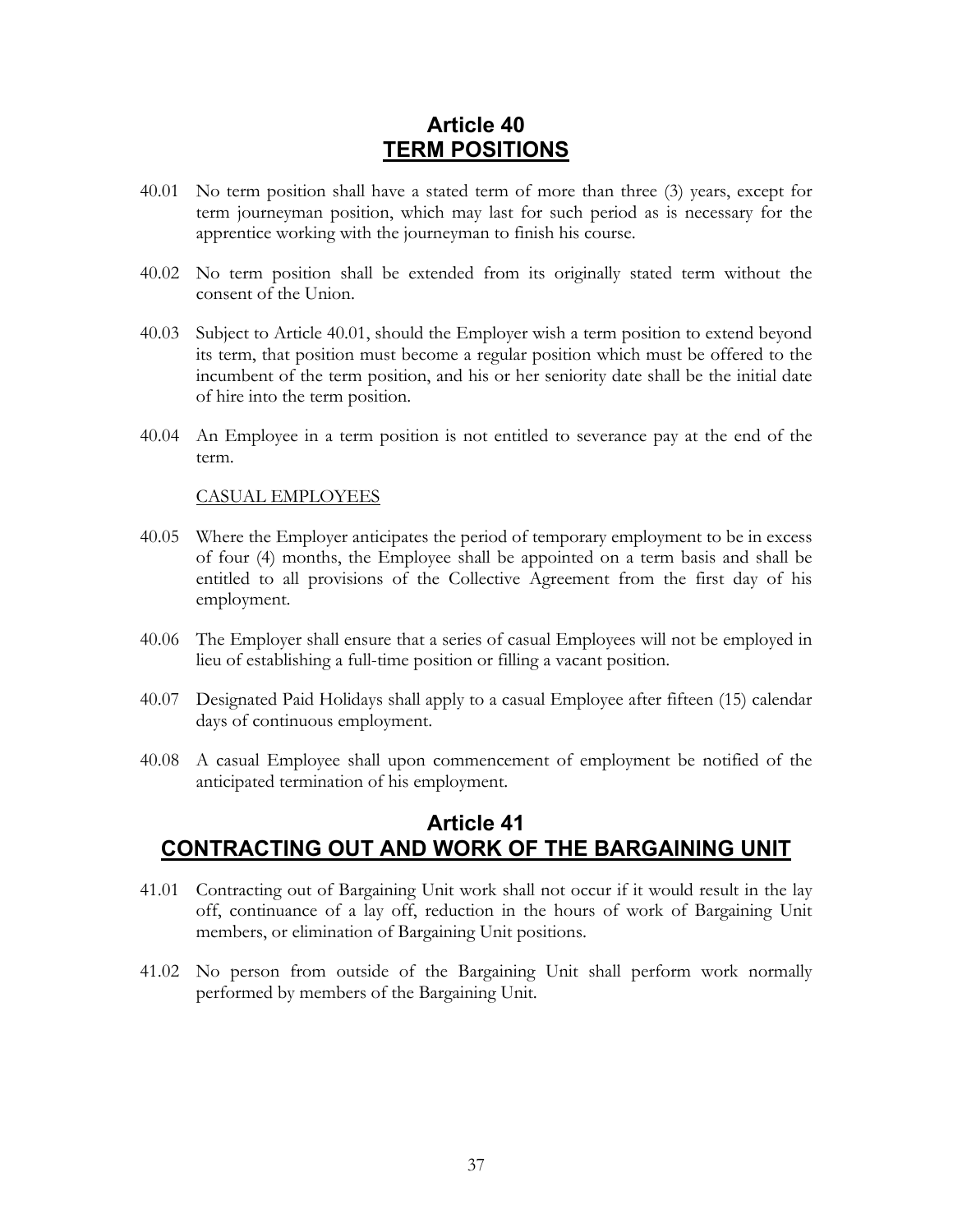### **Article 42 LAY-OFF AND JOB SECURITY**

- <span id="page-40-0"></span>42.01 There shall be no lay-off of any employee during the life of this Collective Agreement except lay-off resulting from lack of work.
- 42.02 The Employer and the Union recognize the principle of seniority in determining layoff. It is agreed that where employees face lay-off, length of service will be the deciding factor.
- 42.03 In the event of lay-off, employees shall be laid off in reverse order of their Bargaining Unit-wide seniority within their job classification.
- 42.04 The Employer shall give employees who are to be laid-off one (1) month prior notice in writing of the effective date of lay-off, or award pay in lieu thereof, unless a greater period is required by legislation, in which case such greater period of notice, or pay in lieu thereof, shall be given.
- 42.05 Employees shall be recalled in the order of their seniority, where jobs become available, provided they have the ability to perform such jobs following a trial or training period. The Employer shall give notice of recall by registered mail to the last recorded address of the employee. The employee shall keep the Employer advised at all times of his current address. The employee shall return to work within ten (10) working days from the time that he receives notice of recall unless, on reasonable grounds, he is unable to do so. A casual employee who has been given notice of recall may refuse to exercise such right without prejudicing his right to recall in the future.
- 42.06 No new employees shall be hired until those laid off have been given the opportunity of recall. Laid off employees who wish to be notified of job vacancies, other than those to which they have recall rights, may signify their desire in writing prior to lay off and shall be entitled to apply for such jobs.

### **Article 43 SEVERANCE PAY**

#### LAY-OFF

- 43.01 (a) An employee who has five years or more of continuous employment and who is permanently laid off is entitled to be paid Severance Pay at the time of lay-off in the amount of two (2) weeks of pay for each year of continuous employment for the first three years and one (1) week of pay for each year of continuous employment after three years. The maximum entitlement shall be twelve (12) weeks of pay.
	- (b) Payment shall be prorated in respect of any period of continuous employment which is less than a complete year.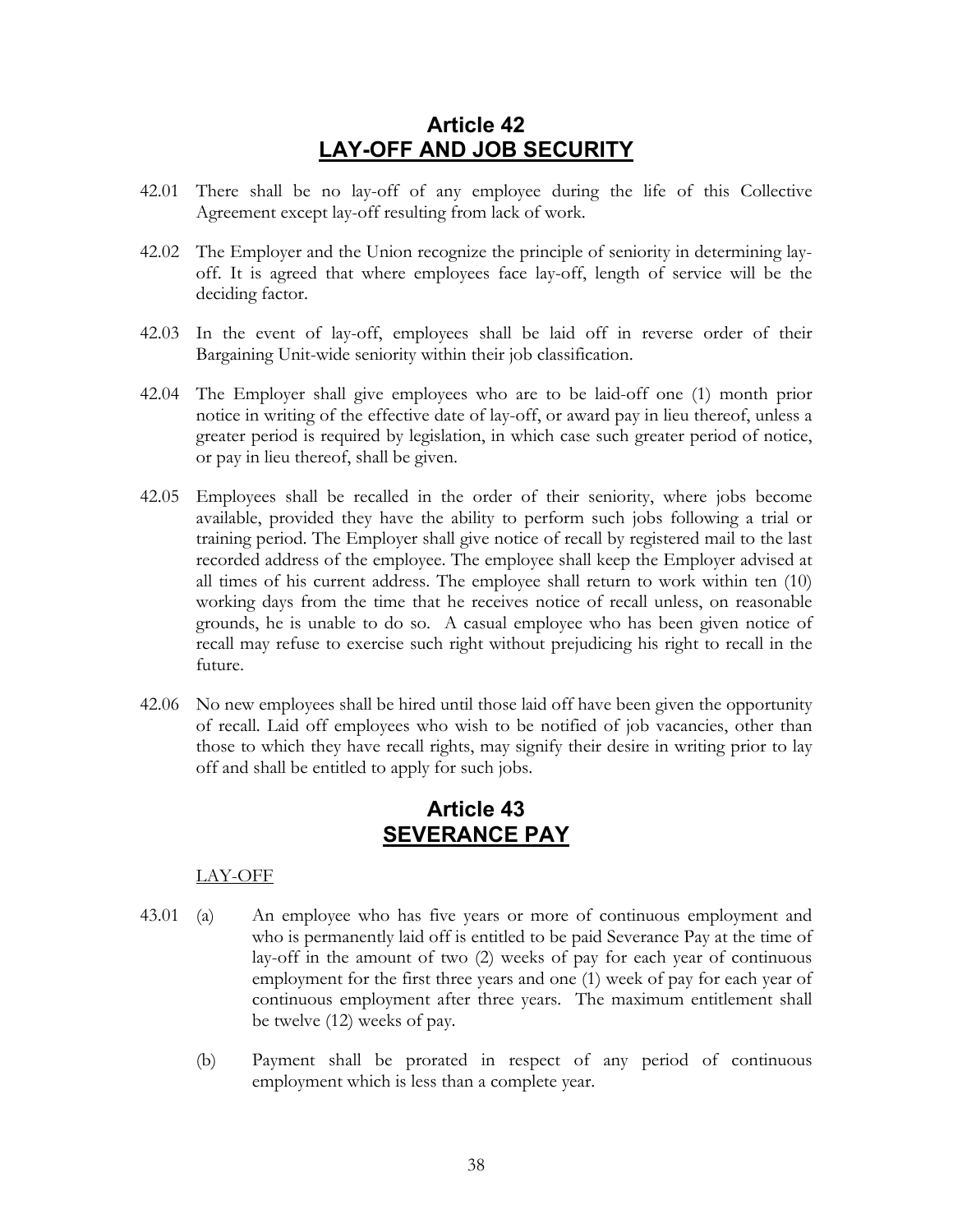<span id="page-41-0"></span>(c) For part-time employees their weekly pay for severance purposes shall be calculated by taking their total earnings for the last full calendar year of continuous employment divided by 52.176.

### <span id="page-41-1"></span>**Article 44 GRIEVANCES AND ARBITRATION**

- 44.01 The Employer and the Union recognize that grievances may arise in each of the following circumstances:
	- (a) by the interpretation, application, administration or alleged violation of:
		- (i) a provision of an Act or regulation, or a direction or other instrument made or issued by the Employer dealing with terms or conditions of employment; or
		- (ii) a provision of this Collective Agreement or Arbitral Award; and
	- (b) disciplinary action resulting in demotion, suspension, or a financial penalty;
	- (c) dismissal; and
	- (d) letters or notations of discipline placed on an employee's personnel file.
- 44.02 The procedure for the final resolution of grievances is arbitration.
- 44.03 If he so desires, an Employee may be assisted and represented by the Union when presenting a grievance at any level.
- <span id="page-41-2"></span>44.04 An Employee who wishes to present a grievance at any prescribed level in the grievance procedure, shall transmit this grievance to his immediate supervisor who shall forthwith:
	- (a) forward the grievance to the representative of the Employer authorized to deal with grievances at the appropriate level; and
	- (b) provide the Employee with a receipt stating the date on which the grievance was received by him.
- 44.05 A grievance of an Employee shall not be deemed to be invalid by a reason only of the fact it is not in accordance with the form supplied by the Employer.
- 44.06 Except as otherwise provided in this Agreement a grievance shall be processed by recourse to the following steps:
	- (a) First Level (Senior Administrative Officer);
	- (b) Final Level (Arbitration).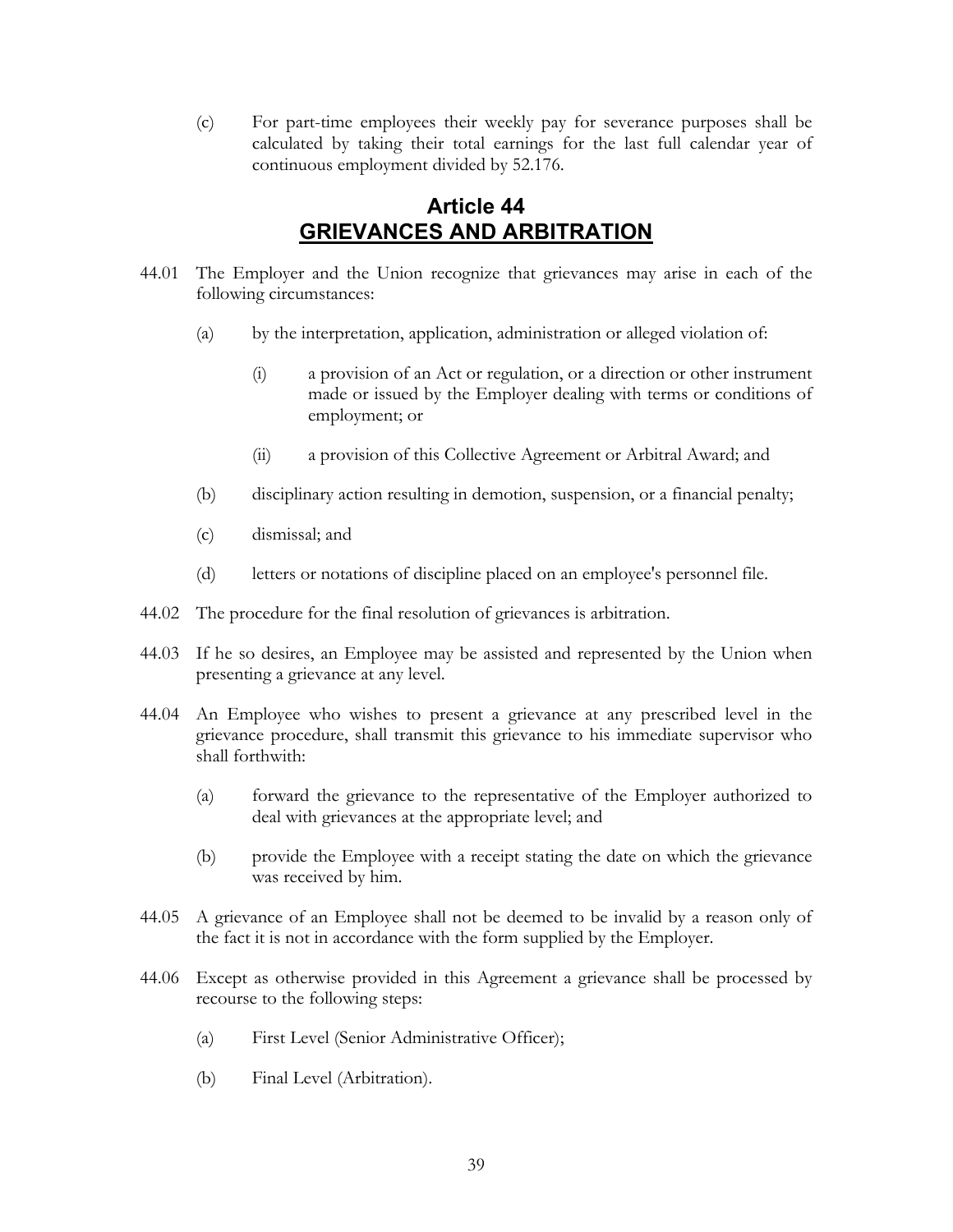- 44.07 The Employer shall inform each Employee of the name and address of the Manager and Board Representative to whom a grievance is to be presented by posting notices in places where such notices are most likely to come to the attention of the Employees to whom the grievance procedure applies or otherwise as determined between the Employer and the Union.
- 44.08 The Union shall have the right to consult with the Employer with respect to a grievance at each or any level of the grievance procedure.
- 44.09 An Employee may present a grievance to the First Level of the procedure in the manner prescribed in Article [44.04](#page-41-2) not later than twenty-one (21) working days after the date on which he is notified orally or in writing or on which he first becomes aware of the action or circumstances giving rise to the grievance.
- <span id="page-42-0"></span>44.10 The Employer shall reply in writing to an Employee's grievance within fourteen (14) calendar days at the First Level.
- 44.11 An Employee or the Union may refer a grievance to the Final Level in the grievance procedure:
	- (a) Where the decision or settlement at the First Level is not satisfactory to the grievor, within fourteen (14) calendar days after that decision or settlement has been conveyed in writing to him by the Employer, or;
	- (b) Where the Employer has not conveyed a decision to the grievor within the time prescribed in Article [44.10](#page-42-0) within fourteen (14) calendar days after the day the reply was due.
- 44.12 Where an Employee has been represented by the Union in the presentation of his grievance, the Employer will provide the appropriate representative of the Union with a copy of the Employer's decision at each level of the grievance procedure at the same time that the Employer's decision is conveyed to the Employee.
- 44.13 When an employee is dismissed the Employer shall, within five (5) days, give notice in writing together with the reasons thereof. When the Employer dismisses an Employee the grievance procedures shall apply except that the grievance may be presented at the Final Level.
- 44.14 The Union shall have the right to initiate and present a grievance on any matter to any level of management specified in the grievance procedure. The Employer shall have the right to initiate a grievance, and present it to the Union Representative. This shall be deemed to have fulfilled the First level requirements. Onus placed upon the Employer throughout this section shall be placed upon the Union in this instance and the same time limits shall apply.
- 44.15 An Employee or the Union may, by written notice to the Manager, withdraw a grievance provided that, where the grievance is one arising out of the application or interpretation of this Agreement his withdrawal has the approval, in writing, of the Union.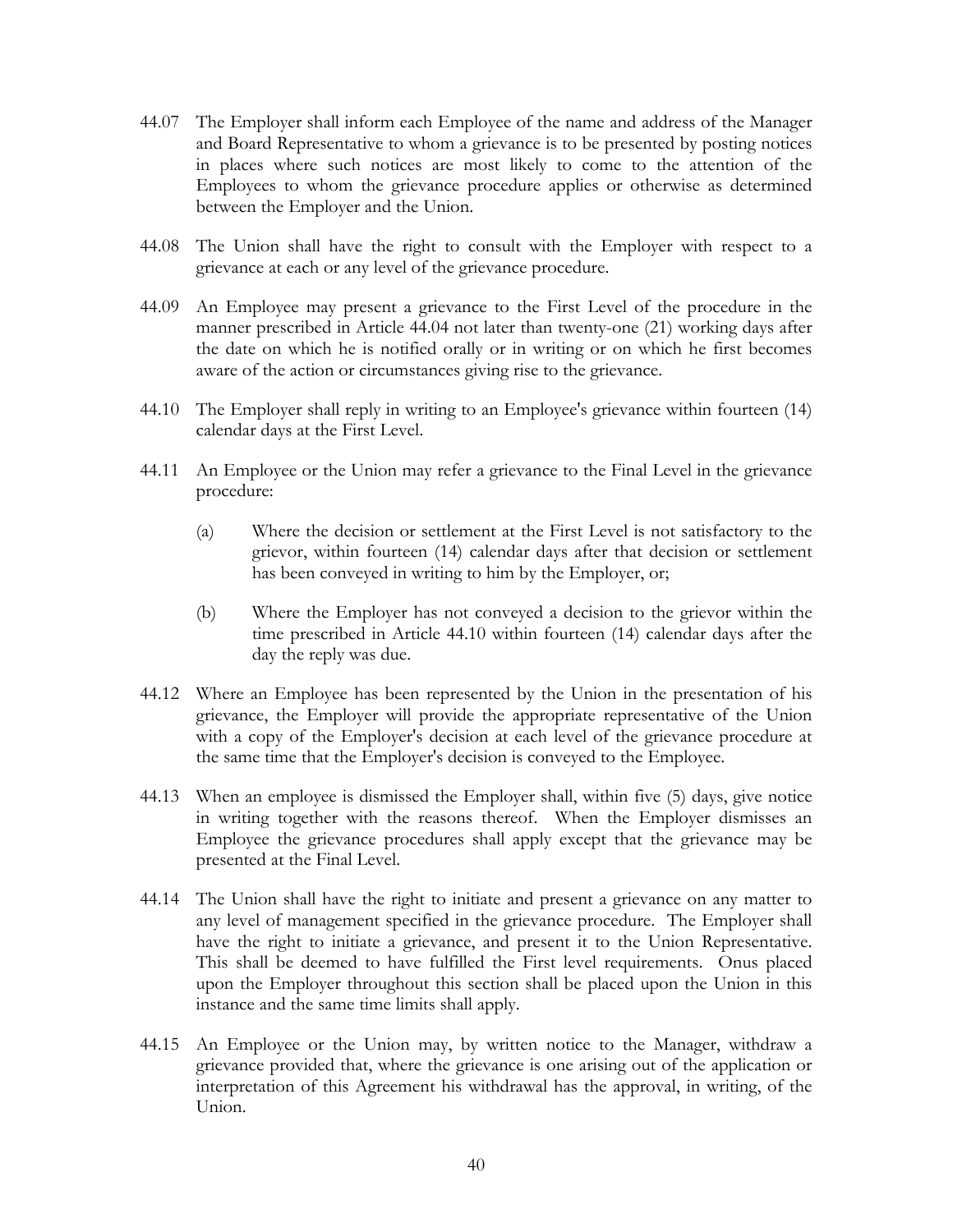- 44.16 The time limits set out in this procedure are mandatory. If a grievor does not present or advance his grievance within these time limits then the grievance will be deemed to have been abandoned. However, the time limits in this procedure may be extended by mutual agreement between the Employer and the Employee, and where appropriate, the Union Representative.
- 44.17 No proceedings under this Article are invalid by reason of any defect of form or any technical irregularity.

<span id="page-43-0"></span>ARBITRATION

- 44.18 Should the grievance not be resolved following First Level either party may, by written notice to the other party, refer the matter to arbitration.
- 44.19 (a) The parties agree that arbitration referred to in Article [44.18](#page-43-0) shall be by a single arbitrator.
	- (b) The parties will attempt to come to an agreement on the selection of an arbitrator within thirty (30) calendar days of the date on which notification by either party to submit the difference or allegation to arbitration was made, or such further period as may be mutually agreed upon by the parties.
	- (c) In the event that the Employer and the Union are unable to agree upon the selection of the arbitrator, the Minister of Labour of Canada shall be requested to appoint an arbitrator, and it is agreed that the arbitrator so appointed shall act as the single arbitrator.
- 44.20 (a) The arbitrator has all of the powers granted to arbitrators under the *Canada Labour Code*, Part I, in addition to any powers which are contained in this Agreement.
	- (b) The arbitrator shall hear and determine the difference or allegation and shall issue a written decision and the decision is final and binding upon the parties and upon any Employee affected by it.
	- (c) The award of the arbitrator shall be signed by him and copies thereof shall be transmitted to the parties to the dispute within three (3) months of the hearing.
- 44.21 The Arbitrator shall not have the authority to alter or amend any of the provisions of this Agreement, or to substitute any new provisions in lieu thereof, or to render any decision contrary to the terms and provision of this Agreement, or to increase or decrease wages.
- 44.22 The Employer and the Union shall each pay one-half (½) of the remuneration and expenses of the arbitrator and each party shall bear its own expenses of every such arbitration.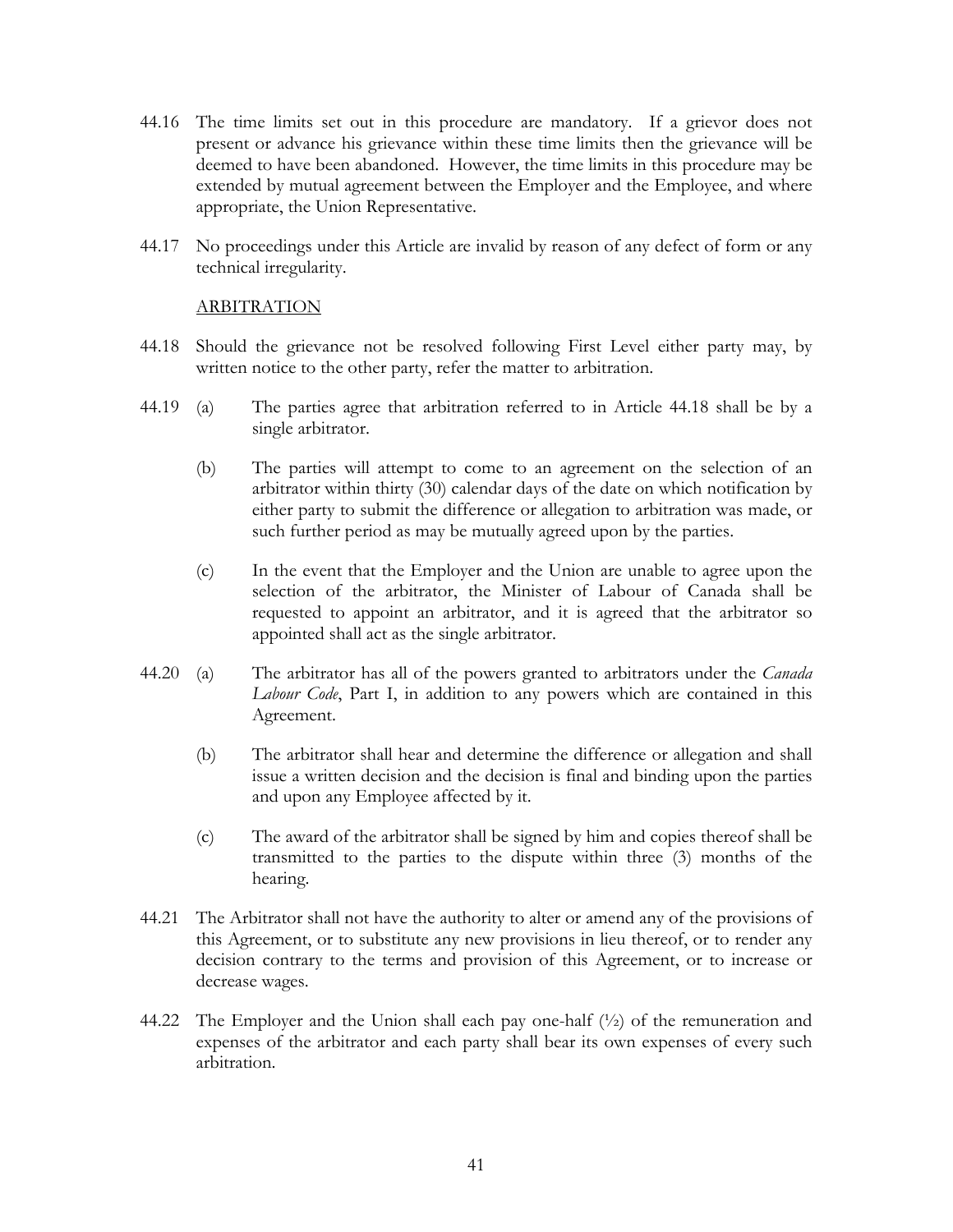- <span id="page-44-0"></span>44.23 Where a party has failed to comply with any of the terms of the decision of the Arbitrator, either party or employee affected by the decision may, after the expiration of fourteen (14) calendar days from the date of the release of the decision or the date provided in the decision for compliance, whichever is later, file in the office of the Clerk of the Federal Court of Canada, a copy of the decision, exclusive of the reason therefore in the prescribed form, whereupon the decision may be entered in the same way as the judgement or an order of that court and may be enforceable as such.
- 44.24 In addition to the powers granted to arbitrators under the *Canada Labour Code*, Part I, the Arbitrator may determine that the Employee has been dismissed for other than proper cause and he may:
	- (a) direct the Employer to reinstate the Employee and pay to the Employee a sum equal to his wages lost by reason of his dismissal, or such less sum as in the opinion of the arbitrator is fair and reasonable; or
	- (b) make such order as he considers fair and reasonable having regard to the terms of this Agreement.

### **Article 45 LABOUR/MANAGEMENT COMMITTEE**

- 45.01 A Labour/Management Committee will be formed to consult on matters of Safety and Health and other matters of mutual interest.
- 45.02 The Labour/Management Committee shall be comprised of equal representation of the Union and the Employer, with each party choosing their respective representatives.
- 45.03 The Committee will meet at any time at the request of either party, but in any event will meet at least once every six (6) months.
- 45.04 Time spent in Committee meetings is deemed to be time worked.

### **Article 46 SAFETY AND HEALTH**

46.01 In matters of Safety and Health, the Labour Management Committee will follow the following provisions:

#### RIGHT TO REFUSE DANGEROUS WORK

(a) An Employee shall have the right to refuse to work in dangerous situations.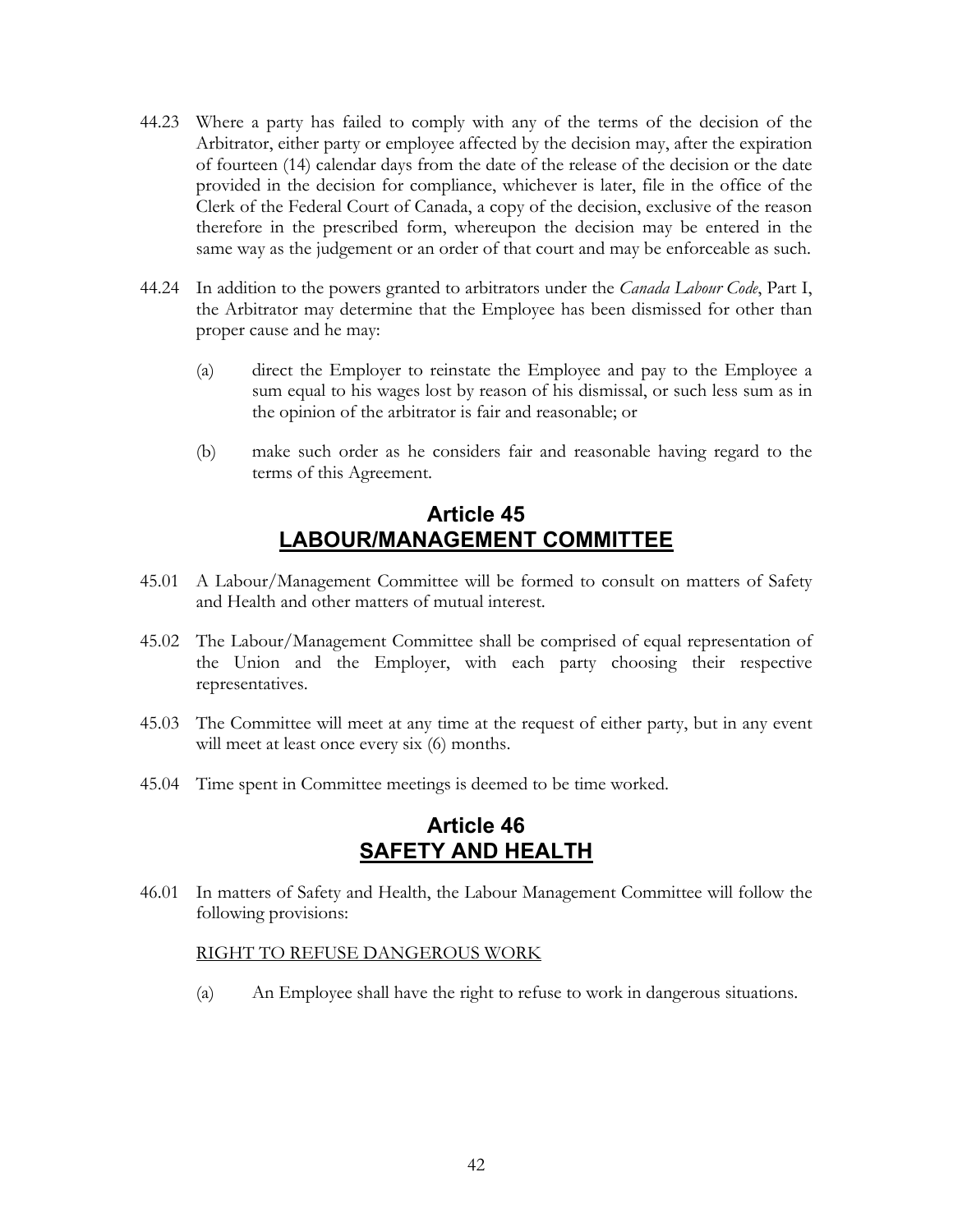- (i) An Employee may refuse to do any particular act or series of acts at work which he has reasonable grounds to believe are dangerous to his health or safety or the health or safety of any other person at the place of employment until sufficient steps have been taken to satisfy him otherwise, or until the NWT Safety Officer or his designated representative has investigated the matter and advised him otherwise.
- (ii) No loss of wages or discriminatory action shall be taken against any worker by reason of the fact that he exercised the right conferred upon him in subsection (a). No other Employee shall be assigned to use or operate any machine, device, material or thing or perform any part of the work which is being investigated pending resolution of the situation.

#### FIRST AID/FIRST AID TRAINING

#### First aid

- (b) (i) The Employer should ensure that Employees can obtain the assistance of a first aid attendant easily and rapidly in all workplaces.
	- (ii) The Employer should provide first aid kits in all establishments, including third party premises, keep the said kits in good condition and make them accessible and available to Employees at all times.
	- (iii) A list of all first aid attendants and the locations in which they may be found shall be posted in all work locations as determined by the Committee.

#### First aid training

(c) The Employer will encourage Employees to take first aid courses and will assume the costs of such courses and also the costs of refresher courses required to maintain the validity of a certificate, provided such courses are pre-approved by the Employer. Employees taking first aid training shall be granted leave with pay for the duration of the courses.

#### Transportation of injured workers

(d) The Employer shall provide, at no expense to the Employee, appropriate transportation to the nearest physician or medical facility and from there to his home or place of work depending on the decision of the attending physician, when such services are immediately required for an Employee as a result of injury or serious ailment occurring in the workplace. If the Employee receives compensation from any source for expenses incurred on the Employee's behalf by the Employer in such a situation, the Employer may recover that amount from the Employee.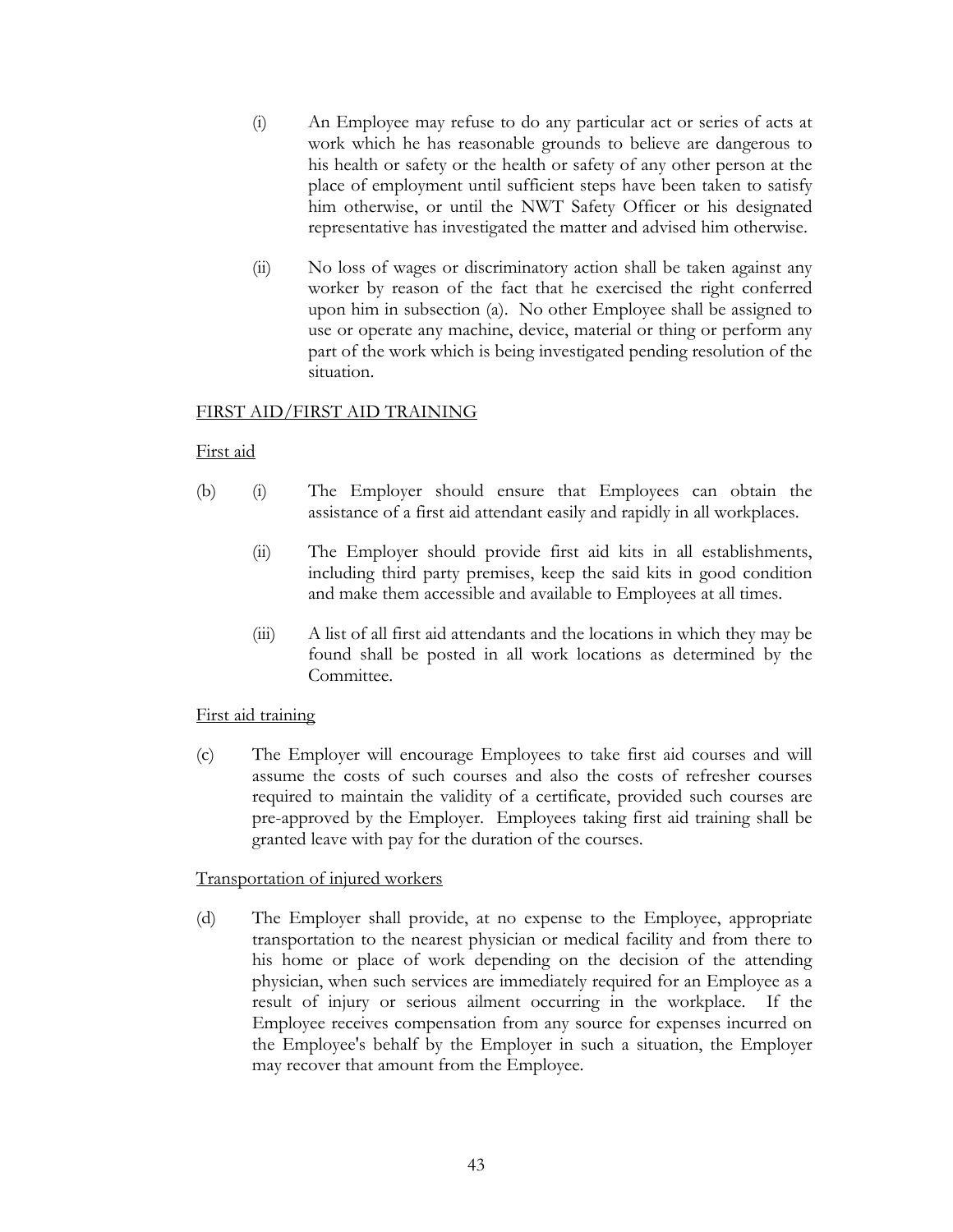#### Occupational health examinations

- (e) (i) Where the Employer requires an Employee to undergo an occupational health examination by a qualified practitioner, chosen by the Employee, the examination will be conducted at no expense to the Employee.
	- (ii) An Employee shall be granted leave with pay to attend the examination and the Employer shall assume the cost of any travel expenses.
	- (iii) All occupational health information, forms and records transmitted or used in connection with these occupational health examinations will be conveyed to the Employee involved and maintained in a medical confidential status and retained within the medical community.
- (f) The work environment will be monitored and where a problem is perceived by the Committee it shall be investigated and remedied as appropriate.

#### Protective clothing and equipment

(g) The Employer shall provide and pay for all protective devices, clothing and other equipment necessary to properly protect Employees from injury and unhealthy conditions. The Employer shall make provisions for the proper cleaning maintenance of all safety equipment, devices and clothing at no cost to the employees.

#### THE RIGHT TO KNOW - HAZARD IDENTIFICATION

46.02 (a) The Employer shall identify in writing new or presently used chemicals, substances or equipment present in the work area including hazards or suspected hazards, precautions and antidotes or procedures to be followed following exposure

#### Information and investigations concerning health hazards and work injuries

(b) (i) The Committee shall conduct such investigations as may be necessary to determine the circumstances surrounding work injuries and health hazards arising. Such investigations shall be conducted in the presence of Committee members.

> Reports of these investigations shall be submitted to the Committee as well as to the Union Representative and the Employer, who may request further information from the person(s) who conducted the investigation.

(ii) If the Employer receives a copy of the report of injury it shall be passed on to the Union.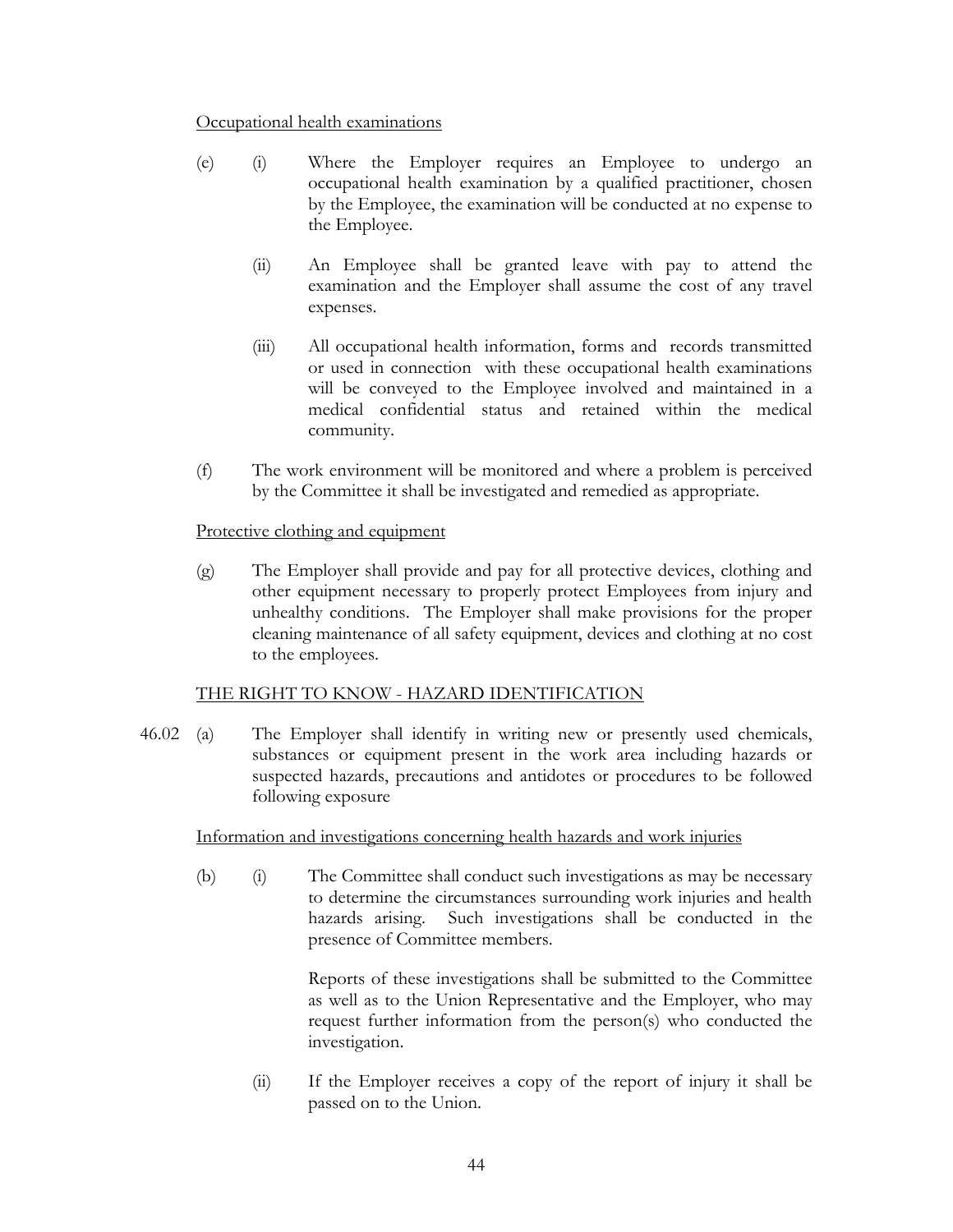#### <span id="page-47-0"></span>Provision of legislation or Employer's policies

(c) The Employer shall make available to Employees an updated copy of the Employer's Policies and Standards and applicable health and safety Legislation and Regulations, including the *Safety Act* and Regulations.

### **Article 47 TECHNOLOGICAL CHANGE**

- 47.01 (a) Both parties recognize the overall advantages of technological change. Both parties will therefore encourage and promote technological change and improvements.
	- (b) With this in view and recognizing the extensive lead time required for the selection, provision and installation of sophisticated equipment, the Employer agrees to provide at least six (6) months notice to the Union of any major technological change in equipment, which would result in changes in the employment status or in this Agreement.
	- (c) Where the Employer has notified the Union that it intends to introduce technological change, the parties undertake to meet within the next fifteen (15) days and to hold constructive and meaningful consultations in an effort to reach agreement on solutions and administrative procedures to deal with problems arising from the change.
	- (d) The Employer shall make every reasonable effort to continue employment of Employees who would otherwise become redundant because of technological change.
	- (e) In cases where Employees may require retraining, the Employer will make every reasonable effort to offer training courses.

### **Article 48 CIVIL LIABILITY**

- <span id="page-47-1"></span>48.01 If an action or proceeding is brought against any Employee or former Employee covered by this Agreement for an alleged tort committed by him in the performance of his duties, then:
	- (a) The Employee, upon being served with any legal process, or upon receipt of any action or proceeding as hereinbefore referred to, being commenced against him shall advise the Manager of any such notification or legal process;
	- (b) The Employer shall pay any damages or costs awarded against any such Employee in any such action or proceedings and all legal fees, and/or;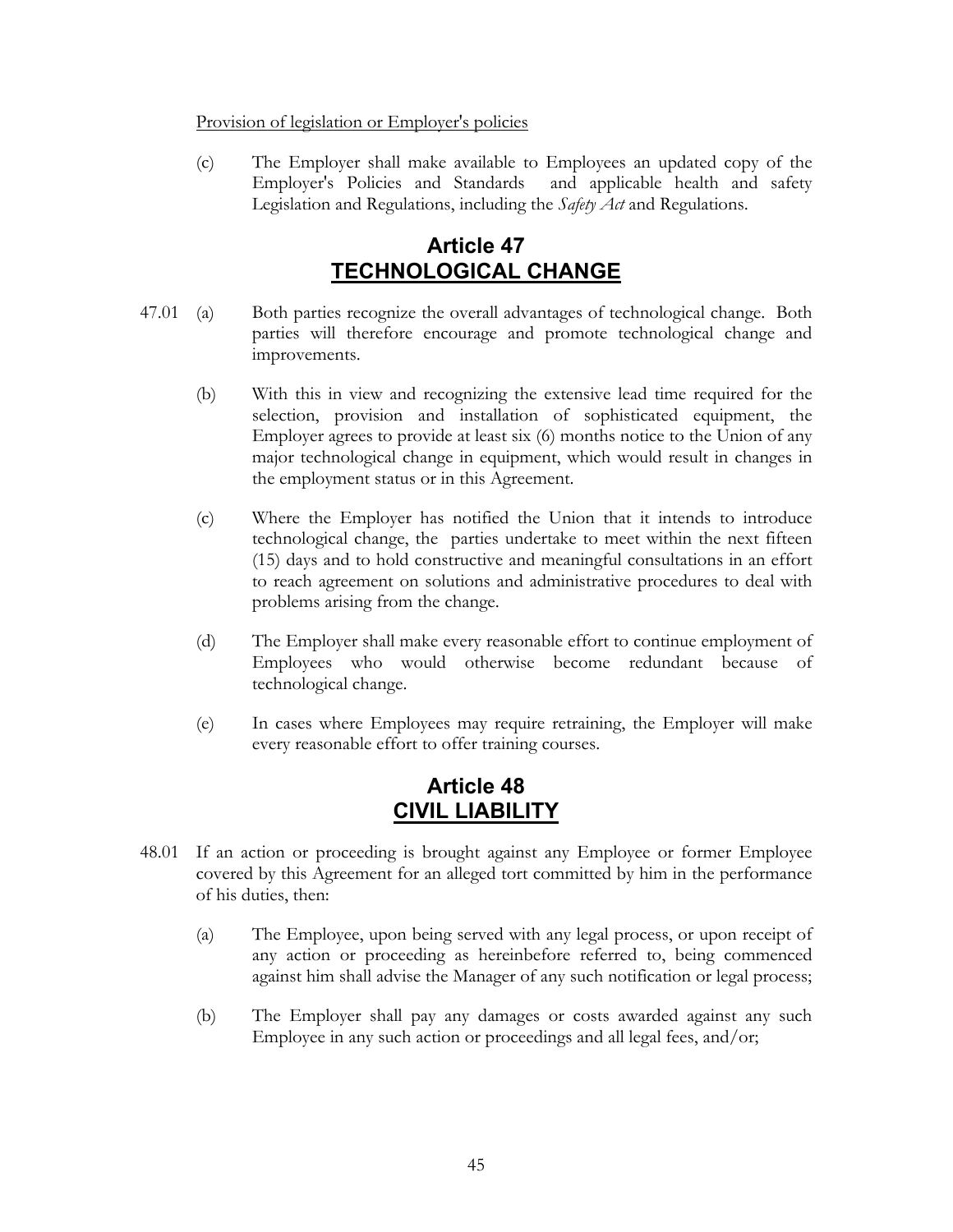- <span id="page-48-0"></span>(c) The Employer shall pay any sum required to be paid by such Employee in connection with the settlement of any claim made against such Employee provided the conduct of the Employee which gave rise to the action did not constitute a gross disregard or neglect of his duty as an Employee. The Employee shall not enter into any settlement agreement without the express written authority of the Employer and if he does enter into any such settlement agreement without proper authorization he agrees to waive any rights provided to him under this Article.
- (d) Upon the Employee notifying the Employer in accordance with paragraph [\(a\) above,](#page-47-1) the Employer and the Employee shall forthwith meet and appoint counsel that is mutually agreeable to both parties. Should the parties be unable to agree on counsel that is satisfactory to both, then the Employer shall unilaterally appoint counsel. The Employee agrees to cooperate fully with appointed counsel.
- (e) If upon adjudication of a matter arising out of this Article there is a finding that the Employee was not acting in the performance of his duties at the time of the alleged tort then he shall be indebted to the Employer for an amount equal to the expenses incurred on his behalf pursuant to this Article. Prior to said recovery the Employer and Employee shall discuss an acceptable recovery schedule.

### **Article 49 SUSPENSION AND DISCIPLINE**

- 49.01 Except in exceptional circumstances, when an employee is to be disciplined the Employer shall notify the employee at a meeting, and the employee shall have the right to have a representative of the Union in attendance. The Employer must advise the employee, in writing, of his right to be accompanied by his representative at least one (1) day in advance of such meeting. The reasons for the discipline shall be provided to the employee in sufficient detail that the employee may defend himself against it.
- 49.02 The Employer shall notify the appropriate Union representative when discipline occurs.

### **Article 50 SEXUAL HARASSMENT**

- 50.01 "Sexual harassment" means any conduct, comment, gesture or contact of a sexual nature
	- (a) that is likely to cause offence or humiliation to any employee;
	- (b) that might, on reasonable grounds, be perceived by that employee as placing a condition of a sexual nature on employment or on any opportunity for training or promotion.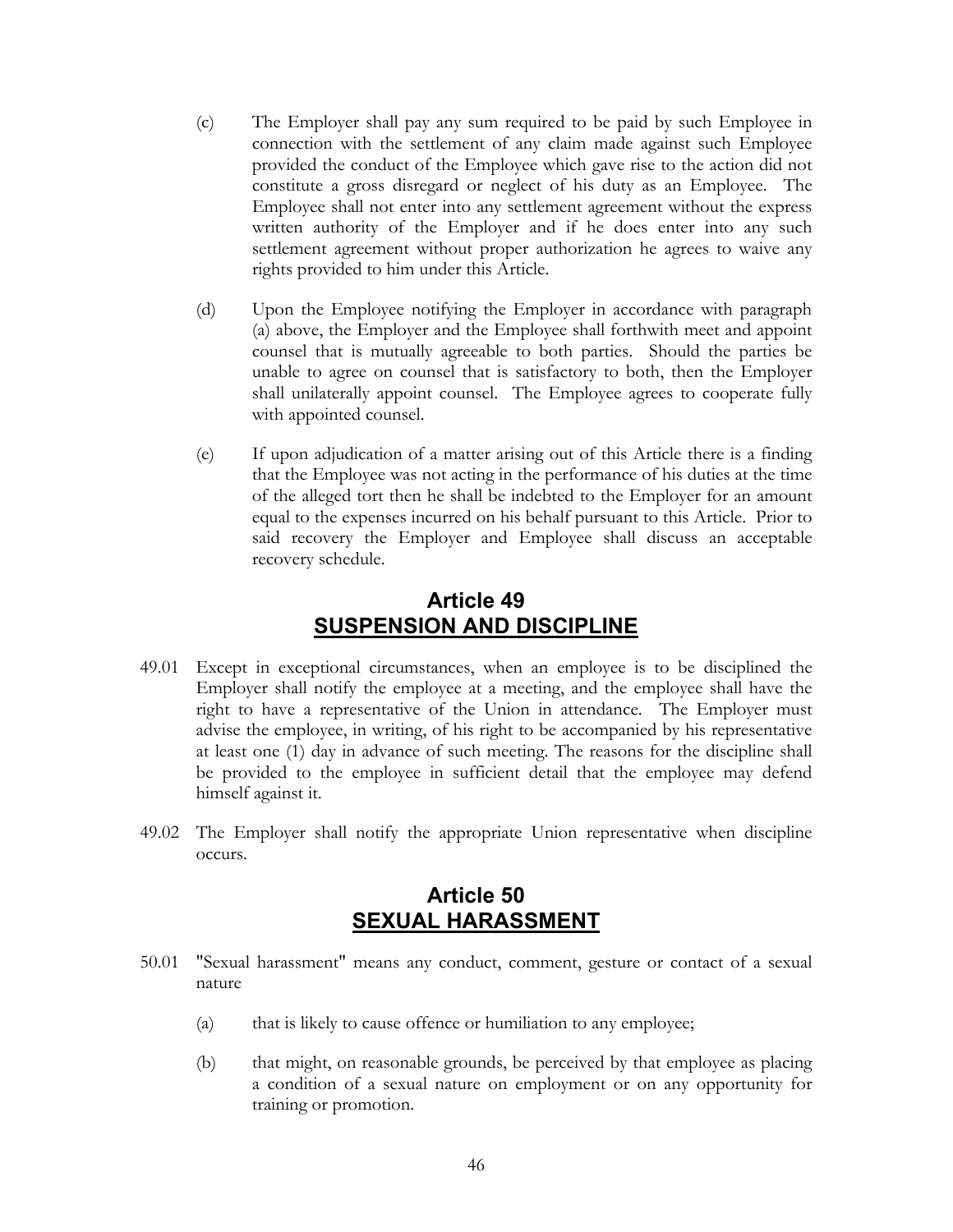- <span id="page-49-0"></span>50.02 Every employee is entitled to employment free of sexual harassment.
- 50.03 The Employer will make every reasonable effort to ensure that no employee is subjected to sexual harassment.

### **Article 51 WORKPLACE VIOLENCE**

- 51.01 "Workplace violence" means any incident in which an employee is abused, threatened or assaulted during the course of his or her employment, and includes but is not limited to all forms of harassment, bullying, intimidation and intrusive behaviours of a physical or emotional nature.
- 51.02 Every employee is entitled to employment free of workplace violence.
- 51.03 The Employer will make every reasonable effort to ensure that no employee is subjected to workplace violence.

### **Article 52 DUTY TRAVEL**

52.01 An Employee who is authorized to travel on the Employer's business will be reimbursed for reasonable expenses incurred.

#### ENTITLEMENT

52.02 The entitlements set out hereunder are subject to limitations in Clauses [52.05](#page-50-0) and [52.07.](#page-51-0) Where the expenses for meals, lodging and other items cannot be kept within the entitlements laid down in this Article, the claimant must explain the circumstances on his claim and justify actual expenses by receipts.

#### TRANSPORTATION

- 52.03 The cost of transportation is authorized as follows:
	- (a) economy air (employees may be entitled to travel first class if proof is provided that economy air was not available on a required flight);
	- (b) privately owned vehicle at the 58 cents per mile
	- (c) chartered aircraft;
	- (d) first class rail with sleeping car, duplex roomette, or parlour car chair except that coach class should normally be used for short trips;
	- (e) rented or hired cars where this is the most reasonable or economical means of travel. Employees renting vehicles are to ensure that the rental charge includes an item for cost of insurance coverage for damage to the vehicle and that there is insurance against all liability.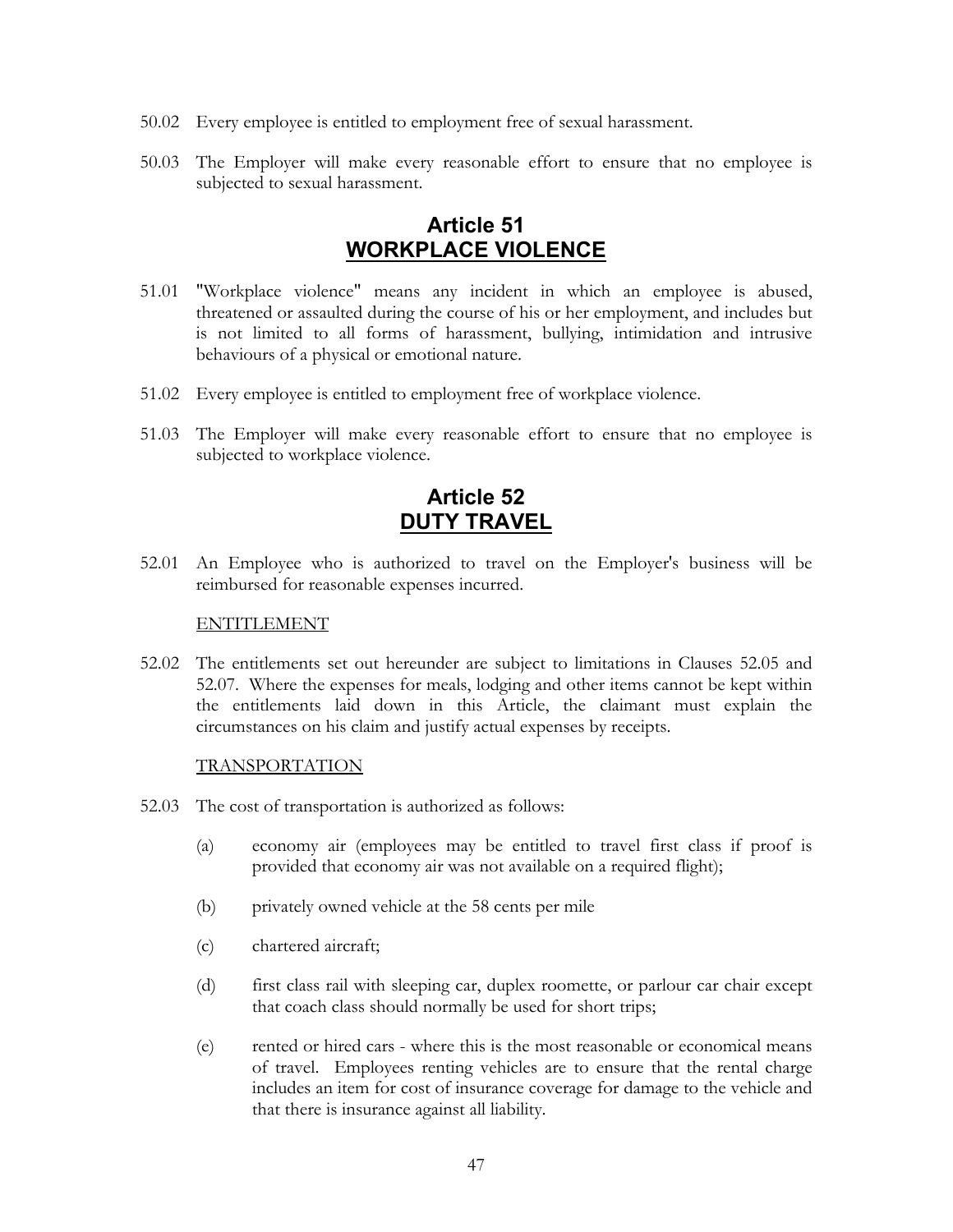#### ACCOMMODATION

- 52.04 (a) Commercial accommodation (not exceeding fifteen (15) calendar days) Employees may be reimbursed for actual costs of authorized accommodation. Where possible Employees shall use hotels which provide special rates for Government Employees. When making a reservation with a listed hotel, it should be clearly indicated that the accommodation is for a Government of the Northwest Territories Employee in travel status and is to be at the Government agreed rate. Commercial accommodation expenses must be accompanied by receipts.
	- (b) Accommodation for Periods in Excess of fifteen (15) Calendar Days Normally the Employee will be expected to make appropriate arrangements for suitable rental accommodation at weekly or monthly rates. This should be arranged prior to the start of the period in travel status or shortly after arrival.
	- (c) Non-Commercial Accommodation where Employees make private arrangements for overnight accommodation, they may claim fifty dollars (\$50.00) for each night.

#### <span id="page-50-0"></span>MEALS AND INCIDENTAL EXPENSES

52.05 Expenses claimed under this heading are for the cost of meals consumed and for such incidental expenses as tips to miscellaneous service personnel, etc.

A per diem rate of one hundred and four dollars and seventy-five cents (\$113.45) will be paid. In the event an Employee is in travel status for a part day only, the following amounts may be claimed:

| $\left( 1 \right)$ | <b>Breakfast</b> | \$21.85 |
|--------------------|------------------|---------|
| (ii)               | Lunch            | \$21.05 |
| (iii)              | Dinner           | \$53.25 |
| (iv)               | Incidentals      | \$17.30 |

If meals are provided as part of the cost of transportation, they cannot be claimed for by the Employee.

These rates will be adjusted as the Federal Rates are changed (April  $1<sup>st</sup>$  and October  $1<sup>st</sup>$ .

NOTE: Where the actual cost of meals and services exceeds the maximum allowance, and where the reason for this excess can be justified, and the expenses supported by receipts (cost of meals is not to be included on hotel bill), the Employee will be reimbursed for the actual expense incurred. Where receipts cannot be provided, reimbursement will be made for the meal allowances outlined above.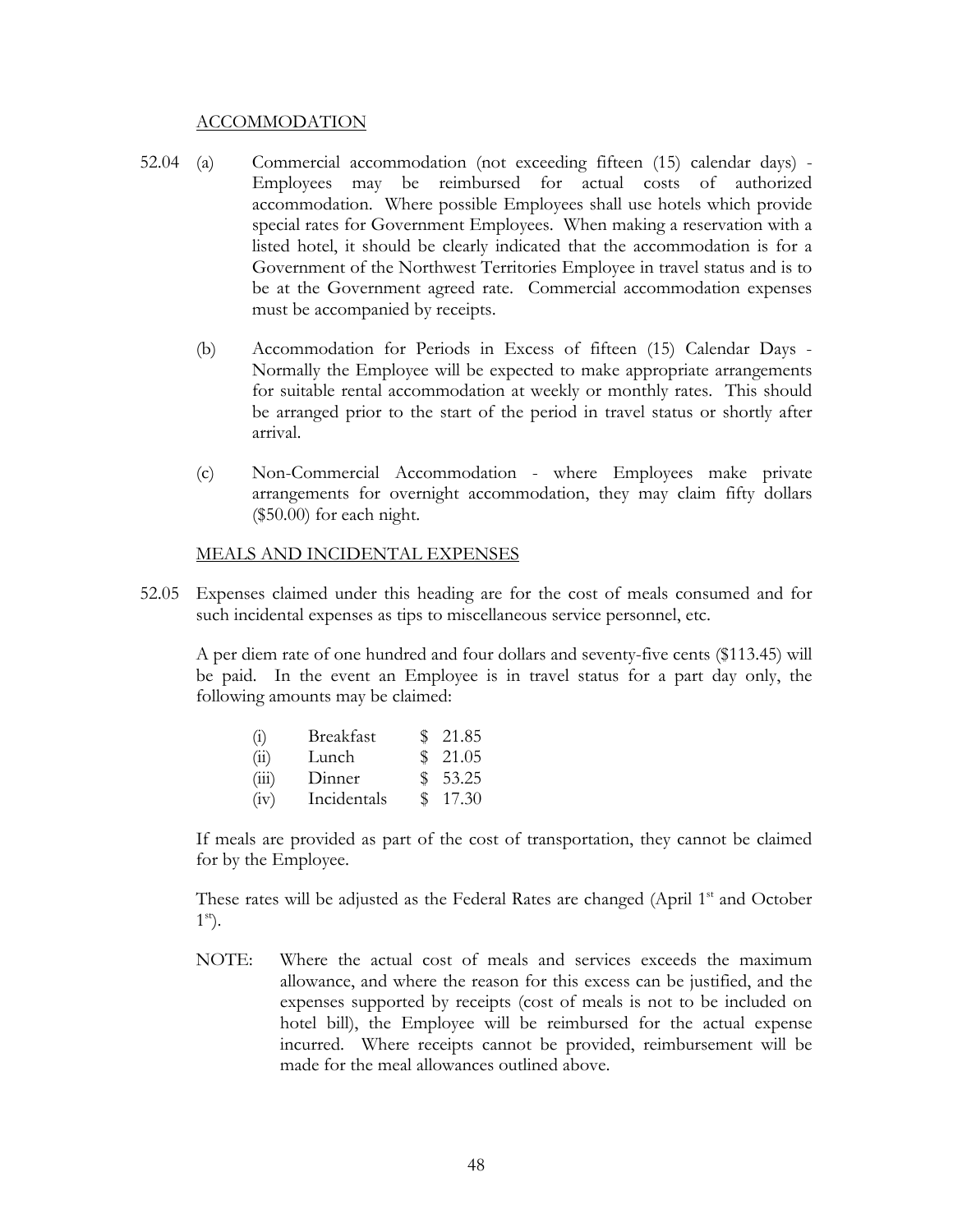#### OTHER EXPENSES

- 52.06 Employees may be reimbursed for:
	- (a) long distance telephone calls of an official nature providing that an explanation is provided. Where an Employee is required to remain absent from his home over a weekend, and has been on continuous travel status for two (2) or more days preceding the weekend, he shall be reimbursed for a personal long distance call not to exceed five (5) minutes (to be supported by receipts where available);
	- (b) baggage for storage and excess baggage charges where this is in the performance of duty and a satisfactory explanation is provided;
	- (c) taxis the use of taxis must be explained except where the purpose is selfevident. Taxis should not be authorized for repeated trips between the same place where convenient public transportation is available;
	- (d) laundry after two (2) consecutive days on duty travel, a maximum of two dollars (\$2.00) per day for each subsequent day supported by receipts in all cases;
	- (e) local phone calls for business purposes;
	- (f) payment of casual wages for service personnel where a satisfactory explanation is provided, not to exceed fifty dollars (\$50.00) supported by receipts in all cases.

#### Child Care Expenses

(g) Employees may be reimbursed a maximum of fifty dollars (\$50.00) per day per child, upon provision of receipts, if the Employee, due to the requirement to travel on behalf of the Employer, incurs child care expenses which exceed those which would have been normally incurred.

#### <span id="page-51-0"></span>LIMITATIONS

52.07 Employees required to travel on behalf of the Employer shall receive an advance of funds prior to their trip in the approximate amount as will be required for the duration of the travel and stay. Amounts spent must be verified by receipts as specified in this section.

#### ADJUSTMENTS TO EXPENSE RATES

52.08 Where applicable, expense rates will be adjusted as the Territorial rate is changed.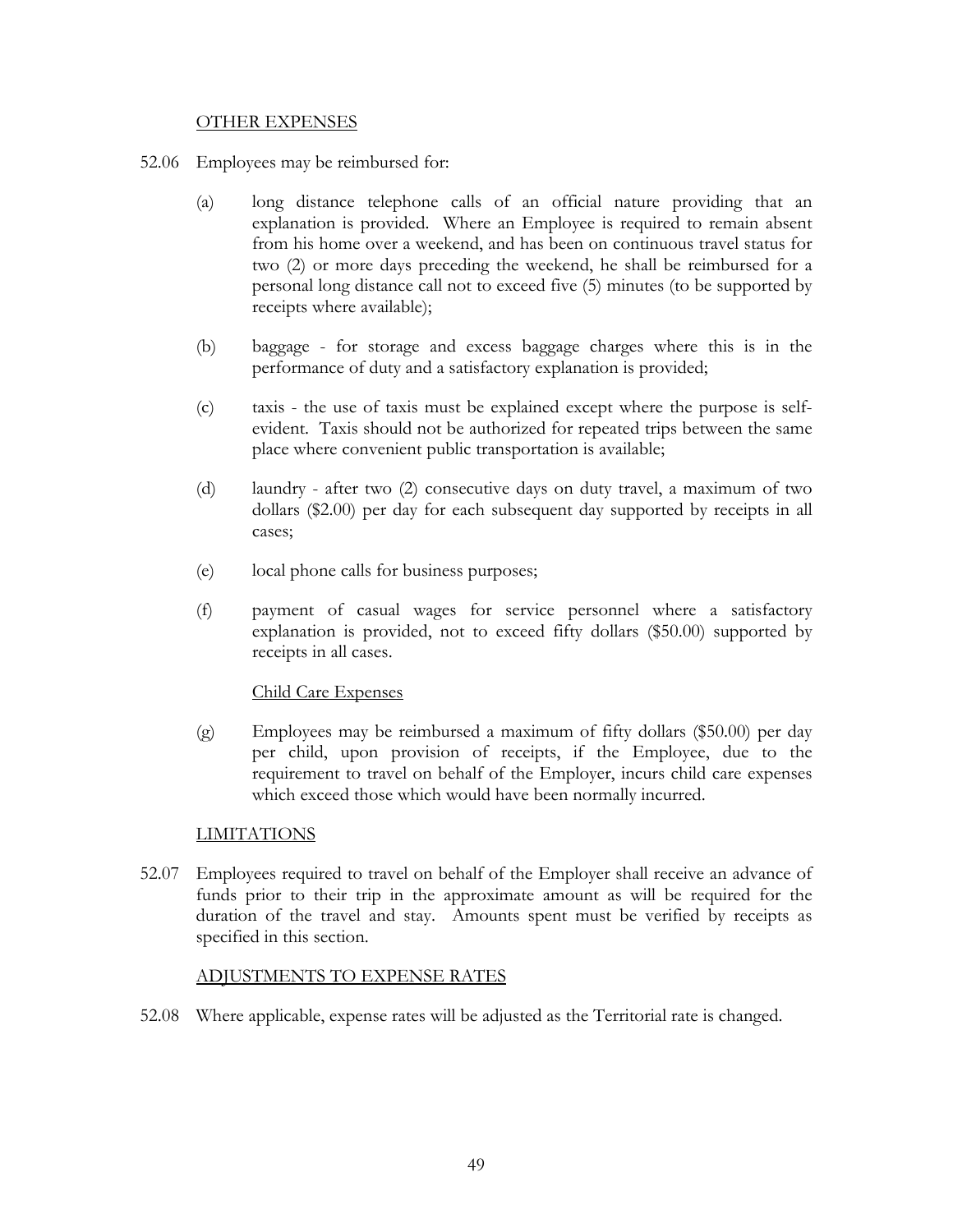### <span id="page-52-1"></span>**Article 53 PENSION AND GROUP BENEFITS PLANS**

- <span id="page-52-0"></span>53.01 The Northern Employee Benefits Services (NEBS) Pension Plan is a term and condition of employment for all eligible employees.
- 53.02 The Northern Employee Benefits Services (NEBS) Group Benefit Plan (i.e. Basic Group Life Insurance (3 x annual salary); Accidental Death, Disease & Dismemberment (3 x annual salary); Dependants Insurance; and Long Term Disability 60% non-taxable) and Short Term Disability (Weekly Indemnity 60% nontaxable) plan are terms and conditions of employment for all eligible employees.
- 53.03 The Northern Employee Benefits Services (NEBS) Extended Health Care and Dental Insurance plans are optional plans available to each individual eligible employee.
- 53.04 The Employer shall advise the pension plan and insurance plans administrator of any adjustments to earnings subject to these plans, terminations of employees covered by these plans, new eligible employees under these plans, and other required data as determined by these plans without delay.
- 53.05 The Employer shall remit all required contributions and premiums for the plans under this Article within a reasonable period, and shall forward all claims under these plans in a timely manner.
- 53.06 The Employer shall distribute to all employees eligible for coverage under the plans in this Article all literature, statements and materials produced by NEBS and the insurers, which are intended for distribution to the employees. New eligible employees shall be provided with plan booklets upon hire and shall be enrolled in a timely manner.
- 53.07 All issues concerning the pension and insurance plans, including issues of contributions and premiums (cost shared), and eligibility for benefits shall be determined by the pension and benefit plans providers.

### **Article 54 EMPLOYEE ASSISTANCE PROGRAM**

- 54.01 The Employer and the Union will work cooperatively when performance issues arise resulting from suspected alcohol or drug addiction taking into consideration the following provisions:
	- (a) that alcohol and drug addiction are medical disorders;
	- (b) that an employee should be encouraged to remedy a disorder due to an addiction;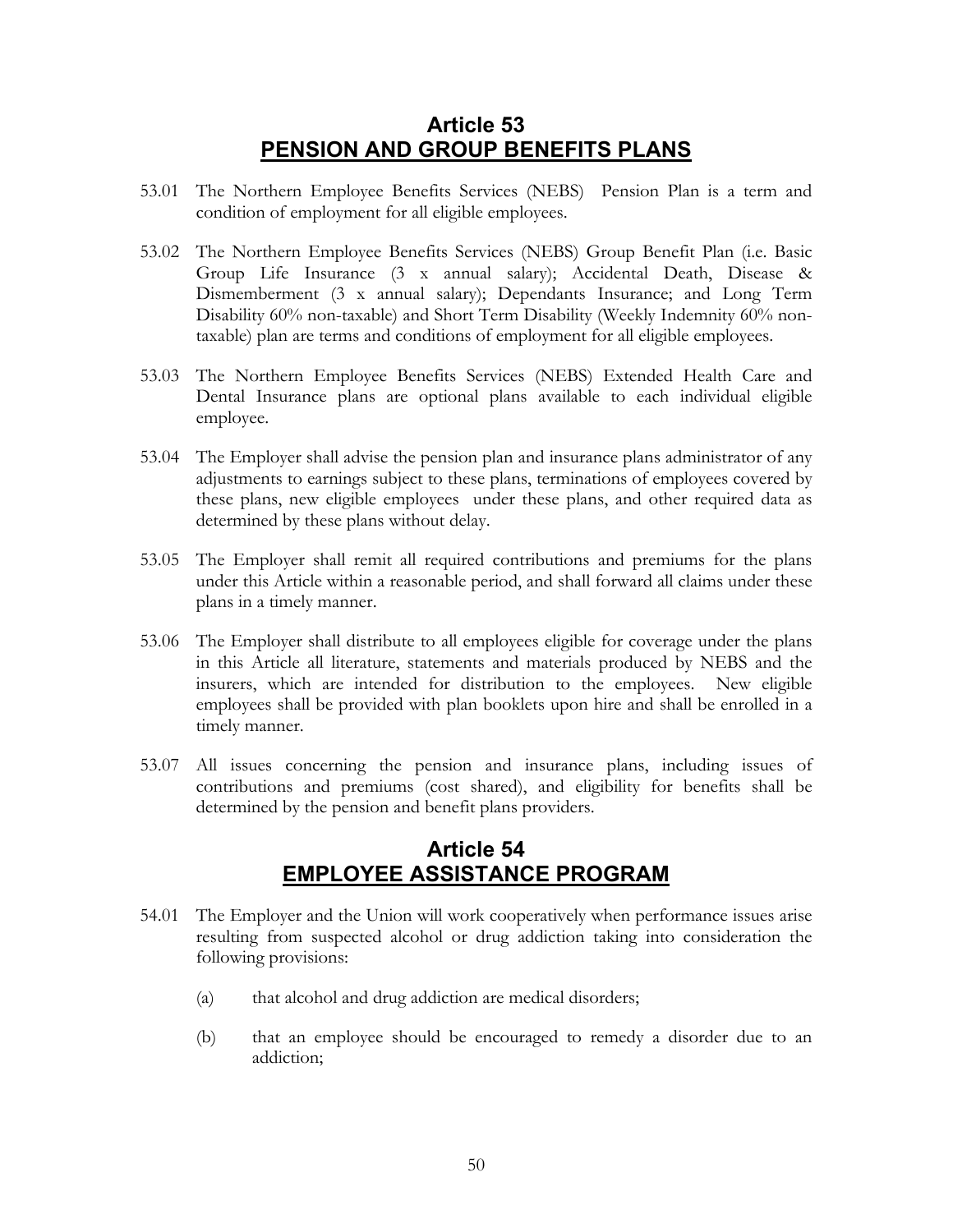- <span id="page-53-0"></span>(c) that benefits normally extended to employees during the time of illness shall be extended to an employee suffering from an addiction at such time that he or she seeks to correct this disorder;
- (d) that the decision to undertake treatment is the responsibility of the employee;
- (e) that the decision to seek treatment will not affect job security; and
- (f) that matters pertaining to an individual seeking advice or treatment will be strictly confidential.

### **Article 55 UNIFORM CLOTHING ISSUE**

- 55.01 Where an employee's work is of a nature where health and cleanliness must be maintained or where special identification will aid in the effective performance of duties and in meeting particular program objectives, the Employer will provide uniform clothing free of charge to employees.
- 55.02 Uniform Clothing Issue is defined as items of wearing apparel, maintained at an acceptable standard at the employee's expense, generally consisting of:
	- (a) outer clothing for work on duty indoors or outdoors;
	- (b) safety footwear;
	- (c) gloves.

#### TERMS AND CONDITIONS OF UNIFORM CLOTHING ISSUE

- 55.03 (a) Uniform Clothing Issues are to be worn only when employees are on duty.
	- (b) The responsibility of maintaining Uniform Clothing Issues clean and in good repair rests with employees.
	- (c) Loss of, or damage through negligence, to Uniform Clothing Issues will result in an assessed charge to the employee.
	- (d) In the event a uniform employee terminates or transfers to a non-uniform position, the employee shall be given an option to purchase the selected uniform clothing items at a reasonable price based on the age and condition of the selected items.

### **Article 56 TRADES - WORK CLOTHING AND PROTECTIVE EQUIPMENT**

56.01 (a) Where the following articles are required by the Employer or the Workers' Safety and Compensation Commission, the Employer shall supply employees with the articles of equipment as required: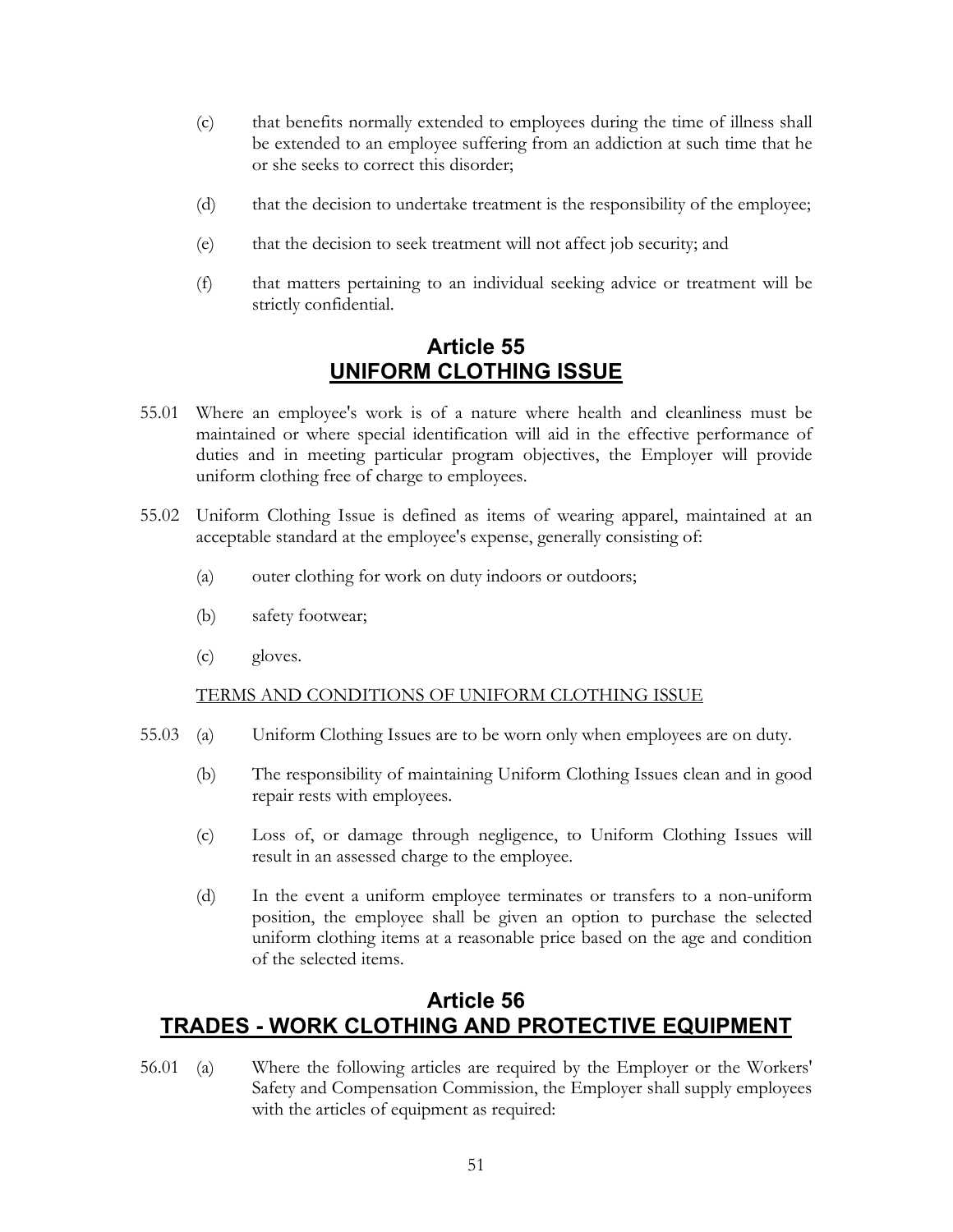- <span id="page-54-0"></span>(i) Hard hats
- (ii) Aprons
- (iii) Welding goggles
- (iv) Dust protection
- (v) Eye protection, except prescription lenses
- (vi) Ear protection
- (b) When the following articles are required by the Employer or the Workers' Safety and Compensation Commission, the Employer shall replace these articles as required when they are presented worn or damaged beyond repair by an employee, at no cost to the employee:
	- (i) Hard hats
	- (ii) Aprons
	- (iii) Welding goggles
	- (iv) Dust protection
	- (v) Eye protection, excluding safety prescription glasses
	- (vi) Ear protection

#### ADVERSE WEATHER CONDITIONS

56.02 Except in emergency conditions, the Employer shall not require an employee to work outside under extreme weather conditions. The Labour Management Committee will be consulted by the Employer in defining extreme weather conditions, as required.

### **Article 57 TOOLS**

57.01 Any tools required in the performance of the employee's duties shall be supplied by the Employer, who shall retain ownership of the tools.

### **Article 58 APPRENTICES AND TRAINEES**

- 58.01 The following are agreed upon terms and conditions of employment for Employees engaged as apprentices.
	- (a) The *Apprenticeship, Trade and Occupations Certification Act* and pursuant regulations shall apply to all apprentices. A copy of the applicable regulations shall be supplied to the apprentice upon appointment.
	- (b) The recognized Apprenticeship Training Programs shall be those listed in the "Apprentice Training Schedule" pursuant to the Apprentices and Tradesmen Act.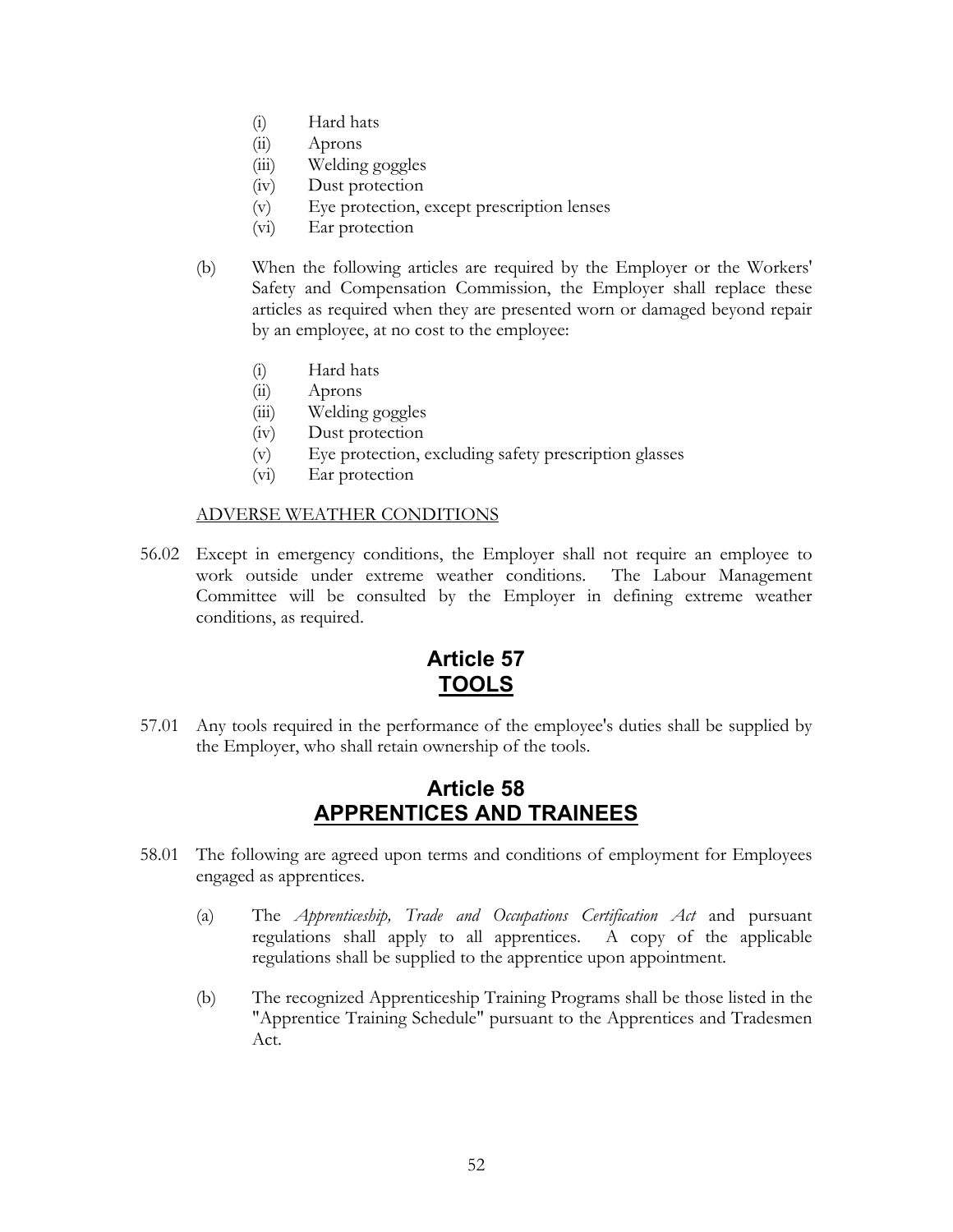- (c) Pay increases shall not be automatic but will be based upon levels of certification issued by the Apprentices Branch and shall be effective from the date of certification.
- (d) Apprentice rates will be based on a percentage of the appropriate Journeyman rate as follows:

| four year training programs  |        |  |  |  |  |
|------------------------------|--------|--|--|--|--|
| year 1                       | $55\%$ |  |  |  |  |
| year 2                       | 65%    |  |  |  |  |
| year 3                       | 75%    |  |  |  |  |
| year 4                       | 85%    |  |  |  |  |
|                              |        |  |  |  |  |
| three year training programs |        |  |  |  |  |
| year 1                       | 60%    |  |  |  |  |
| year 2                       | 70%    |  |  |  |  |
| year 3                       | 80%    |  |  |  |  |
|                              |        |  |  |  |  |
| two year training programs   |        |  |  |  |  |
| year 1                       | $65\%$ |  |  |  |  |
| year 2                       | 80%    |  |  |  |  |
|                              |        |  |  |  |  |
| one year training programs   |        |  |  |  |  |
| vear 1                       | 70%    |  |  |  |  |

- (e) The Employer will pay the following expenses of the apprentice while attending trade courses:
	- (i) A top up to one hundred percent (100%) of wages in accordance with a procedure agreed upon between the Union and the Employer.
	- (ii) a top up to one-hundred percent (100%) of accommodations, after applying funding available to the Apprentice from all other sources for the purpose of accommodations. Where the Employer contributes to accommodation, it will be entitled to make the necessary arrangements.
	- (iii) Personal phone calls in the amount of one (1) call per week not to exceed fifteen (15) minutes each. The apprentice will provide a copy of the receipt in order to be reimbursed for these costs.
- (f) Apprentices shall be entitled to the benefits and terms and conditions of employment of this collective agreement while working and while on course.
- (g) Upon successful completion of the Apprenticeship program. The Employer will make every reasonable effort to provide the apprentice with a permanent full-time position in the area of their trade. All time spent as an apprentice shall count towards continuous employment.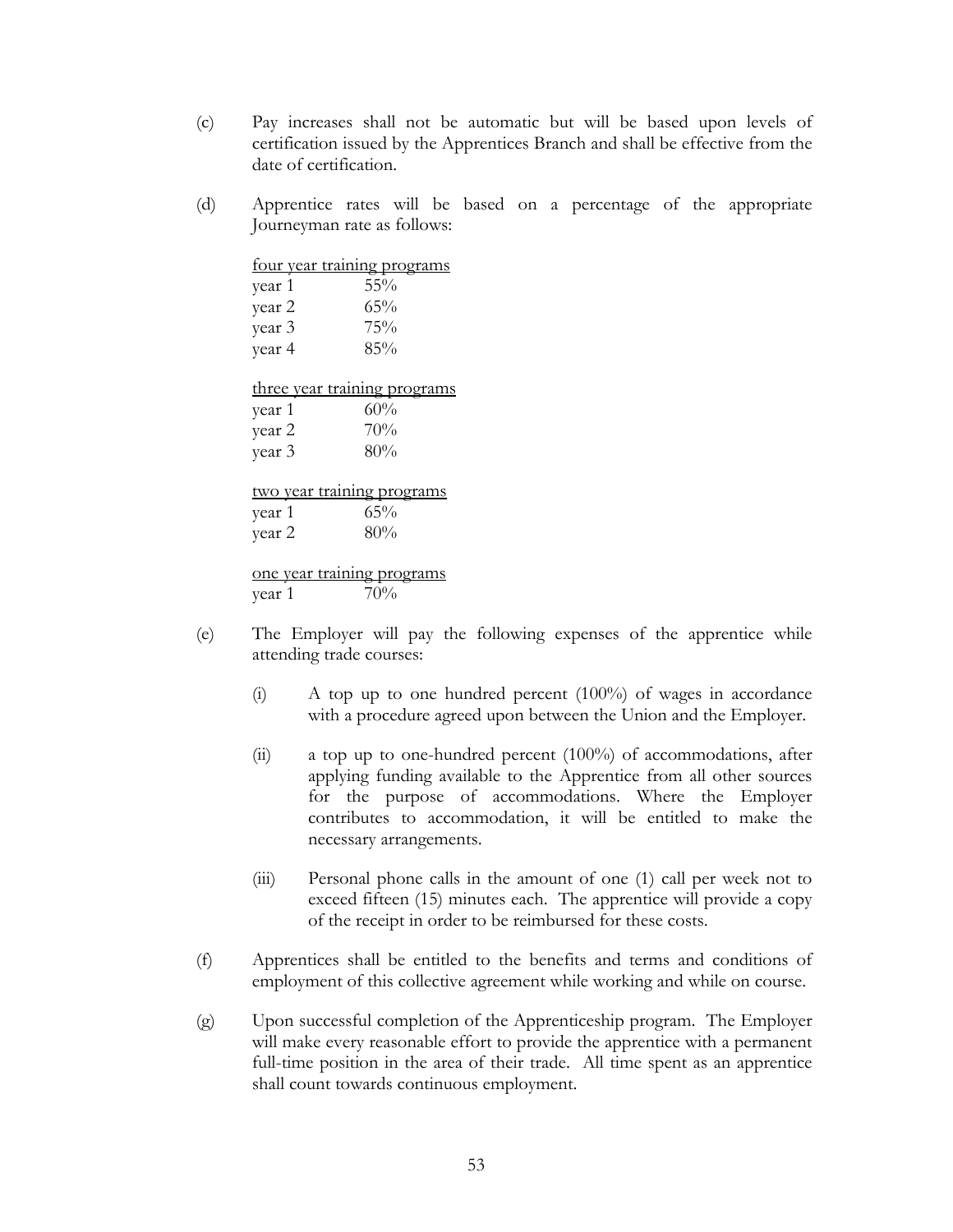<span id="page-56-0"></span>(h) Where an apprentice fails after three (3) attempts to successfully complete a trade training course, upon a decision by the Apprenticeship and Trades Qualification Board to cancel the Apprentice's contract, the apprentice may be terminated, but the Employer will make every reasonable effort to continue to employ that Employee elsewhere in their organization.

### **Article 59 SETTLEMENT ALLOWANCE**

59.01 A Settlement Allowance shall be paid to every employee. Settlement Allowance shall be paid biweekly on employee's regular pay cheques. Settlement Allowance shall be pro-rated to an hourly rate by dividing the annual rate by the standard yearly hours of 1820 and shall be paid on all regular hours paid up to a maximum of the normal weekly hours of work. No Allowance will be paid for overtime. Settlement Allowance will be adjusted annually in the same amount as the Government of the Northwest Territories increases the Northern Allowance paid to its employees in Fort Resolution.

Effective April 1, 2011 the annual rate for Settlement Allowance was \$9,674.

### **Article 60 SOCIAL JUSTICE FUND**

60.01 The Employer shall contribute one cent  $(1¢)$  per hour worked to the PSAC Social Justice Fund and such contribution will be made for all hours worked by each employee in the Bargaining Unit. Contributions to the Fund will be made quarterly, in the middle of the month immediately following completion of each fiscal quarter year, and such contributions remitted to the PSAC National Office. Contributions to the Fund are to be utilized strictly for the purposes specified in the Letters Patent of the PSAC Social Justice Fund.

### **Article 61 REOPENER OF AGREEMENT AND MUTUAL DISCUSSIONS**

- 61.01 The Employer and the Union acknowledge the mutual benefits to be derived from dialogue between the parties and are prepared to discuss matters of common interest.
- 61.02 This Agreement may be amended by mutual consent.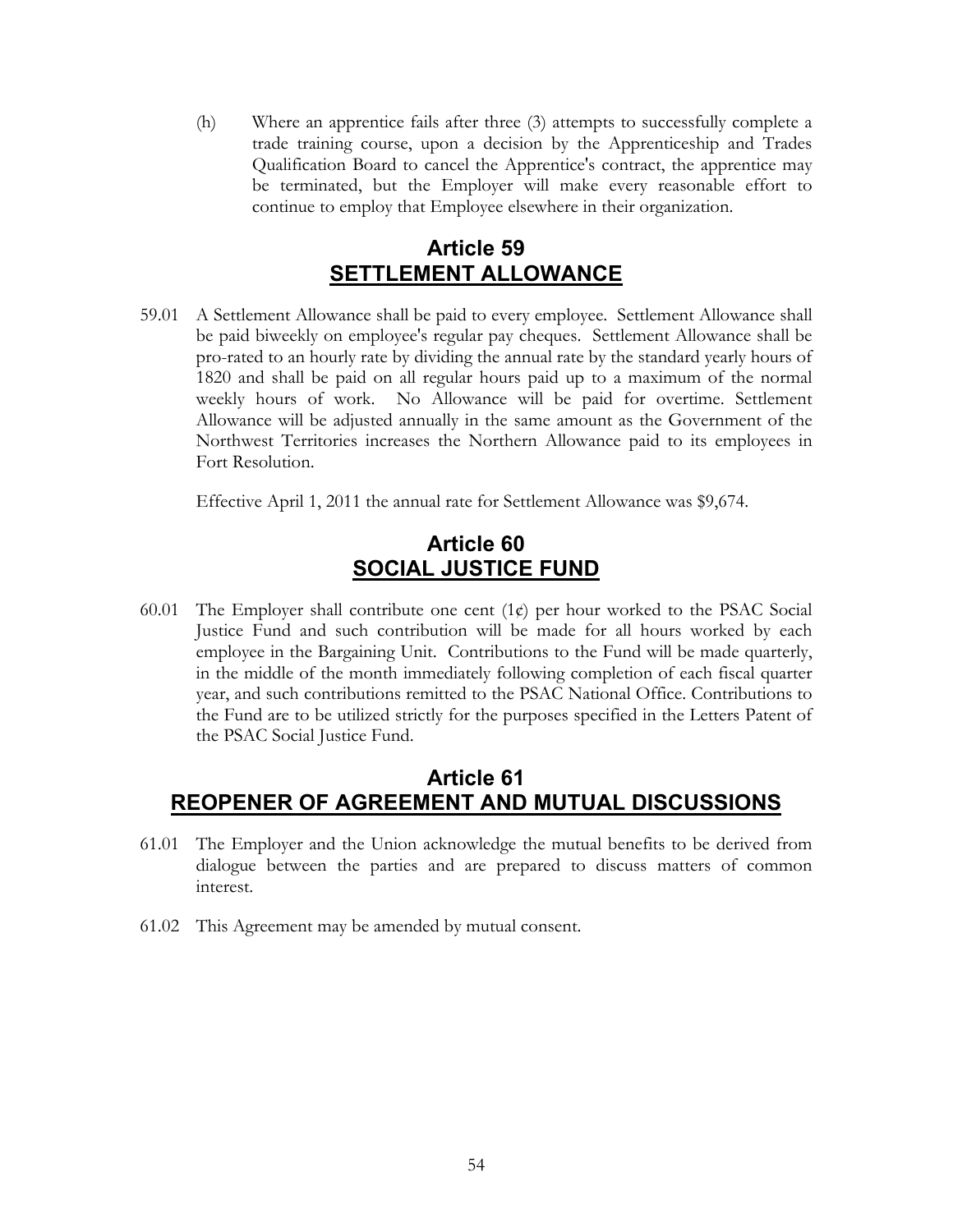### **Article 62 DURATION AND RENEWAL**

- <span id="page-57-1"></span><span id="page-57-0"></span>62.01 The term of this Agreement shall be from April 1, 2012 to March 31, 2015.
- 62.02 Notwithstanding Article [62.01,](#page-57-1) the provisions of this Agreement, including the provisions for the adjustment of disputes in [Article 44,](#page-41-1) shall remain in effect during the negotiations for its renewal, and until either a new collective agreement becomes effective, or until the provisions of Section 89(1) of the *Canada Labour Code* have been met.
- <span id="page-57-2"></span>62.03 Either party to this Agreement may, within the period of four (4) months immediately preceding the date of expiration of the term of this Agreement, by written notice, require the other party to this Agreement to commence collective bargaining with a view to the conclusion, renewal or revision of this Agreement in accordance with Section 49(1) of the *Canada Labour Code*.
- 62.04 Where notice to bargain collectively has been given under Article [62.03,](#page-57-2) the Employer shall not alter the rates of pay or any other term or condition of employment or any right or privilege of the employees, or any right or privilege of the Union until a renewal or revision of this Agreement has been concluded, or until the provisions of Section 89(1) of the *Canada Labour Code* have been met, unless the Union consents to the alteration of such a term or condition, or such a right or privilege.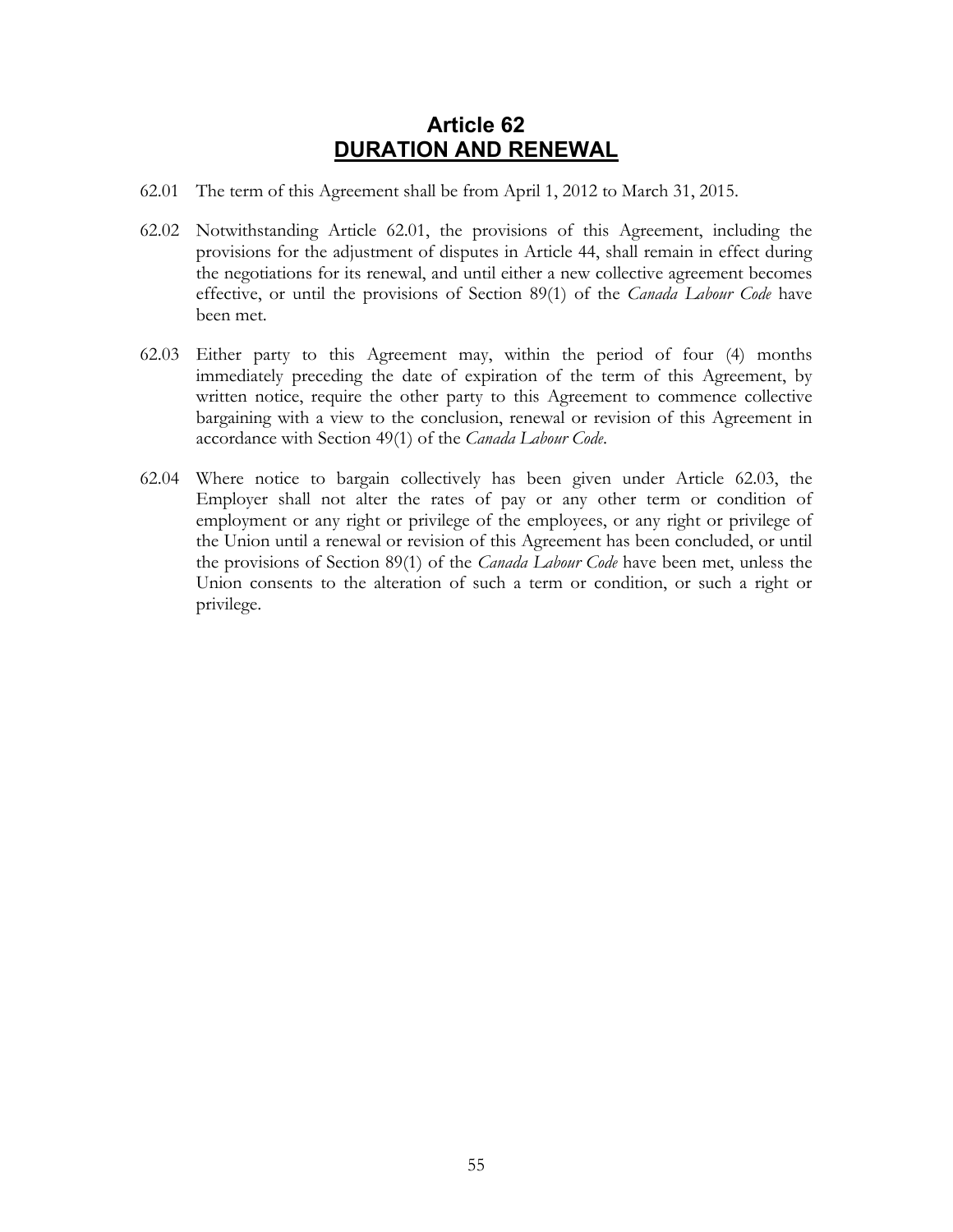Signed at Fort Resolution, Northwest Territories on April 3, 2012 by the parties:

#### **Hamlet of Fort Resolution Public Service Alliance of Canada**

Angela McKay Julie Docherty

Councillor Regional Executive Vice-President – North

Brandie Miersch Pearl Lafferty

Councillor Committee Member

Wilfred Simon Lloyd Norn<br>Councillor Committee N

Committee Member

Tausia S. Kaitu'u-Lal Stephen Bedingfield Senior Administrative Officer

Gerhard Seifner Counsel for Employer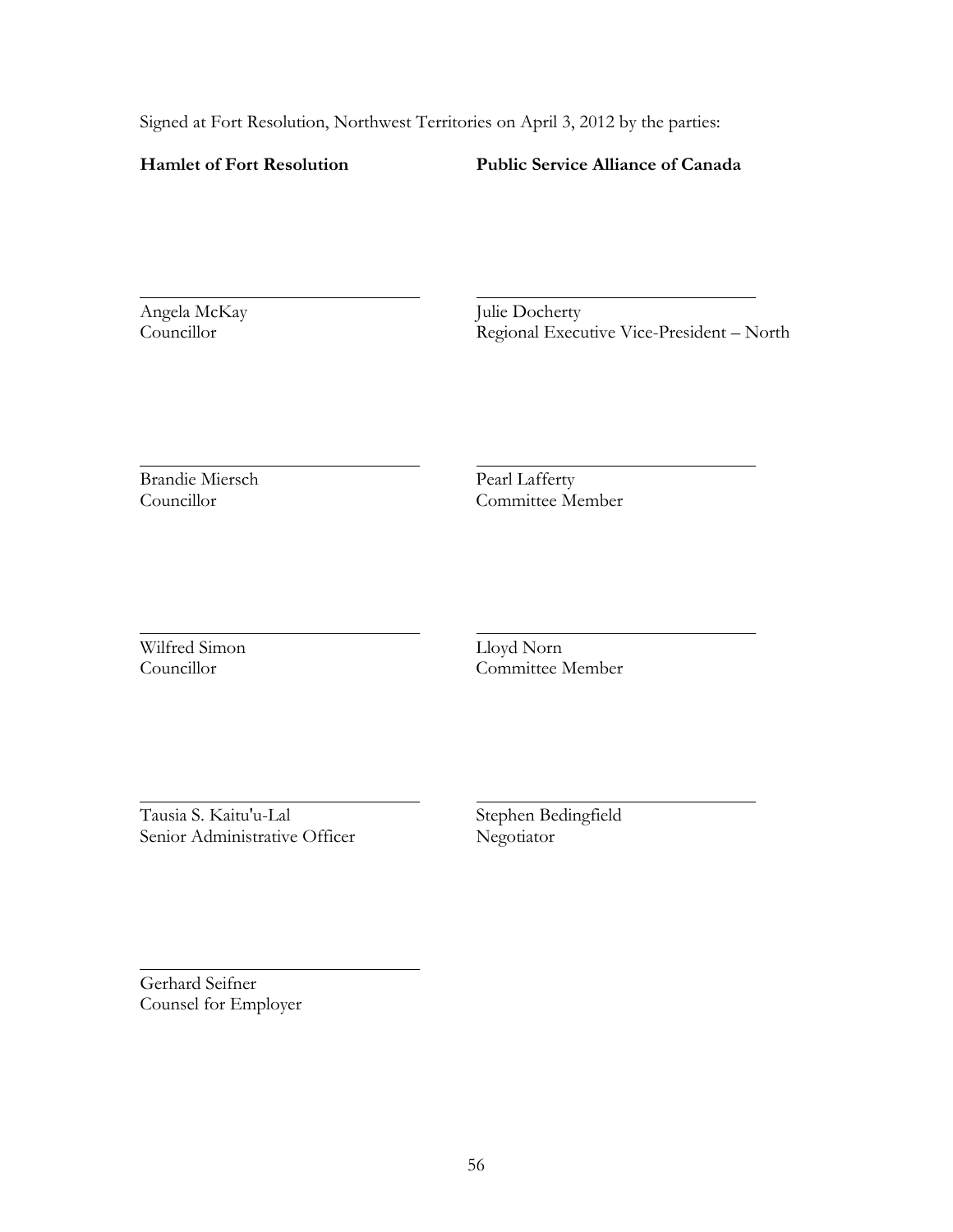### **APPENDIX A HOURLY RATES OF PAY**

### **Adjustment Grid Effective: April 1, 2012**

<span id="page-59-0"></span>

| Departments /                                       |        |        |        |        |        |
|-----------------------------------------------------|--------|--------|--------|--------|--------|
| <b>Classifications</b>                              | Step 1 | Step 2 | Step 3 | Step 4 | Step 5 |
| <b>ADMINISTRATION</b>                               |        |        |        |        |        |
| <b>Finance Officer</b>                              | 29.12  | 29.71  | 30.31  | 30.92  | 31.55  |
| Capital Project /<br>Infrastructure Manager         | 34.02  | 34.69  | 35.37  | 36.07  | 36.78  |
| Lands / MMOS / Admin                                | 23.07  | 23.54  | 24.01  | 24.48  | 24.97  |
| <b>MUNICIPAL WORKS</b>                              |        |        |        |        |        |
| Municipal Works Manager                             | 29.12  | 29.71  | 30.31  | 30.92  | 31.55  |
| <b>Driver</b>                                       | 24.14  | 24.62  | 25.11  | 25.60  | 26.10  |
| <b>Grader Operator</b>                              | 26.03  | 26.53  | 27.04  | 27.55  | 28.10  |
| Loader Operator                                     | 24.14  | 24.62  | 25.11  | 25.60  | 26.10  |
| <b>RECREATION</b>                                   |        |        |        |        |        |
| <b>Recreation Manager</b>                           | 29.12  | 29.71  | 30.31  | 30.92  | 31.55  |
| <b>Recreation Programmer</b>                        | 21.15  | 21.57  | 21.99  | 22.43  | 22.89  |
| <b>Recreation Facility Operator</b>                 | 23.07  | 23.54  | 24.01  | 24.48  | 24.97  |
| <b>WATER TREATMENT</b>                              |        |        |        |        |        |
| <b>Water Treatment Plant</b><br>Operator - Class II | 28.30  | 28.86  | 29.43  | 30.01  | 30.60  |
| <b>Water Treatment Plant</b><br>Operator - Class I  | 17.30  | 17.66  | 18.01  | 18.38  | 18.73  |
| <b>GENERAL</b>                                      |        |        |        |        |        |
| Labourer                                            | 14.95  | 15.23  | 15.52  | 15.81  | 16.10  |

- 1. Summer Students will be paid an hourly rate of \$11.54
- 2. Water Treatment Plant Operator Level 1 includes small systems operators and trainees
- 3. The Adjustment Grid effective April 1, 2012 will be applied prior to economic increases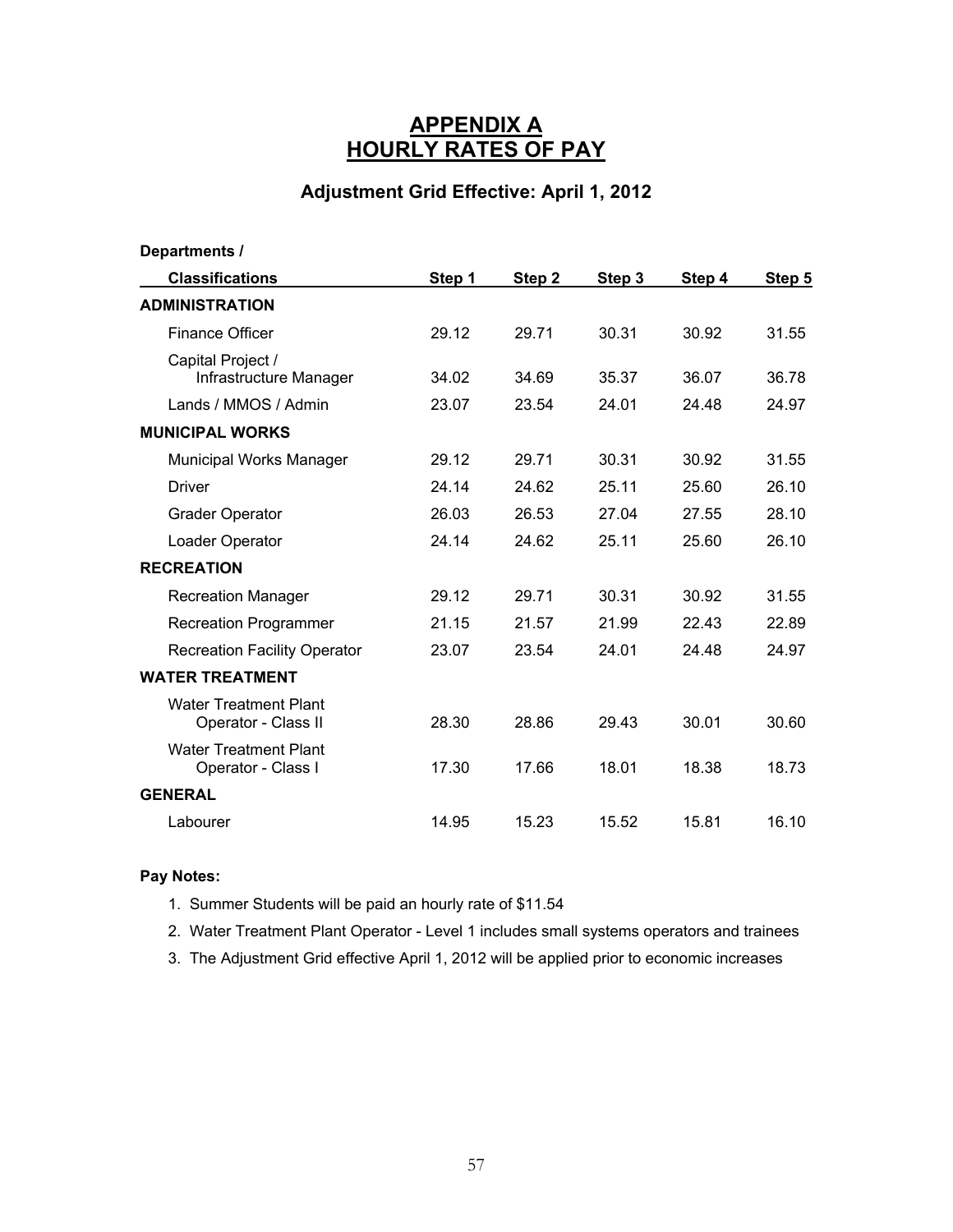# **HOURLY RATES OF PAY**

### **Effective: April 1, 2012**

| Departments /                                       |        |        |        |        |        |
|-----------------------------------------------------|--------|--------|--------|--------|--------|
| <b>Classifications</b>                              | Step 1 | Step 2 | Step 3 | Step 4 | Step 5 |
| <b>ADMINISTRATION</b>                               |        |        |        |        |        |
| <b>Finance Officer</b>                              | 29.85  | 30.45  | 31.07  | 31.69  | 32.34  |
| Capital Project /<br>Infrastructure Manager         | 34.87  | 35.56  | 36.25  | 36.97  | 37.70  |
| Lands / MMOS / Admin                                | 23.65  | 24.13  | 24.61  | 25.09  | 25.59  |
| <b>MUNICIPAL WORKS</b>                              |        |        |        |        |        |
| <b>Municipal Works Manager</b>                      | 29.85  | 30.45  | 31.07  | 31.69  | 32.34  |
| <b>Driver</b>                                       | 24.74  | 25.24  | 25.74  | 26.24  | 26.75  |
| <b>Grader Operator</b>                              | 26.68  | 27.19  | 27.72  | 28.24  | 28.80  |
| Loader Operator                                     | 24.74  | 25.24  | 25.74  | 26.24  | 26.75  |
| <b>RECREATION</b>                                   |        |        |        |        |        |
| <b>Recreation Manager</b>                           | 29.85  | 30.45  | 31.07  | 31.69  | 32.34  |
| <b>Recreation Programmer</b>                        | 21.68  | 22.11  | 22.54  | 22.99  | 23.46  |
| <b>Recreation Facility Operator</b>                 | 23.65  | 24.13  | 24.61  | 25.09  | 25.59  |
| <b>WATER TREATMENT</b>                              |        |        |        |        |        |
| <b>Water Treatment Plant</b><br>Operator - Class II | 29.01  | 29.58  | 30.17  | 30.76  | 31.37  |
| <b>Water Treatment Plant</b><br>Operator - Class I  | 17.73  | 18.10  | 18.46  | 18.84  | 19.20  |
| <b>GENERAL</b>                                      |        |        |        |        |        |
| Labourer                                            | 15.32  | 15.61  | 15.91  | 16.21  | 16.50  |

- 1. Summer Students will be paid an hourly rate of \$11.83
- 2. Water Treatment Plant Operator Level 1 includes small systems operators and trainees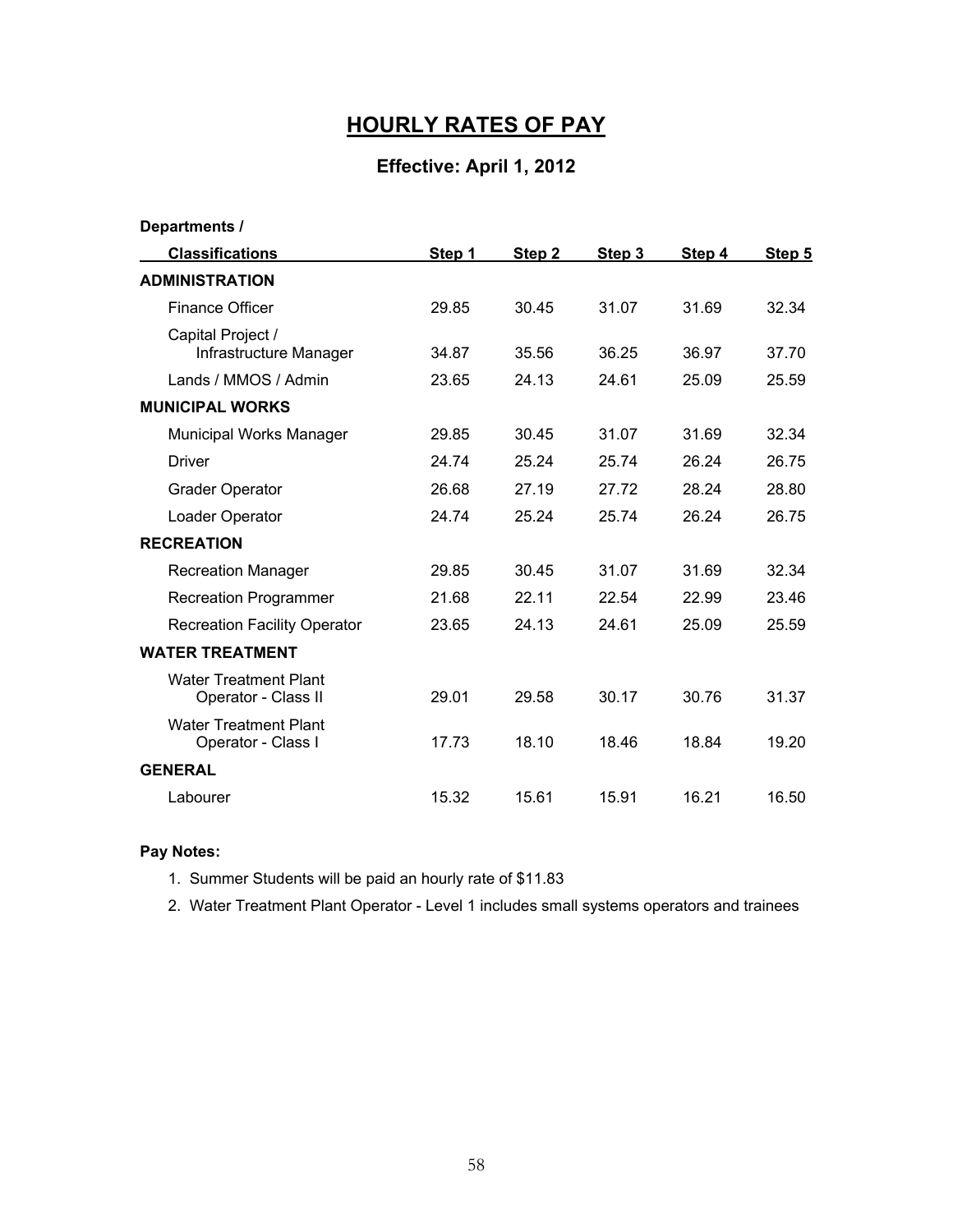# **HOURLY RATES OF PAY**

### **Effective: April 1, 2013**

| Departments /                                       |        |        |        |        |        |
|-----------------------------------------------------|--------|--------|--------|--------|--------|
| <b>Classifications</b>                              | Step 1 | Step 2 | Step 3 | Step 4 | Step 5 |
| <b>ADMINISTRATION</b>                               |        |        |        |        |        |
| <b>Finance Officer</b>                              | 30.75  | 31.36  | 32.00  | 32.64  | 33.31  |
| Capital Project /<br>Infrastructure Manager         | 35.92  | 36.63  | 37.34  | 38.08  | 38.83  |
| Lands / MMOS / Admin                                | 24.36  | 24.85  | 25.35  | 25.84  | 26.36  |
| <b>MUNICIPAL WORKS</b>                              |        |        |        |        |        |
| <b>Municipal Works Manager</b>                      | 30.75  | 31.36  | 32.00  | 32.64  | 33.31  |
| <b>Driver</b>                                       | 25.48  | 26.00  | 26.51  | 27.03  | 27.55  |
| <b>Grader Operator</b>                              | 27.48  | 28.01  | 28.55  | 29.09  | 29.66  |
| Loader Operator                                     | 25.48  | 26.00  | 26.51  | 27.03  | 27.55  |
| <b>RECREATION</b>                                   |        |        |        |        |        |
| <b>Recreation Manager</b>                           | 30.75  | 31.36  | 32.00  | 32.64  | 33.31  |
| <b>Recreation Programmer</b>                        | 22.33  | 22.77  | 23.22  | 23.68  | 24.16  |
| <b>Recreation Facility Operator</b>                 | 24.36  | 24.85  | 25.35  | 25.84  | 26.36  |
| <b>WATER TREATMENT</b>                              |        |        |        |        |        |
| <b>Water Treatment Plant</b><br>Operator - Class II | 29.88  | 30.47  | 31.08  | 31.68  | 32.31  |
| <b>Water Treatment Plant</b><br>Operator - Class I  | 18.26  | 18.64  | 19.01  | 19.41  | 19.78  |
| <b>GENERAL</b>                                      |        |        |        |        |        |
| Labourer                                            | 15.78  | 16.08  | 16.39  | 16.70  | 17.00  |

- 1. Summer Students will be paid an hourly rate of \$12.18
- 2. Water Treatment Plant Operator Level 1 includes small systems operators and trainees